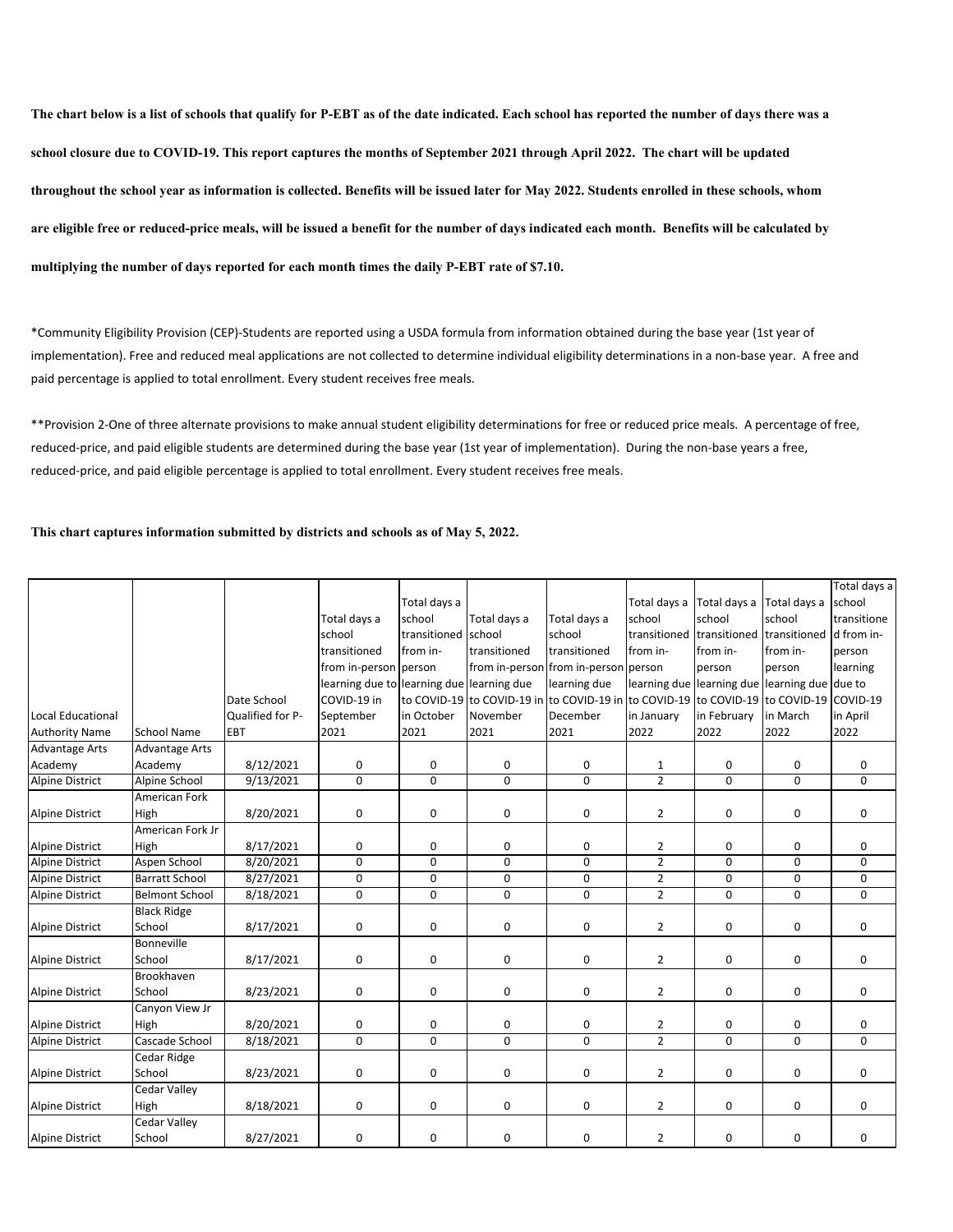|                        | Centennial             |            |             |             |             |   |                |             |             |             |
|------------------------|------------------------|------------|-------------|-------------|-------------|---|----------------|-------------|-------------|-------------|
| <b>Alpine District</b> | Elementary             | 8/27/2021  | 0           | 0           | 0           | 0 | $\overline{2}$ | 0           | 0           | 0           |
| <b>Alpine District</b> | Central School         | 8/27/2021  | $\mathbf 0$ | 0           | 0           | 0 | $\overline{2}$ | 0           | 0           | $\mathbf 0$ |
|                        | Cherry Hill            |            |             |             |             |   |                |             |             |             |
| <b>Alpine District</b> | School                 | 8/18/2021  | 0           | 0           | 0           | 0 | $\overline{2}$ | 0           | 0           | 0           |
| <b>Alpine District</b> | Dan W. Peterson        | 11/8/2021  | $\mathbf 0$ | 0           | $\mathbf 0$ | 0 | $\overline{2}$ | 0           | $\mathbf 0$ | $\mathbf 0$ |
| <b>Alpine District</b> | Deerfield School       | 8/22/2021  | $\pmb{0}$   | 0           | 0           | 0 | $\overline{2}$ | 0           | 0           | 0           |
| <b>Alpine District</b> | Dry Creek School       | 8/25/2021  | $\mathbf 0$ | 0           | 0           | 0 | $\overline{2}$ | 0           | 0           | 0           |
|                        | Eagle Valley           |            |             |             |             |   |                |             |             |             |
| <b>Alpine District</b> | School                 | 8/17/2021  | $\mathbf 0$ | 0           | 0           | 0 | $\overline{2}$ | 0           | 0           | 0           |
|                        |                        |            |             |             |             |   |                |             |             |             |
| <b>Alpine District</b> | Eaglecrest School      | 8/20/2021  | 0           | 0           | 0           | 0 | 2              | 0           | 0           | 0           |
| <b>Alpine District</b> | Foothill School        | 8/20/2021  | $\pmb{0}$   | 0           | 0           | 0 | $\overline{2}$ | 0           | 0           | 0           |
| <b>Alpine District</b> | Forbes School          | 8/28/2021  | 0           | 0           | 0           | 0 | $\overline{2}$ | 0           | 0           | 0           |
|                        | Fox Hollow             |            |             |             |             |   |                |             |             |             |
| <b>Alpine District</b> | School                 | 8/23/2021  | 0           | 0           | 0           | 0 | $\overline{2}$ | 0           | 0           | 0           |
| <b>Alpine District</b> | Freedom School         | 8/27/2021  | $\mathbf 0$ | $\mathbf 0$ | $\mathbf 0$ | 0 | $\overline{2}$ | 0           | 0           | 0           |
|                        | <b>Frontier Middle</b> |            |             |             |             |   |                |             |             |             |
| Alpine District        | School                 | 8/17/2021  | 0           | 0           | 0           | 0 | $\overline{2}$ | 0           | 0           | 0           |
|                        | Greenwood              |            |             |             |             |   |                |             |             |             |
| <b>Alpine District</b> | School                 | 8/19/2021  | 0           | 0           | 0           | 0 | $\overline{2}$ | 0           | 0           | $\mathbf 0$ |
|                        | Grovecrest             |            |             |             |             |   |                |             |             |             |
| Alpine District        | School                 | 8/23/2021  | 0           | 0           | 0           | 0 | $\overline{2}$ | 0           | 0           | 0           |
|                        | Harbor Point           |            |             |             |             |   |                |             |             |             |
| <b>Alpine District</b> | Elementary             | 8/17/2021  | 0           | 0           | 0           | 0 | $\overline{2}$ | 0           | 0           | 0           |
| <b>Alpine District</b> | Harvest School         | 8/26/2021  | 0           | 0           | $\mathbf 0$ | 0 | $\overline{2}$ | $\mathbf 0$ | 0           | $\mathbf 0$ |
|                        | Hidden Hollow          |            |             |             |             |   |                |             |             |             |
| <b>Alpine District</b> | School                 | 8/17/2021  | 0           | 0           | 0           | 0 | $\overline{2}$ | 0           | 0           | 0           |
| <b>Alpine District</b> | <b>Highland School</b> | 8/20/2021  | $\pmb{0}$   | 0           | 0           | 0 | $\overline{2}$ | 0           | 0           | 0           |
| <b>Alpine District</b> | Horizon School         | 10/11/2021 | $\pmb{0}$   | 0           | $\mathbf 0$ | 0 | $\overline{2}$ | 0           | 0           | 0           |
|                        | Lake Mountain          |            |             |             |             |   |                |             |             |             |
| <b>Alpine District</b> | Middle                 | 8/23/2021  | 0           | 0           | 0           | 0 | $\overline{2}$ | 0           | 0           | 0           |
| Alpine District        | Lakeridge Jr High      | 8/26/2021  | $\pmb{0}$   | 0           | $\mathbf 0$ | 0 | $\overline{2}$ | 0           | 0           | 0           |
| <b>Alpine District</b> | Legacy School          | 8/18/2021  | $\pmb{0}$   | 0           | 0           | 0 | $\overline{2}$ | 0           | 0           | 0           |
| <b>Alpine District</b> | Lehi High              | 8/17/2021  | $\mathbf 0$ | 0           | 0           | 0 | $\overline{2}$ | 0           | 0           | 0           |
| <b>Alpine District</b> | Lehi Jr High           | 9/13/2021  | $\mathsf 0$ | 0           | 0           | 0 | $\overline{2}$ | 0           | 0           | 0           |
| <b>Alpine District</b> | Lehi School            | 9/7/2021   | 0           | 0           | $\mathbf 0$ | 0 | $\overline{2}$ | 0           | 0           | 0           |
|                        | Liberty Hills          |            |             |             |             |   |                |             |             |             |
| <b>Alpine District</b> | Elementary             | 8/24/2021  | 0           | 0           | 0           | 0 | $\overline{2}$ | 0           | 0           | 0           |
| <b>Alpine District</b> | Lindon School          | 8/17/2021  | $\pmb{0}$   | 0           | 0           | 0 | $\overline{2}$ | 0           | 0           | 0           |
| <b>Alpine District</b> | Lone Peak High         | 8/30/2021  | 0           | 0           | 0           | 0 | $\overline{2}$ | 0           | 0           | 0           |
| <b>Alpine District</b> | Manila School          | 8/17/2021  | $\mathbf 0$ | 0           | 0           | 0 | $\overline{2}$ | 0           | 0           | 0           |
| <b>Alpine District</b> | <b>Meadow School</b>   | 8/20/2021  | $\mathbf 0$ | 0           | $\mathbf 0$ | 0 | $\overline{2}$ | 0           | 0           | $\mathbf 0$ |
|                        | Mount                  |            |             |             |             |   |                |             |             |             |
|                        | Mahogany               |            |             |             |             |   |                |             |             |             |
| <b>Alpine District</b> | School                 | 8/17/2021  | 0           | 0           | 0           | 0 | $\overline{2}$ | 0           | 0           | 0           |
|                        | Mountain Ridge         |            |             |             |             |   |                |             |             |             |
| Alpine District        | Jr High                | 8/18/2021  | 0           | 0           | 0           | 0 | $\overline{2}$ | 0           | 0           | 0           |
|                        | <b>Mountain Trails</b> |            |             |             |             |   |                |             |             |             |
| <b>Alpine District</b> | School                 | 8/17/2021  | $\pmb{0}$   | 0           | 0           | 0 | $\overline{2}$ | 0           | 0           | 0           |
|                        | <b>Mountain View</b>   |            |             |             |             |   |                |             |             |             |
| <b>Alpine District</b> | High                   | 8/17/2021  | $\pmb{0}$   | 0           | $\pmb{0}$   | 0 | $\overline{2}$ | 0           | 0           | 0           |
|                        | North Point            |            |             |             |             |   |                |             |             |             |
| <b>Alpine District</b> | School                 | 8/18/2021  | $\pmb{0}$   | 0           | 0           | 0 | $\overline{2}$ | $\pmb{0}$   | 0           | 0           |
|                        | Northridge             |            |             |             |             |   |                |             |             |             |
| Alpine District        | School                 | 8/17/2021  | $\pmb{0}$   | 0           | 0           | 0 | $\overline{2}$ | 0           | 0           | 0           |
|                        | Oak Canyon Jr          |            |             |             |             |   |                |             |             |             |
| <b>Alpine District</b> | High                   | 8/19/2021  | 0           | 0           | 0           | 0 | $\overline{2}$ | 0           | 0           | 0           |
| <b>Alpine District</b> | Orchard School         | 8/17/2021  | $\pmb{0}$   | 0           | 0           | 0 | $\overline{2}$ | 0           | 0           | 0           |
| <b>Alpine District</b> | Orem High              | 8/27/2021  | 0           | 0           | 0           | 0 | $\overline{2}$ | $\pmb{0}$   | 0           | 0           |
| <b>Alpine District</b> | Orem Jr High           | 8/23/2021  | $\pmb{0}$   | 0           | $\pmb{0}$   | 0 | $\overline{2}$ | 0           | 0           | 0           |
| <b>Alpine District</b> | Orem School            | 8/24/2021  | 0           | 0           | 0           | 0 | $\overline{2}$ | 0           | 0           | 0           |
|                        | Parkside               |            |             |             |             |   |                |             |             |             |
| <b>Alpine District</b> | Elementary             | 8/23/2021  | 0           | 0           | 0           | 0 | $\overline{2}$ | 0           | 0           | 0           |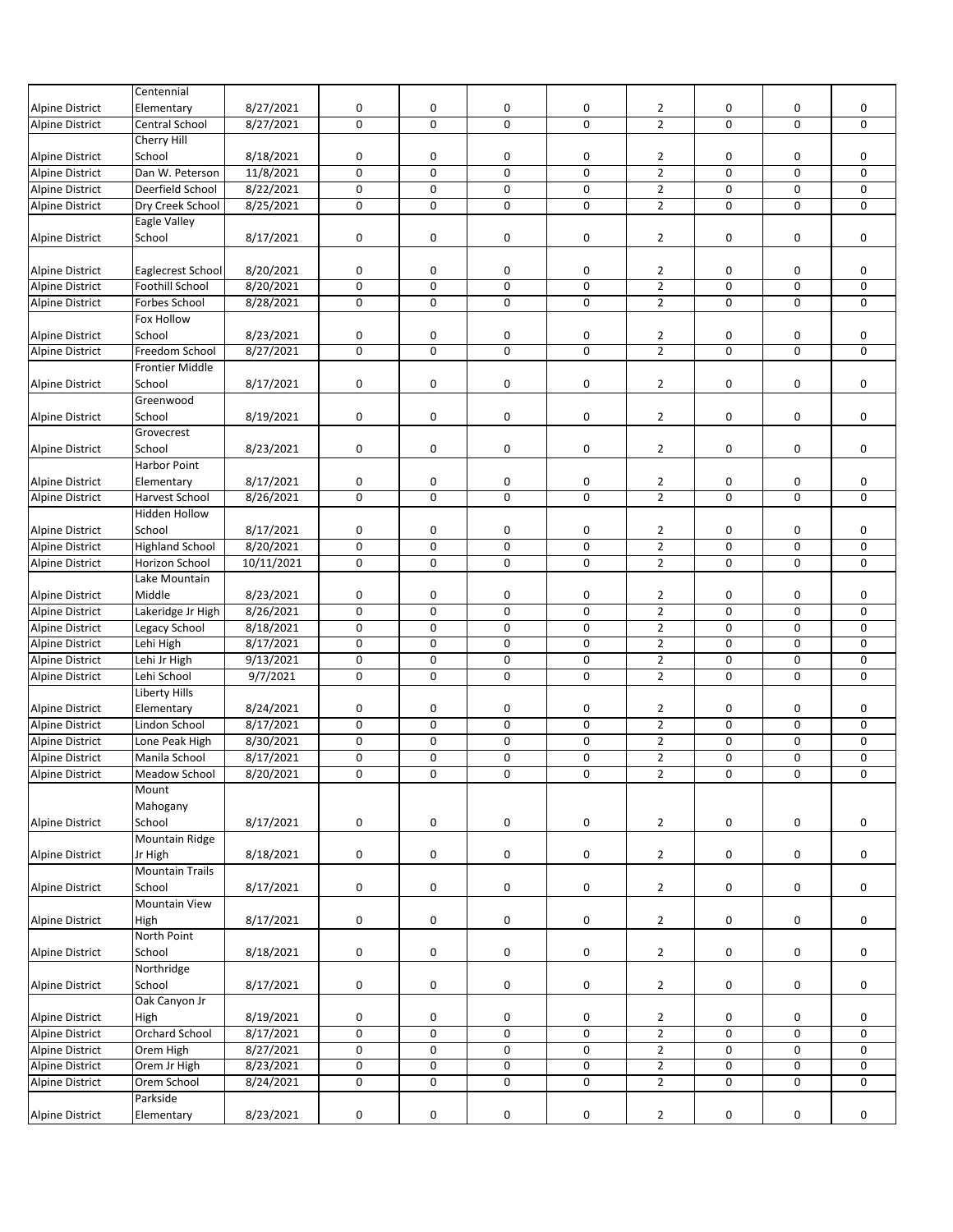|                        | Pleasant Grove       |           |                         |                |                |                |                |           |   |             |
|------------------------|----------------------|-----------|-------------------------|----------------|----------------|----------------|----------------|-----------|---|-------------|
| <b>Alpine District</b> | High                 | 8/24/2021 | 0                       | 0              | 0              | 0              | $\overline{2}$ | 0         | 0 | 0           |
|                        | Pleasant Grove Jr    |           |                         |                |                |                |                |           |   |             |
|                        |                      |           |                         | 0              | $\pmb{0}$      |                |                |           |   | 0           |
| <b>Alpine District</b> | High                 | 8/25/2021 | 0                       |                |                | 0              | $\overline{2}$ | 0         | 0 |             |
|                        | Polaris High         |           |                         |                |                |                |                |           |   |             |
| Alpine District        | School               | 8/30/2021 | 0                       | 0              | 0              | 0              | $\overline{2}$ | 0         | 0 | 0           |
|                        | Pony Express         |           |                         |                |                |                |                |           |   |             |
| <b>Alpine District</b> | School               | 8/20/2021 | 0                       | 0              | 0              | 0              | $\overline{2}$ | 0         | 0 | 0           |
| <b>Alpine District</b> | Ridgeline School     | 8/17/2021 | $\pmb{0}$               | 0              | 0              | 0              | $\overline{2}$ | 0         | 0 | 0           |
|                        | <b>River Rock</b>    |           |                         |                |                |                |                |           |   |             |
| <b>Alpine District</b> | School               | 8/19/2021 | 0                       | 0              | 0              | 0              | $\overline{2}$ | 0         | 0 | 0           |
| Alpine District        | Riverview School     | 8/17/2021 | $\mathbf 0$             | 0              | $\mathbf 0$    | 0              | $\overline{2}$ | $\pmb{0}$ | 0 | 0           |
|                        | Rocky Mountain       |           |                         |                |                |                |                |           |   |             |
| <b>Alpine District</b> | School               | 8/17/2021 | 0                       | 0              | 0              | 0              | $\overline{2}$ | 0         | 0 | 0           |
| <b>Alpine District</b> | Sage Hills School    | 8/17/2021 | $\mathbf 0$             | $\mathbf 0$    | $\mathbf 0$    | 0              | $\overline{2}$ | 0         | 0 | $\mathbf 0$ |
|                        | Saratoga Shores      |           |                         |                |                |                |                |           |   |             |
| <b>Alpine District</b> | School               | 9/7/2021  | $\pmb{0}$               | 0              | 0              | 0              | $\overline{2}$ | 0         | 0 | 0           |
| <b>Alpine District</b> | Sego Lily School     | 8/17/2021 | $\mathbf 0$             | 0              | $\mathbf 0$    | 0              | $\overline{2}$ | 0         | 0 | 0           |
| <b>Alpine District</b> | Sharon School        |           |                         | 0              | 0              |                | $\overline{2}$ |           |   | 0           |
|                        |                      | 8/26/2021 | $\pmb{0}$               |                |                | 0              |                | 0         | 0 |             |
| <b>Alpine District</b> | Shelley School       | 9/2/2021  | $\pmb{0}$               | 0              | 0              | 0              | $\overline{2}$ | 0         | 0 | 0           |
|                        | Silver Lake          |           |                         |                |                |                |                |           |   |             |
| Alpine District        | Elementary           | 8/31/2021 | $\pmb{0}$               | 0              | 0              | 0              | $\overline{2}$ | 0         | 0 | 0           |
|                        | Skyridge High        |           |                         |                |                |                |                |           |   |             |
| <b>Alpine District</b> | School               | 8/17/2021 | $\pmb{0}$               | 0              | 0              | 0              | $\overline{2}$ | 0         | 0 | 0           |
|                        | <b>Snow Springs</b>  |           |                         |                |                |                |                |           |   |             |
| <b>Alpine District</b> | School               | 8/26/2021 | $\pmb{0}$               | 0              | 0              | 0              | $\overline{2}$ | 0         | 0 | 0           |
|                        |                      |           |                         |                |                |                |                |           |   |             |
| <b>Alpine District</b> | Springside School    | 8/17/2021 | 0                       | 0              | 0              | 0              | $\overline{2}$ | 0         | 0 | 0           |
| <b>Alpine District</b> | Summit High          | 8/30/2021 | $\mathbf 0$             | $\mathbf 0$    | $\mathbf 0$    | 0              | $\overline{2}$ | 0         | 0 | 0           |
|                        | <b>Thunder Ridge</b> |           |                         |                |                |                |                |           |   |             |
| <b>Alpine District</b> | School               | 9/3/2021  | 0                       | 0              | 0              | 0              | $\overline{2}$ | 0         | 0 | 0           |
|                        | Timberline           |           |                         |                |                |                |                |           |   |             |
|                        |                      |           |                         |                |                |                |                |           |   |             |
| <b>Alpine District</b> | Middle               | 8/17/2021 | 0                       | 0              | 0              | 0              | $\overline{2}$ | 0         | 0 | 0           |
|                        |                      |           |                         |                |                |                |                |           |   |             |
| <b>Alpine District</b> | Timpanogos High      | 8/17/2021 | 0                       | 0              | $\pmb{0}$      | 0              | $\overline{2}$ | 0         | 0 | 0           |
|                        | Trailside            |           |                         |                |                |                |                |           |   |             |
| <b>Alpine District</b> | Elementary           | 9/27/2021 | $\pmb{0}$               | 0              | 0              | 0              | $\overline{2}$ | 0         | 0 | 0           |
|                        |                      |           |                         |                |                |                |                |           |   |             |
|                        | Traverse             |           |                         |                |                |                |                |           |   |             |
| <b>Alpine District</b> | Mountain School      | 8/17/2021 | 0                       | 0              | 0              | 0              | $\overline{2}$ | 0         | 0 | 0           |
|                        | <b>Valley View</b>   |           |                         |                |                |                |                |           |   |             |
| <b>Alpine District</b> | School               | 8/18/2021 | 0                       | 0              | 0              | 0              | $\overline{2}$ | 0         | 0 | 0           |
|                        | Viewpoint            |           |                         |                |                |                |                |           |   |             |
| <b>Alpine District</b> | Middle               | 8/21/2021 | $\pmb{0}$               | 0              | 0              | 0              | $\overline{2}$ | 0         | 0 | 0           |
| <b>Alpine District</b> | Vineyard School      | 8/30/2021 | 0                       | $\mathbf 0$    | 0              | 0              | $\overline{2}$ | 0         | 0 | 0           |
|                        | Vista Heights        |           |                         |                |                |                |                |           |   |             |
| <b>Alpine District</b> | Middle               | 8/25/2021 | 0                       | 0              | 0              | 0              | $\overline{2}$ | 0         | 0 | 0           |
|                        | Westfield School     | 8/17/2021 | $\pmb{0}$               | 0              | 0              | 0              | $\overline{2}$ |           |   | 0           |
| Alpine District        |                      |           |                         | $\overline{0}$ | $\overline{0}$ |                |                | 0         | 0 |             |
| <b>Alpine District</b> | Westlake High        | 8/17/2021 | $\overline{\mathbf{0}}$ |                |                | $\overline{0}$ | $\overline{2}$ | 0         | 0 | 0           |
|                        | Westmore             |           |                         |                |                |                |                |           |   |             |
| <b>Alpine District</b> | School               | 8/17/2021 | $\pmb{0}$               | 0              | 0              | 0              | $\overline{2}$ | 0         | 0 | 0           |
|                        | Willowcreek          |           |                         |                |                |                |                |           |   |             |
| <b>Alpine District</b> | Middle               | 8/18/2021 | 0                       | 0              | 0              | 0              | $\overline{2}$ | 0         | 0 | 0           |
| <b>Alpine District</b> | Windsor School       | 9/7/2021  | $\pmb{0}$               | 0              | 0              | 0              | $\overline{2}$ | 0         | 0 | 0           |
| American               | American             |           |                         |                |                |                |                |           |   |             |
| Leadership             | Leadership           |           |                         |                |                |                |                |           |   |             |
| Academy                | Academy              | 8/11/2021 | 0                       | 0              | 0              | 0              | 3              | 0         | 0 | 0           |
|                        | American             |           |                         |                |                |                |                |           |   |             |
|                        |                      |           |                         |                |                |                |                |           |   |             |
|                        | Preparatory          |           |                         |                |                |                |                |           |   |             |
| American               | Academy -            |           |                         |                |                |                |                |           |   |             |
| Preparatory            | Accelerated          |           |                         |                |                |                |                |           |   |             |
| Academy                | School               | 8/18/2021 | 0                       | 0              | 0              | 0              | 0              | 0         | 0 | 0           |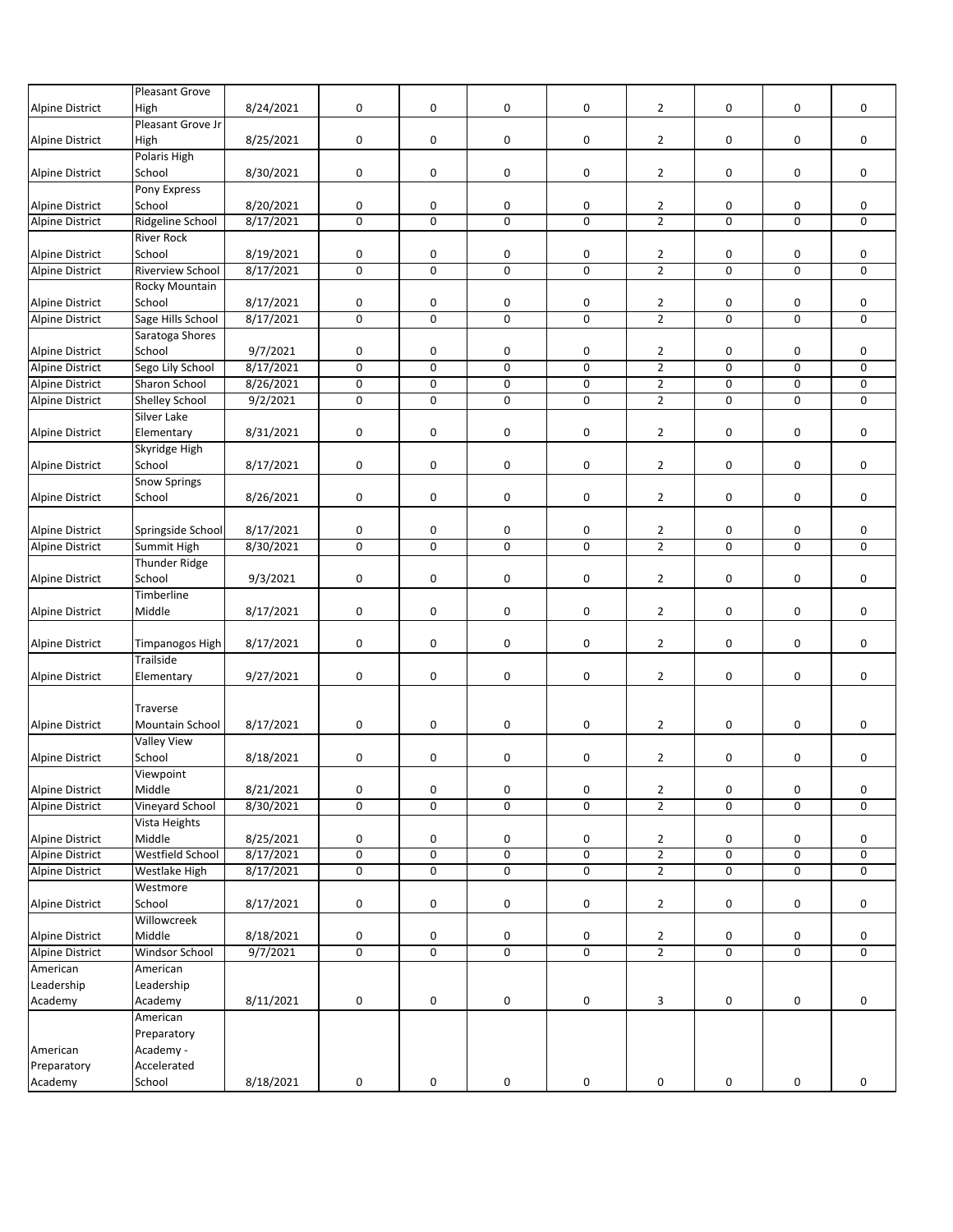|                           | American                |            |           |                     |                         |              |          |              |              |           |
|---------------------------|-------------------------|------------|-----------|---------------------|-------------------------|--------------|----------|--------------|--------------|-----------|
| American                  | Preparatory             |            |           |                     |                         |              |          |              |              |           |
| Preparatory               | Academy -               |            |           |                     |                         |              |          |              |              |           |
| Academy                   | Draper #1               | 8/18/2021  | $\pmb{0}$ | 0                   | 0                       | 0            | 0        | 0            | 0            | 0         |
|                           | American                |            |           |                     |                         |              |          |              |              |           |
| American                  | Preparatory             |            |           |                     |                         |              |          |              |              |           |
| Preparatory               | Academy -               |            |           |                     |                         |              |          |              |              |           |
| Academy                   | Draper #2               | 8/18/2021  | $\pmb{0}$ | 0                   | 0                       | 0            | 0        | 0            | 0            | 0         |
|                           | American                |            |           |                     |                         |              |          |              |              |           |
| American                  | Preparatory             |            |           |                     |                         |              |          |              |              |           |
|                           |                         |            |           |                     |                         |              |          |              |              |           |
| Preparatory               | Academy -               |            |           |                     |                         |              |          |              |              |           |
| Academy                   | Draper #3               | 8/18/2021  | 0         | 0                   | 0                       | 0            | 0        | 0            | 0            | 0         |
|                           |                         |            |           |                     |                         |              |          |              |              |           |
| American                  | American                |            |           |                     |                         |              |          |              |              |           |
| Preparatory               | Preparatory             |            |           |                     |                         |              |          |              |              |           |
| Academy                   | Academy - Salem         | 8/18/2021  | $\pmb{0}$ | 0                   | 0                       | 0            | 0        | 0            | 0            | 0         |
|                           | American                |            |           |                     |                         |              |          |              |              |           |
|                           | Preparatory             |            |           |                     |                         |              |          |              |              |           |
| American                  | Academy - The           |            |           |                     |                         |              |          |              |              |           |
| Preparatory               | School for New          |            |           |                     |                         |              |          |              |              |           |
| Academy                   | Americans               | 8/18/2021  | $\pmb{0}$ | 0                   | 0                       | 0            | 0        | $\pmb{0}$    | 0            | 0         |
|                           | Aneth                   |            |           |                     |                         |              |          |              |              |           |
| <b>Aneth Community</b>    | Community               |            |           |                     |                         |              |          |              |              |           |
| School                    | School*                 | 9/13/2021  | 0         | 0                   | $\mathbf 0$             | $\mathbf{0}$ | $\Omega$ | $\mathbf{0}$ | $\mathbf{0}$ | $\Omega$  |
|                           | Ascent                  |            |           |                     |                         |              |          |              |              |           |
|                           | Academies of            |            |           |                     |                         |              |          |              |              |           |
| <b>Ascent Academies</b>   | Utah - West             |            |           |                     |                         |              |          |              |              |           |
|                           |                         | 8/20/2021  |           |                     |                         |              |          |              |              |           |
| of Utah                   | Valley                  |            | $\pmb{0}$ | 0                   | 0                       | 0            | 0        | 0            | 0            | 0         |
|                           | Ascent                  |            |           |                     |                         |              |          |              |              |           |
| <b>Ascent Academies</b>   | Academies of            |            |           |                     |                         |              |          |              |              |           |
| of Utah                   | Utah Farmington         | 9/20/2021  | $\pmb{0}$ | 0                   | 0                       | 0            | 0        | 0            | 0            | 0         |
|                           | Ascent                  |            |           |                     |                         |              |          |              |              |           |
| <b>Ascent Academies</b>   | Academies of            |            |           |                     |                         |              |          |              |              |           |
| of Utah                   | Utah Lehi               | 8/26/2021  | 0         | 0                   | 0                       | 0            | 0        | 0            | 0            | 0         |
|                           | Ascent                  |            |           |                     |                         |              |          |              |              |           |
|                           | Academies of            |            |           |                     |                         |              |          |              |              |           |
| <b>Ascent Academies</b>   | Utah West               |            |           |                     |                         |              |          |              |              |           |
| of Utah                   | Jordan                  | 8/16/2021  | 0         | 0                   | 0                       | 0            | 3        | 0            | 0            | 0         |
| Athlos Academy of         | <b>Athlos Academy</b>   |            |           |                     |                         |              |          |              |              |           |
| Utah                      | of Utah                 | 9/16/2021  | 0         | 0                   | 0                       | 0            | 3        | 0            | 0            | 0         |
| <b>Beaver District</b>    | <b>Beaver High</b>      | 9/7/2021   | $\pmb{0}$ | $\mathbf 0$         | 0                       | 0            | 0        | 0            | 0            | 0         |
| <b>Beaver District</b>    | <b>Belknap School</b>   | 8/24/2021  | $\pmb{0}$ | 0                   | 0                       | 0            | 0        | 0            | 0            | 0         |
|                           |                         |            | $\pmb{0}$ | 0                   | 0                       | 0            | 0        | $\mathsf 0$  | 0            | $\pmb{0}$ |
| <b>Beaver District</b>    | Milford High            | 8/19/2021  |           |                     |                         |              |          |              |              |           |
| <b>Beaver District</b>    | Milford School          | 8/19/2021  | 0         | 0                   | 0                       | 0            | 0        | 0            | 0            | 0         |
|                           | Minersville             |            |           |                     |                         |              |          |              |              |           |
| <b>Beaver District</b>    | School                  | 9/17/2021  | 0         | 0                   | 0                       | 0            | 0        | 0            | 0            | 0         |
|                           | Minersville             |            |           |                     |                         |              |          |              |              |           |
| <b>Beaver District</b>    | School                  | 11/15/2021 | 0         | 0                   | 0                       | 0            | 0        | 0            | 0            | 0         |
| <b>Bonneville</b>         | <b>Bonneville</b>       |            |           |                     |                         |              |          |              |              |           |
| Academy                   | Academy                 | 8/31/2021  | 0         | 0                   | 0                       | 0            | 3        | 0            | 0            | 0         |
| <b>Box Elder District</b> | <b>Bear River High</b>  | 9/1/2021   | $\pmb{0}$ | 0                   | $\mathbf 0$             | 0            | 0        | 0            | 0            | 0         |
|                           | <b>Bear River</b>       |            |           |                     |                         |              |          |              |              |           |
| <b>Box Elder District</b> | Middle                  | 9/6/2021   | 0         | 0                   | 0                       | 0            | 0        | 0            | 0            | 0         |
| <b>Box Elder District</b> | Box Elder High          | 8/30/2021  | $\pmb{0}$ | 0                   | $\overline{\mathbf{0}}$ | 0            | 0        | $\mathbf 0$  | 0            | 0         |
|                           |                         |            |           |                     |                         |              |          |              |              |           |
| <b>Box Elder District</b> | <b>Box Elder Middle</b> | 8/30/2021  | 0         | 0                   | 0                       | 0            | 0        | 0            | 0            | 0         |
| <b>Box Elder District</b> | Century School          | 9/2/2021   | $\pmb{0}$ | 0                   | 0                       | 0            | 0        | 0            | 0            | $\pmb{0}$ |
|                           |                         |            |           |                     |                         |              |          |              |              |           |
| <b>Box Elder District</b> | <b>Discovery School</b> | 9/13/2021  | $\pmb{0}$ | 0                   | 0                       | 0            | 0        | $\pmb{0}$    | 0            | 0         |
| <b>Box Elder District</b> | <b>Fielding School</b>  | 9/1/2021   | $\pmb{0}$ | 0                   | $\pmb{0}$               | 0            | 0        | 0            | 0            | 0         |
| <b>Box Elder District</b> | <b>Foothill School</b>  | 8/30/2021  | $\pmb{0}$ | $\mathsf{O}\xspace$ | 0                       | $\pmb{0}$    | 0        | $\pmb{0}$    | 0            | 0         |
| <b>Box Elder District</b> | <b>Garland School</b>   | 9/6/2021   | $\pmb{0}$ | 0                   | 0                       | 0            | 0        | 0            | 0            | 0         |
|                           | Harris                  |            |           |                     |                         |              |          |              |              |           |
| <b>Box Elder District</b> | Intermediate            | 8/30/2021  | 0         | 0                   | 0                       | 0            | 0        | 0            | 0            | 0         |
|                           |                         |            |           |                     |                         |              |          |              |              |           |
| <b>Box Elder District</b> | Lake View School        | 8/30/2021  | 0         | 0                   | 0                       | 0            | 0        | 0            | 0            | 0         |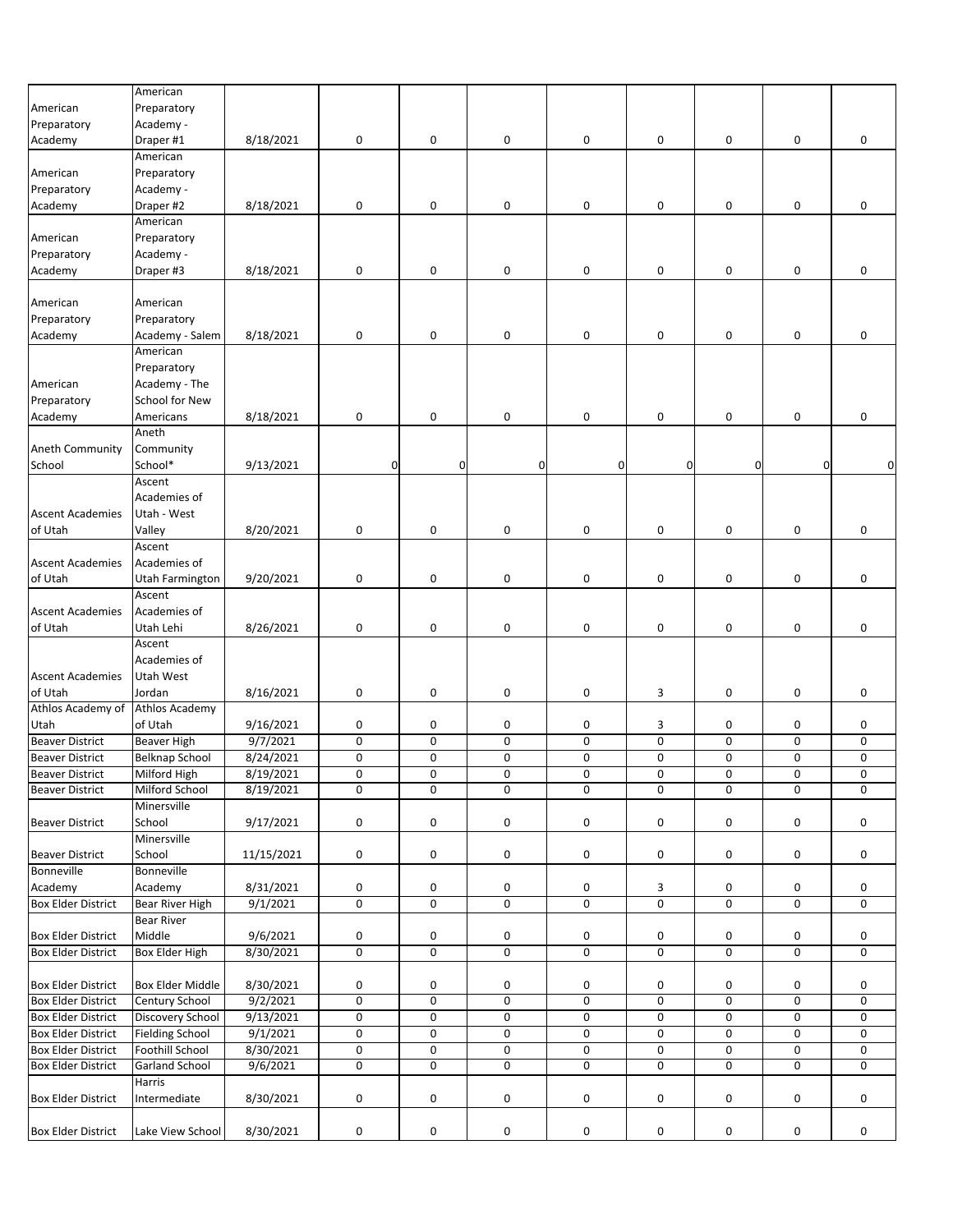| <b>Box Elder District</b>  | <b>Mckinley School</b>  | 8/30/2021  | $\mathsf 0$ | $\mathbf 0$ | $\mathbf 0$         | 0            | 0              | $\mathsf{O}\xspace$ | 0            | 0            |
|----------------------------|-------------------------|------------|-------------|-------------|---------------------|--------------|----------------|---------------------|--------------|--------------|
|                            | <b>Mountain View</b>    |            |             |             |                     |              |                |                     |              |              |
| <b>Box Elder District</b>  | School                  | 9/9/2021   | $\pmb{0}$   | 0           | 0                   | 0            | 0              | 0                   | 0            | 0            |
|                            | <b>North Park</b>       |            |             |             |                     |              |                |                     |              |              |
|                            |                         |            |             |             |                     |              |                |                     |              |              |
| <b>Box Elder District</b>  | School                  | 9/8/2021   | 0           | 0           | 0                   | 0            | 0              | 0                   | 0            | 0            |
|                            | Park Valley             |            |             |             |                     |              |                |                     |              |              |
| <b>Box Elder District</b>  | Elementary              | 10/17/2021 | $\pmb{0}$   | 0           | 0                   | 0            | 0              | 0                   | 0            | $\mathbf 0$  |
|                            | Park Valley             |            |             |             |                     |              |                |                     |              |              |
| <b>Box Elder District</b>  | Secondary               | 10/17/2021 | 0           | 0           | 0                   | 0            | 0              | 0                   | 0            | 0            |
| <b>Box Elder District</b>  | Snowville School        | 9/27/2021  | $\pmb{0}$   | 0           | $\mathbf 0$         | $\mathbf 0$  | $\mathbf 0$    | 0                   | $\mathbf 0$  | 0            |
|                            | Sunrise High            |            |             |             |                     |              |                |                     |              |              |
| <b>Box Elder District</b>  | School                  | 8/30/2021  | $\pmb{0}$   | 0           | 0                   | 0            | 0              | 0                   | 0            | 0            |
|                            | <b>Three Mile Creek</b> |            |             |             |                     |              |                |                     |              |              |
| <b>Box Elder District</b>  | School                  | 9/3/2021   | 0           | 0           | 0                   | 0            | 0              | 0                   | 0            | 0            |
|                            |                         |            |             | $\mathbf 0$ | $\overline{0}$      | 0            | $\mathbf 0$    | $\mathbf 0$         | $\mathbf 0$  |              |
| <b>Box Elder District</b>  | <b>Willard School</b>   | 9/17/2021  | 0           |             |                     |              |                |                     |              | 0            |
|                            | Young                   |            |             |             |                     |              |                |                     |              |              |
| <b>Box Elder District</b>  | Intermediate            | 8/30/2021  | $\mathbf 0$ | 0           | 0                   | 0            | 0              | 0                   | 0            | 0            |
|                            | <b>Bridge</b>           |            |             |             |                     |              |                |                     |              |              |
| <b>Bridge Elementary</b>   | Elementary              |            |             |             |                     |              |                |                     |              |              |
| School                     | School                  | 8/27/2021  | 0           | 0           | 0                   | 0            | 0              | 0                   | 0            | 0            |
|                            | C.S. Lewis              |            |             |             |                     |              |                |                     |              |              |
| C.S. Lewis Academy Academy |                         | 1/5/2022   | 0           | 0           | 0                   | 0            | 0              | 0                   | 0            | 0            |
|                            | <b>Birch Creek</b>      |            |             |             |                     |              |                |                     |              |              |
| <b>Cache District</b>      |                         |            |             |             |                     |              |                |                     |              |              |
|                            | School                  | 8/26/2021  | 0           | 0           | 0                   | 0            | 0              | 0                   | 0            | 0            |
| Cache District             | Canyon School           | 8/24/2021  | $\mathsf 0$ | 0           | $\mathbf 0$         | 0            | $\mathbf 0$    | $\mathbf 0$         | $\mathbf 0$  | 0            |
|                            | Cedar Ridge             |            |             |             |                     |              |                |                     |              |              |
| Cache District             | School                  | 8/30/2021  | $\mathsf 0$ | 0           | 0                   | 0            | 0              | 0                   | 0            | 0            |
|                            | Green Canyon            |            |             |             |                     |              |                |                     |              |              |
| Cache District             | <b>High School</b>      | 8/19/2021  | $\mathsf 0$ | 0           | 0                   | 0            | 0              | 0                   | 0            | 0            |
|                            |                         |            |             |             |                     |              |                |                     |              |              |
| Cache District             | Greenville School       | 8/23/2021  | 0           | 0           | 0                   | 0            | 0              | 0                   | 0            | 0            |
| Cache District             | <b>Heritage School</b>  | 8/19/2021  | $\mathsf 0$ | $\mathbf 0$ | 0                   | 0            | 0              | 0                   | 0            | 0            |
| Cache District             | Lewiston School         | 8/19/2021  | $\mathsf 0$ | 0           | $\pmb{0}$           | 0            | $\mathsf 0$    | 0                   | 0            | 0            |
|                            | Lincoln School          |            | $\pmb{0}$   | 0           | 0                   | 0            | 0              | 0                   | 0            | 0            |
| Cache District             |                         | 8/30/2021  |             |             |                     |              |                |                     |              |              |
| Cache District             | Millville School        | 8/30/2021  | $\pmb{0}$   | 0           | 0                   | 0            | 0              | 0                   | 0            | 0            |
|                            | <b>Mountain Crest</b>   |            |             |             |                     |              |                |                     |              |              |
| Cache District             | High                    | 8/23/2021  | $\mathsf 0$ | 0           | 0                   | 0            | 0              | 0                   | 0            | 0            |
|                            | Mountainside            |            |             |             |                     |              |                |                     |              |              |
| Cache District             | School                  | 8/23/2021  | 0           | 0           | 0                   | 0            | 0              | 0                   | 0            | 0            |
| Cache District             | Nibley School           | 9/1/2021   | $\mathsf 0$ | $\mathbf 0$ | $\mathbf 0$         | 0            | $\mathbf 0$    | $\mathbf 0$         | $\mathbf 0$  | 0            |
|                            | North Cache             |            |             |             |                     |              |                |                     |              |              |
| Cache District             | Middle School           | 8/23/2021  | $\pmb{0}$   | 0           | 0                   | 0            | 0              | 0                   | 0            | 0            |
|                            | North Park              |            |             |             |                     |              |                |                     |              |              |
|                            | School                  |            | $\mathsf 0$ | 0           | 0                   |              | 0              | 0                   |              | 0            |
| Cache District             |                         | 8/27/2021  |             |             |                     | 0            |                |                     | 0            |              |
|                            | Providence              |            |             |             |                     |              |                |                     |              |              |
| Cache District             | School                  | 8/23/2021  | 0           | 0           | 0                   | 0            | 0              | 0                   | 0            | 0            |
|                            | Ridgeline High          |            |             |             |                     |              |                |                     |              |              |
| Cache District             | School                  | 8/20/2021  | 0           | 0           | 0                   | 0            | 0              | 0                   | 0            | 0            |
|                            | <b>River Heights</b>    |            |             |             |                     |              |                |                     |              |              |
| Cache District             | School                  | 8/26/2021  | 0           | 0           | 0                   | 0            | 0              | 0                   | 0            | 0            |
| Cache District             | Sky View High           | 8/19/2021  | 0           | 0           | $\mathbf 0$         | 0            | 0              | 0                   | 0            | 0            |
|                            | South Cache             |            |             |             |                     |              |                |                     |              |              |
| Cache District             | Middle School           | 8/23/2021  | $\mathsf 0$ | 0           | 0                   | 0            | 0              | 0                   | 0            | 0            |
|                            |                         |            |             |             |                     |              |                |                     |              |              |
|                            | <b>Spring Creek</b>     |            |             |             |                     |              |                |                     |              |              |
| Cache District             | Middle School           | 8/23/2021  | 0           | 0           | 0                   | 0            | 0              | 0                   | 0            | 0            |
| Cache District             | Summit School           | 8/20/2021  | $\pmb{0}$   | 0           | $\mathsf{O}\xspace$ | 0            | 0              | 0                   | 0            | 0            |
| Cache District             | Sunrise School          | 8/20/2021  | 0           | 0           | 0                   | 0            | 0              | 0                   | 0            | 0            |
| Cache District             | Wellsville School       | 9/7/2021   | $\pmb{0}$   | 0           | 0                   | 0            | 0              | 0                   | 0            | 0            |
|                            | White Pine              |            |             |             |                     |              |                |                     |              |              |
| Cache District             | School                  | 8/19/2021  | $\mathsf 0$ | 0           | 0                   | 0            | 0              | 0                   | 0            | 0            |
| Canyon Rim                 | Canyon Rim              |            |             |             |                     |              |                |                     |              |              |
| Academy                    |                         |            |             |             |                     |              |                |                     |              |              |
|                            | Academy                 | 8/31/2021  | 0           | 0           | 0                   | 0            | $\mathbf{1}$   | 0                   | 0            | 0            |
| <b>Canyons District</b>    | <b>Albion Middle</b>    | 8/16/2021  | $\mathbf 0$ | 0           | $\mathbf{1}$        | $\mathbf{1}$ | 3              | $\overline{2}$      | $\mathbf 1$  | $\mathbf{1}$ |
| Canyons District           | Alta High               | 8/16/2021  | 0           | 0           | $\mathbf{1}$        | $\mathbf 1$  | 3              | $\mathbf{2}$        | $\mathbf 1$  | $\mathbf 1$  |
| Canyons District           | Alta View School        | 8/16/2021  | 0           | 0           | $\overline{1}$      | $\mathbf 1$  | $\overline{3}$ | $\overline{2}$      | $\mathbf{1}$ | $\mathbf{1}$ |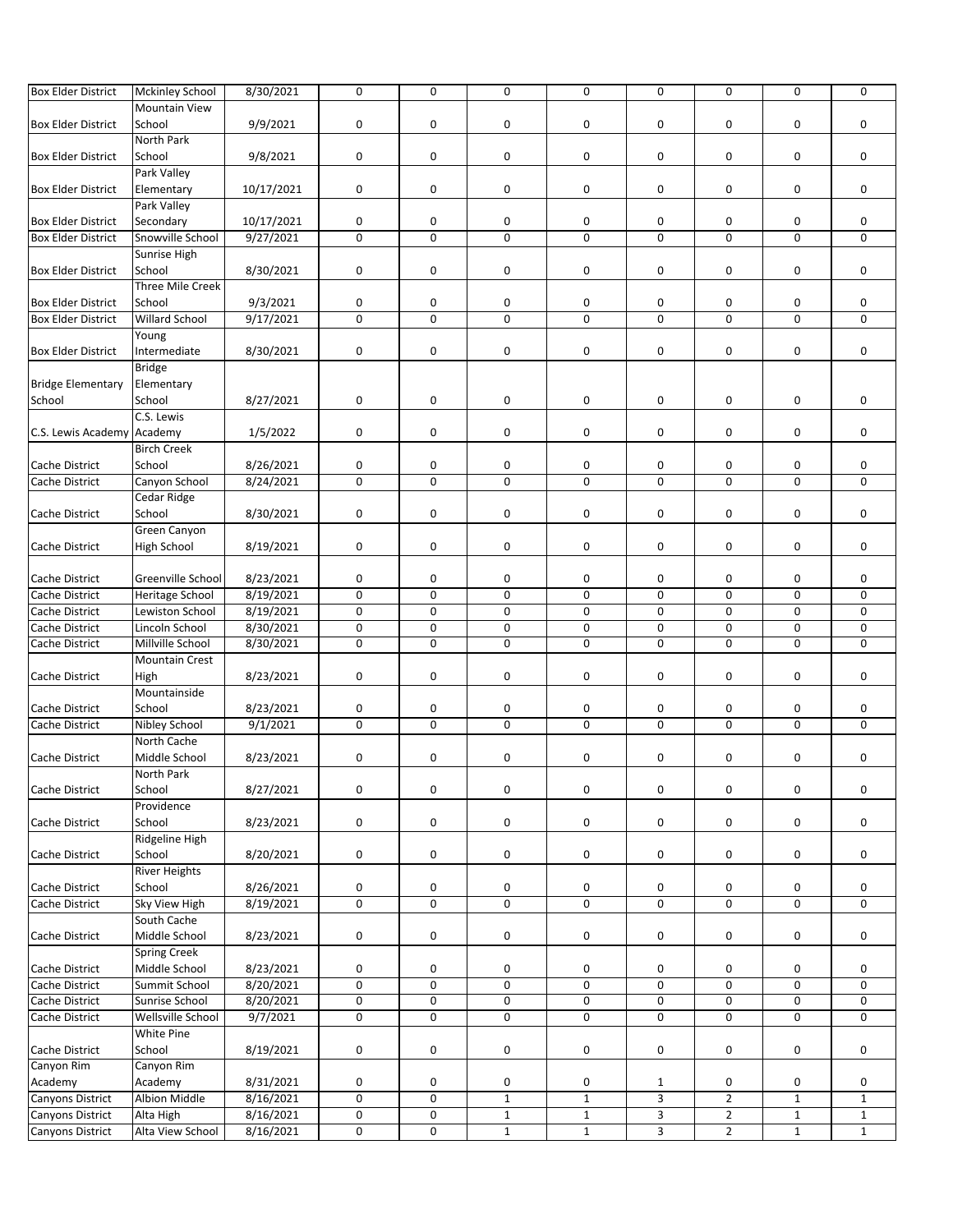| Canyons District        | Altara School           | 8/16/2021 | 0           | 0              | $\mathbf{1}$ | $1\,$            | 3              | $\mathbf{2}$   | $\mathbf{1}$ | $\mathbf{1}$ |
|-------------------------|-------------------------|-----------|-------------|----------------|--------------|------------------|----------------|----------------|--------------|--------------|
| Canyons District        | <b>Bell View School</b> | 8/16/2021 | $\mathbf 0$ | $\Omega$       | $\mathbf{1}$ | $\mathbf{1}$     | 3              | $\overline{2}$ | $\mathbf{1}$ | $\mathbf{1}$ |
|                         |                         |           |             |                |              |                  |                |                |              |              |
| Canyons District        | Bella Vista School      | 8/16/2021 | 0           | 0              | $\mathbf{1}$ | $\mathbf{1}$     | 3              | $\overline{2}$ | 1            | $\mathbf{1}$ |
| Canyons District        | <b>Brighton High</b>    | 8/16/2021 | $\pmb{0}$   | 0              | $\mathbf{1}$ | $\mathbf 1$      | 3              | $\mathbf{2}$   | $\mathbf{1}$ | $1\,$        |
|                         | Brookwood               |           |             |                |              |                  |                |                |              |              |
| Canyons District        | School                  | 8/16/2021 | 0           | 0              | $\mathbf{1}$ | $\mathbf{1}$     | 3              | $\overline{2}$ | $\mathbf{1}$ | $1\,$        |
| Canyons District        | <b>Butler Middle</b>    | 8/16/2021 | $\pmb{0}$   | $\mathbf 0$    | $\mathbf{1}$ | $\mathbf 1$      | 3              | $\mathbf{2}$   | $\mathbf 1$  | $\mathbf{1}$ |
| Canyons District        | <b>Butler School</b>    | 8/16/2021 | 0           | $\mathbf 0$    | $\mathbf{1}$ | $\mathbf 1$      | 3              | $\overline{2}$ | $\mathbf{1}$ | $\mathbf 1$  |
|                         | Canyon View             |           |             |                |              |                  |                |                |              |              |
|                         |                         |           |             |                |              |                  |                |                |              |              |
| <b>Canyons District</b> | School                  | 8/16/2021 | 0           | 0              | $\mathbf{1}$ | $\mathbf{1}$     | 3              | $\overline{2}$ | $\mathbf{1}$ | $\mathbf{1}$ |
|                         | Copperview              |           |             |                |              |                  |                |                |              |              |
| Canyons District        | School*                 | 8/16/2021 | 0           | 0              | $\mathbf{1}$ | $\mathbf{1}$     | 3              | $\overline{2}$ | $\mathbf{1}$ | $\mathbf{1}$ |
|                         | Corner Canyon           |           |             |                |              |                  |                |                |              |              |
| Canyons District        | High                    | 8/16/2021 | 0           | 0              | $\mathbf{1}$ | $\mathbf{1}$     | 3              | $\overline{2}$ | $\mathbf{1}$ | $\mathbf{1}$ |
| Canyons District        | Crescent School         | 8/16/2021 | 0           | $\mathbf 0$    | $\mathbf{1}$ | $\mathbf 1$      | 3              | $\overline{2}$ | $\mathbf{1}$ | $\mathbf{1}$ |
|                         | Diamond Ridge           |           |             |                |              |                  |                |                |              |              |
| Canyons District        | High School             | 8/16/2021 | 0           | 0              | $\mathbf{1}$ | $\mathbf{1}$     | 3              | $\overline{2}$ | $\mathbf{1}$ | $\mathbf{1}$ |
|                         | <b>Draper Park</b>      |           |             |                |              |                  |                |                |              |              |
| Canyons District        | Middle                  | 8/16/2021 | 0           | 0              | $\mathbf{1}$ | $\mathbf{1}$     | 3              | $\overline{2}$ | $\mathbf{1}$ | $\mathbf{1}$ |
| Canyons District        | Draper School           | 8/16/2021 | $\mathbf 0$ | 0              | $\mathbf{1}$ | $\mathbf{1}$     | 3              | $\overline{2}$ | $\mathbf{1}$ | $\mathbf{1}$ |
|                         | East Midvale            |           |             |                |              |                  |                |                |              |              |
| <b>Canyons District</b> | School*                 | 8/16/2021 | 0           | 0              | $\mathbf{1}$ | $\mathbf{1}$     | 3              | $\overline{2}$ | $\mathbf{1}$ | $\mathbf{1}$ |
|                         | East Sandy              |           |             |                |              |                  |                |                |              |              |
| Canyons District        | School                  | 8/16/2021 | 0           | 0              | $\mathbf{1}$ | $\mathbf{1}$     | 3              | $\mathbf{2}$   | $\mathbf{1}$ | $\mathbf{1}$ |
|                         |                         |           |             |                |              |                  |                |                |              |              |
| Canyons District        | <b>Eastmont Middle</b>  | 8/16/2021 | 0           | 0              | $\mathbf{1}$ | $\mathbf{1}$     | 3              | $\mathbf{2}$   | $\mathbf{1}$ | $\mathbf{1}$ |
|                         |                         |           |             |                |              |                  |                |                |              |              |
| Canyons District        | <b>Edgemont School</b>  | 8/16/2021 | 0           | 0              | $\mathbf{1}$ | $\mathbf{1}$     | 3              | 2              | 1            | $\mathbf{1}$ |
| Canyons District        | Granite School          | 8/16/2021 | $\pmb{0}$   | $\mathbf 0$    | $\mathbf 1$  | $\mathbf 1$      | 3              | $\overline{2}$ | $\mathbf{1}$ | $1\,$        |
| Canyons District        | Hillcrest High          | 8/16/2021 | 0           | 0              | $\mathbf{1}$ | $\mathbf{1}$     | 3              | $\overline{2}$ | $\mathbf{1}$ | $\mathbf{1}$ |
|                         | <b>Indian Hills</b>     |           |             |                |              |                  |                |                |              |              |
| Canyons District        | Middle                  | 8/16/2021 | 0           | 0              | $\mathbf{1}$ | $\mathbf{1}$     | 3              | $\overline{2}$ | $\mathbf{1}$ | $\mathbf{1}$ |
| Canyons District        | Jordan High             | 8/16/2021 | $\mathbf 0$ | 0              | $\mathbf{1}$ | $\mathbf 1$      | 3              | $\overline{2}$ | $\mathbf{1}$ | $1\,$        |
|                         | Jordan Valley           |           |             |                |              |                  |                |                |              |              |
| Canyons District        | School                  | 8/16/2021 | 0           | 0              | $\mathbf{1}$ | $1\,$            | 6              | $\mathbf{2}$   | $\mathbf{1}$ | $\mathbf{1}$ |
|                         |                         |           |             |                |              |                  |                |                |              |              |
| Canyons District        | Lone Peak School        | 8/16/2021 | 0           | 0              | $\mathbf{1}$ | $\mathbf{1}$     | 3              | $\overline{2}$ | $\mathbf{1}$ | $\mathbf{1}$ |
| Canyons District        | Midvale Middle*         | 8/16/2021 | 0           | 0              | $\mathbf 1$  | $\mathbf 1$      | 3              | $\mathbf{2}$   | $\mathbf{1}$ | $\mathbf{1}$ |
| Canyons District        | Midvale School*         | 8/16/2021 | $\mathsf 0$ | $\overline{0}$ | $\mathbf{1}$ | $\overline{1}$   | $\overline{3}$ | $\overline{2}$ | $\mathbf{1}$ | $\mathbf{1}$ |
|                         | Midvalley               |           |             |                |              |                  |                |                |              |              |
| Canyons District        | School*                 | 8/16/2021 | 0           | 0              | $\mathbf{1}$ | $1\,$            | 3              | $\overline{2}$ | $\mathbf{1}$ | $\mathbf{1}$ |
|                         | Mt. Jordan              |           |             |                |              |                  |                |                |              |              |
| Canyons District        | Middle                  | 8/16/2021 | 0           | $\pmb{0}$      | $\mathbf{1}$ | $\mathbf 1$      | 3              | $\mathbf{2}$   | $\mathbf{1}$ | $\mathbf 1$  |
|                         | Oak Hollow              |           |             |                |              |                  |                |                |              |              |
| Canyons District        | School                  | 8/16/2021 | 0           | 0              | $\mathbf{1}$ | 1                | 3              | $\overline{2}$ | 1            | $\mathbf{1}$ |
| Canyons District        | Oakdale School          | 8/16/2021 | $\pmb{0}$   | 0              | $\mathbf 1$  | $\mathbf 1$      | 3              | 2              | $\mathbf{1}$ | $\mathbf{1}$ |
| Canyons District        | Park Lane School        | 8/16/2021 | 0           | $\mathbf 0$    | $\mathbf{1}$ | $\mathbf 1$      | 3              | $\overline{2}$ | $\mathbf{1}$ | $\mathbf{1}$ |
|                         | Peruvian Park           |           |             |                |              |                  |                |                |              |              |
| Canyons District        | School                  | 8/16/2021 | 0           | 0              | $\mathbf{1}$ | $\mathbf{1}$     | 3              | $\mathbf{2}$   | $\mathbf{1}$ | $\mathbf{1}$ |
|                         | <b>Quail Hollow</b>     |           |             |                |              |                  |                |                |              |              |
| Canyons District        | School                  | 8/16/2021 | 0           | 0              | $\mathbf{1}$ | $\mathbf{1}$     | 3              | $\mathbf{2}$   | $\mathbf{1}$ | $\mathbf{1}$ |
|                         | Ridgecrest              |           |             |                |              |                  |                |                |              |              |
| Canyons District        | School                  | 8/16/2021 | 0           | 0              | $\mathbf{1}$ |                  | 3              | $\overline{2}$ | $\mathbf{1}$ | $\mathbf{1}$ |
| Canyons District        | Sandy School            |           | $\pmb{0}$   | 0              | $\mathbf 1$  | 1<br>$\mathbf 1$ | 3              | $\mathbf{2}$   | $\mathbf{1}$ | $\mathbf{1}$ |
|                         | Silver Mesa             | 8/16/2021 |             |                |              |                  |                |                |              |              |
| Canyons District        | School                  | 8/16/2021 | 0           | 0              | $\mathbf{1}$ | $\mathbf{1}$     | 3              | $\mathbf{2}$   | $\mathbf{1}$ | $\mathbf{1}$ |
|                         |                         |           |             |                |              |                  |                |                |              |              |
|                         | Sprucewood              |           |             |                |              |                  |                |                |              |              |
| Canyons District        | School                  | 8/16/2021 | $\mathbf 0$ | 0              | $\mathbf{1}$ | $\mathbf{1}$     | 3              | $\overline{2}$ | $\mathbf{1}$ | $\mathbf{1}$ |
| Canyons District        | Sunrise School          | 8/16/2021 | 0           | 0              | $\mathbf 1$  | $\mathbf 1$      | $\overline{3}$ | $\overline{2}$ | $\mathbf 1$  | $\mathbf{1}$ |
| Canyons District        | Union Middle            | 8/16/2021 | 0           | $\mathbf 0$    | $\mathbf{1}$ | $\mathbf 1$      | 3              | $\overline{2}$ | $\mathbf{1}$ | $\mathbf{1}$ |
|                         | Willow Canyon           |           |             |                |              |                  |                |                |              |              |
| Canyons District        | School                  | 8/16/2021 | 0           | 0              | $\mathbf{1}$ | $\mathbf{1}$     | 3              | $\overline{2}$ | $\mathbf{1}$ | $\mathbf{1}$ |
|                         | <b>Willow Springs</b>   |           |             |                |              |                  |                |                |              |              |
| Canyons District        | School                  | 8/16/2021 | 0           | 0              | $\mathbf{1}$ | $\mathbf{1}$     | 3              | $\overline{2}$ | $\mathbf 1$  | $\mathbf{1}$ |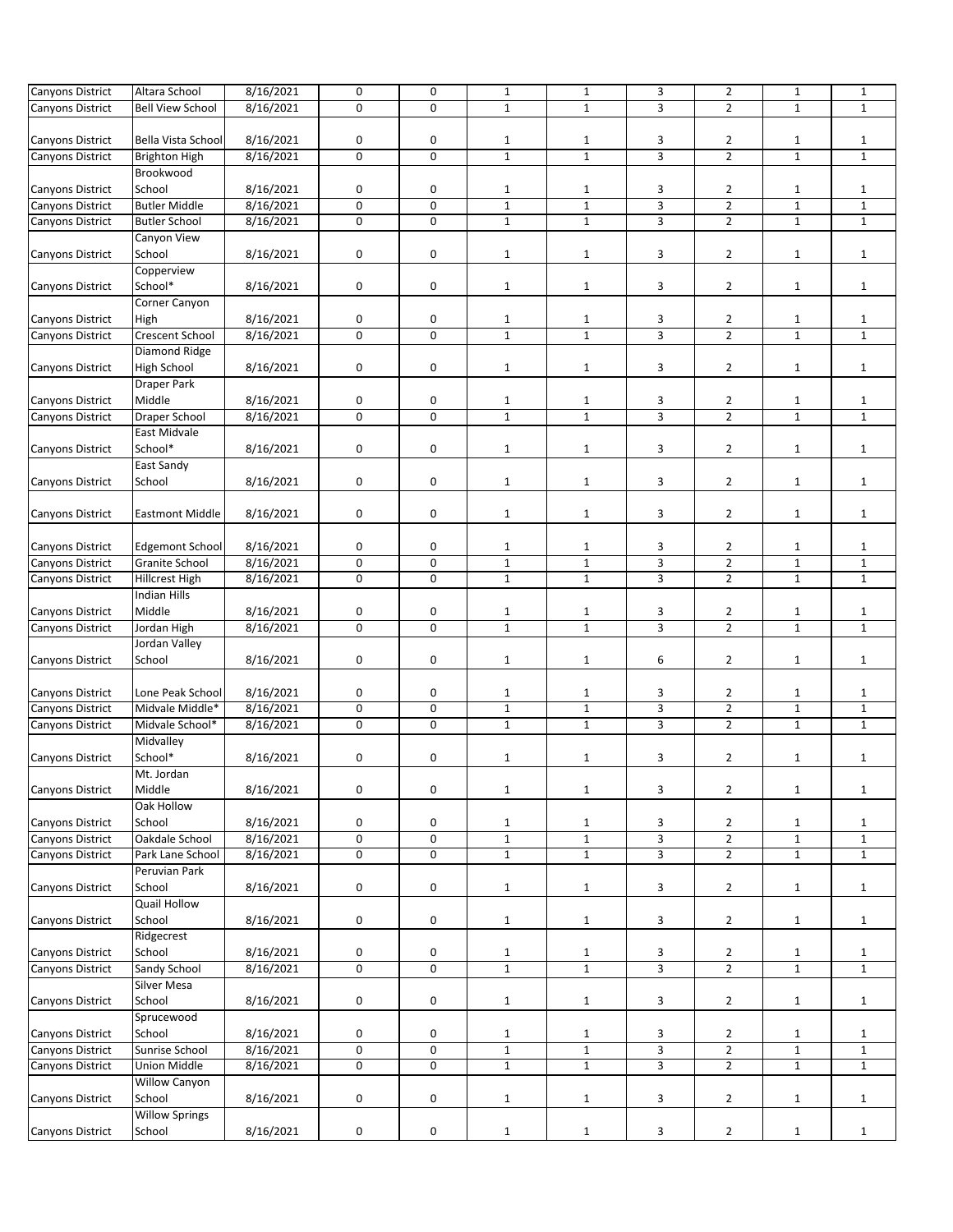| <b>Channing Hall</b>  | <b>Channing Hall</b>    | 8/23/2021 | $\mathbf 0$ | $\mathbf 0$ | $\mathbf 0$ | 0 | $\mathbf 0$    | $\mathbf 0$ | $\mathbf 0$         | 0 |
|-----------------------|-------------------------|-----------|-------------|-------------|-------------|---|----------------|-------------|---------------------|---|
|                       |                         |           |             |             |             |   |                |             |                     |   |
| Davinci Academy       | Davinci Academy         | 8/24/2021 | 0           | 0           | 0           | 0 | 4              | 0           | 0                   | 0 |
| <b>Davis District</b> | <b>Adams School</b>     | 8/23/2021 | $\mathbf 0$ | 0           | 0           | 0 | $\mathbf 0$    | 0           | 0                   | 0 |
| Davis District        | Adelaide School         | 8/23/2021 | 0           | 0           | 0           | 0 | 0              | 0           | 0                   | 0 |
| Davis District        | Antelope School         | 8/23/2021 | 0           | 0           | 0           | 0 | $\mathbf 0$    | $\mathbf 0$ | $\mathbf 0$         | 0 |
|                       | <b>Bluff Ridge</b>      |           |             |             |             |   |                |             |                     |   |
| Davis District        | School                  | 8/25/2021 | 0           | 0           | 0           | 0 | 0              | 0           | 0                   | 0 |
| Davis District        | <b>Boulton School</b>   | 8/31/2021 | $\mathbf 0$ | 0           | 0           | 0 | 0              | 0           | 0                   | 0 |
| Davis District        | <b>Bountiful High</b>   | 8/24/2021 | 0           | 0           | 0           | 0 | 3              | $\mathbf 0$ | $\mathbf 0$         | 0 |
| Davis District        | Bountiful Jr High       | 8/23/2021 | $\mathbf 0$ | 0           | 0           | 0 | $\overline{4}$ | 0           | 0                   | 0 |
| <b>Davis District</b> | <b>Bountiful School</b> | 9/13/2021 | $\mathbf 0$ | 0           | 0           | 0 | $\mathbf 0$    | 0           | 0                   | 0 |
|                       | <b>Buffalo Point</b>    |           |             |             |             |   |                |             |                     |   |
| Davis District        | School                  | 8/23/2021 | 0           | 0           | 0           | 0 | 0              | 0           | 0                   | 0 |
|                       | Canyon Creek            |           |             |             |             |   |                |             |                     |   |
| Davis District        | School                  | 8/23/2021 | 0           | 0           | 0           | 0 | 0              | 0           | 0                   | 0 |
|                       | Centennial Jr           |           |             |             |             |   |                |             |                     |   |
| Davis District        | High                    | 8/23/2021 | $\mathbf 0$ | 0           | 0           | 0 | 3              | 0           | 0                   | 0 |
|                       | Centerville Jr          |           |             |             |             |   |                |             |                     |   |
|                       |                         |           |             |             |             |   |                |             |                     |   |
| Davis District        | High                    | 8/23/2021 | 0           | 0           | $\pmb{0}$   | 0 | 3              | 0           | 0                   | 0 |
|                       | Centerville             |           |             |             |             |   |                |             |                     |   |
| Davis District        | School                  | 8/25/2021 | 0           | 0           | 0           | 0 | 0              | 0           | 0                   | 0 |
|                       | Central Davis Jr        |           |             |             |             |   |                |             |                     |   |
| <b>Davis District</b> | High                    | 8/23/2021 | 0           | 0           | 0           | 0 | 4              | 0           | 0                   | 0 |
| Davis District        | Clearfield High         | 8/23/2021 | $\mathbf 0$ | 0           | $\mathbf 0$ | 0 | 3              | 0           | 0                   | 0 |
| <b>Davis District</b> | <b>Clinton School</b>   | 8/23/2021 | $\mathbf 0$ | 0           | 0           | 0 | $\mathbf 0$    | 0           | 0                   | 0 |
| Davis District        | Columbia School         | 8/25/2021 | 0           | 0           | $\mathbf 0$ | 0 | 0              | 0           | 0                   | 0 |
| <b>Davis District</b> | Cook School             | 8/23/2021 | 0           | 0           | 0           | 0 | $\mathbf 0$    | 0           | 0                   | 0 |
| Davis District        | Creekside School        | 8/23/2021 | $\mathbf 0$ | 0           | 0           | 0 | $\overline{4}$ | $\mathbf 0$ | $\mathbf 0$         | 0 |
| Davis District        | <b>Crestview School</b> | 9/13/2021 | $\mathbf 0$ | 0           | $\mathbf 0$ | 0 | 0              | $\mathbf 0$ | 0                   | 0 |
| Davis District        | Davis High              | 8/23/2021 | 0           | 0           | 0           | 0 | 3              | 0           | 0                   | 0 |
| Davis District        | Doxey School            | 8/30/2021 | 0           | 0           | 0           | 0 | 0              | 0           | 0                   | 0 |
| Davis District        | Eagle Bay School        | 8/23/2021 | $\mathbf 0$ | 0           | 0           | 0 | $\mathbf 0$    | $\mathbf 0$ | $\mathbf 0$         | 0 |
|                       | East Layton             |           |             |             |             |   |                |             |                     |   |
| Davis District        | School                  | 8/23/2021 | 0           | 0           | 0           | 0 | 0              | 0           | 0                   | 0 |
|                       | <b>Ellison Park</b>     |           |             |             |             |   |                |             |                     |   |
| Davis District        | School                  | 8/30/2021 | 0           | 0           | 0           | 0 | 0              | 0           | 0                   | 0 |
|                       | Endeavour               |           |             |             |             |   |                |             |                     |   |
| Davis District        | School                  | 8/30/2021 | 0           | 0           | 0           | 0 | 0              | 0           | 0                   | 0 |
| Davis District        | Fairfield Jr High       | 8/23/2021 | $\mathbf 0$ | 0           | 0           | 0 | 3              | $\mathbf 0$ | $\mathbf 0$         | 0 |
|                       | Family                  |           |             |             |             |   |                |             |                     |   |
|                       | Enrichment              |           |             |             |             |   |                |             |                     |   |
| <b>Davis District</b> | Center                  | 9/3/2021  | 0           | 0           | 0           | 0 | 0              | 0           | 0                   | 0 |
| Davis District        | Farmington High         | 8/23/2021 | $\mathbf 0$ | 0           | 0           | 0 | 3              | 0           | 0                   | 0 |
|                       | Farmington Jr           |           |             |             |             |   |                |             |                     |   |
| Davis District        | High                    | 8/25/2021 | 0           | 0           | 0           | 0 | 3              | 0           | 0                   | 0 |
|                       | Farmington              |           |             |             |             |   |                |             |                     |   |
| Davis District        | School                  | 8/24/2021 | 0           | 0           | 0           | 0 | 0              | 0           | 0                   | 0 |
| Davis District        | Foxboro School          | 8/26/2021 | 0           | $\mathbf 0$ | 0           | 0 | 4              | 0           | $\mathsf{O}\xspace$ | 0 |
| <b>Davis District</b> | Fremont School          | 8/24/2021 | 0           | 0           | 0           | 0 | 0              | 0           | 0                   | 0 |
|                       | H C Burton              |           |             |             |             |   |                |             |                     |   |
| Davis District        | School                  | 8/23/2021 | 0           | 0           | 0           | 0 | 0              | 0           | 0                   | 0 |
| Davis District        | Heritage School         | 8/26/2021 | 0           | 0           | 0           | 0 | 0              | 0           | 0                   | 0 |
| <b>Davis District</b> | Hill Field School       | 9/1/2021  | 0           | 0           | 0           | 0 | 0              | 0           | 0                   | 0 |
| Davis District        | Holbrook School         | 8/23/2021 | 0           | 0           | 0           | 0 | 3              | 0           | 0                   | 0 |
| Davis District        | <b>Holt School</b>      | 8/23/2021 | 0           | 0           | 0           | 0 | $\pmb{0}$      | 0           | 0                   | 0 |
|                       | Kay's Creek             |           |             |             |             |   |                |             |                     |   |
| Davis District        | Elementary              | 8/25/2021 | 0           |             | 0           |   |                |             | 0                   | 0 |
|                       |                         |           |             | 0           |             | 0 | 0              | 0           |                     |   |
| Davis District        | Kaysville Jr High       | 8/23/2021 | 0           | 0           | 0           | 0 | 3              | 0           | 0                   | 0 |
| <b>Davis District</b> | Kaysville School        | 8/30/2021 | 0           | 0           | $\mathbf 0$ | 0 | $\pmb{0}$      | 0           | 0                   | 0 |
| <b>Davis District</b> | King School             | 8/27/2021 | 0           | 0           | 0           | 0 | 0              | 0           | 0                   | 0 |
| Davis District        | Knowlton School         | 8/23/2021 | $\mathbf 0$ | 0           | 0           | 0 | 0              | 0           | 0                   | 0 |
| Davis District        | Lakeside School         | 8/25/2021 | 0           | 0           | 0           | 0 | 0              | 0           | 0                   | 0 |
| Davis District        | Layton High             | 8/31/2021 | $\mathbf 0$ | 0           | 0           | 0 | 0              | 0           | 0                   | 0 |
| <b>Davis District</b> | Layton School           | 8/27/2021 | 0           | 0           | 0           | 0 | 0              | 0           | 0                   | 0 |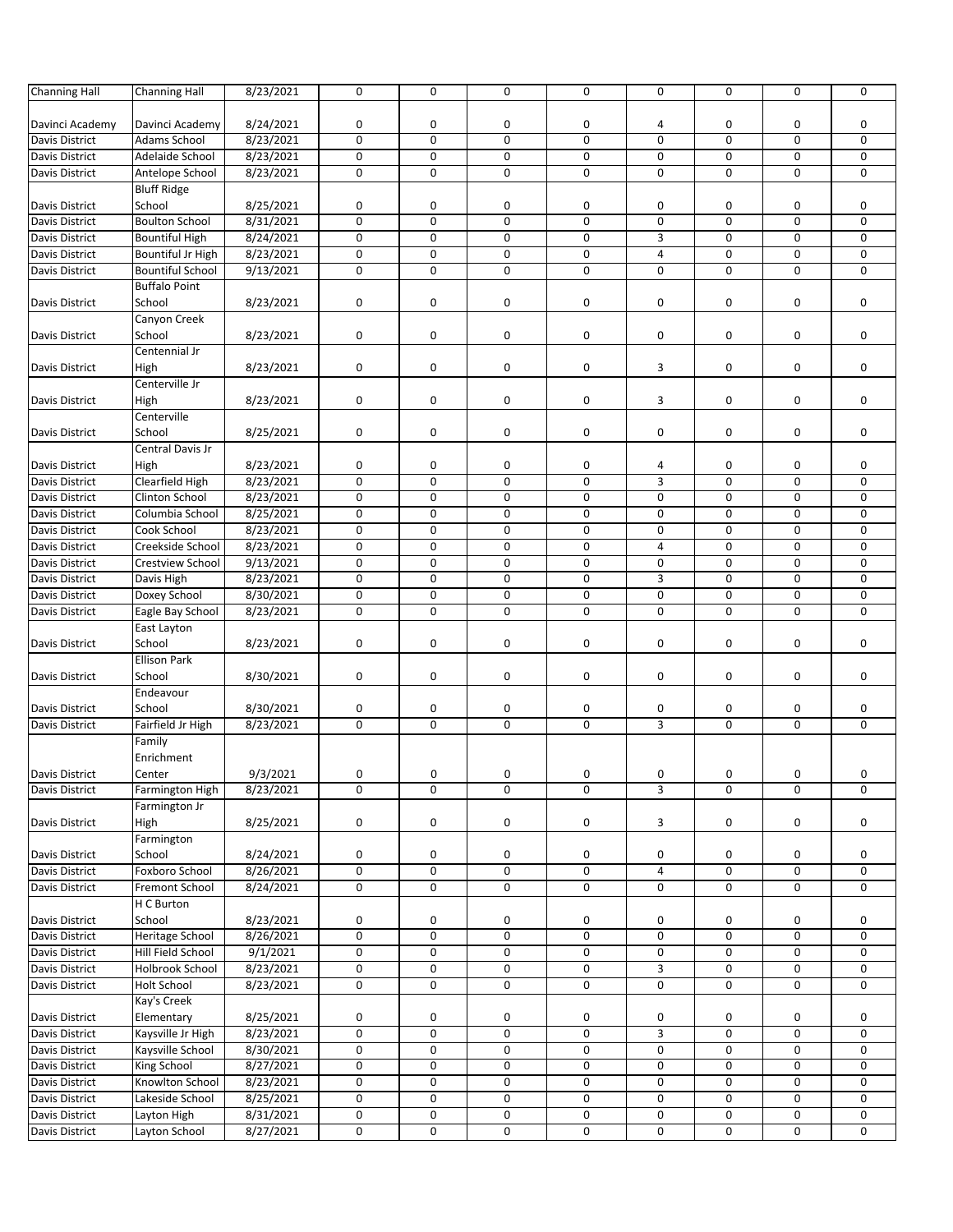| <b>Davis District</b> | Legacy Jr High        | 8/23/2021 | $\mathbf 0$ | 0           | 0           | 0 | 3           | 0           | 0           | 0           |
|-----------------------|-----------------------|-----------|-------------|-------------|-------------|---|-------------|-------------|-------------|-------------|
|                       |                       |           | $\mathbf 0$ | $\mathbf 0$ | $\Omega$    | 0 | $\mathbf 0$ | $\mathbf 0$ | $\mathbf 0$ | $\mathbf 0$ |
| Davis District        | Lincoln School        | 8/27/2021 |             |             |             |   |             |             |             |             |
|                       | Meadowbrook           |           |             |             |             |   |             |             |             |             |
| Davis District        | School                | 8/25/2021 | 0           | 0           | 0           | 0 | 0           | 0           | 0           | 0           |
| Davis District        | Millcreek Jr High     | 9/13/2021 | 0           | 0           | 0           | 0 | 3           | 0           | 0           | 0           |
| Davis District        | Morgan School         | 8/23/2021 | $\mathbf 0$ | 0           | 0           | 0 | 3           | 0           | 0           | $\mathbf 0$ |
| Davis District        | Mountain High         | 9/3/2021  | 0           | 0           | 0           | 0 | $\mathbf 0$ | 0           | 0           | $\mathbf 0$ |
|                       | <b>Mountain View</b>  |           |             |             |             |   |             |             |             |             |
| Davis District        | School                | 8/26/2021 | $\mathbf 0$ | 0           | 0           | 0 | 0           | 0           | 0           | 0           |
|                       |                       |           |             |             |             |   |             |             |             |             |
|                       | Mueller Park Jr       |           |             |             |             |   |             |             |             |             |
| Davis District        | High                  | 9/7/2021  | 0           | 0           | 0           | 0 | 3           | 0           | 0           | 0           |
| Davis District        | Muir School           | 9/10/2021 | 0           | 0           | 0           | 0 | 0           | 0           | 0           | $\mathbf 0$ |
|                       | North Davis Jr        |           |             |             |             |   |             |             |             |             |
| Davis District        | High                  | 8/27/2021 | 0           | 0           | 0           | 0 | 3           | 0           | 0           | 0           |
|                       | North Layton Jr       |           |             |             |             |   |             |             |             |             |
| Davis District        | High                  | 8/23/2021 | 0           | 0           | 0           | 0 | 4           | 0           | 0           | 0           |
| Davis District        | Northridge High       | 8/23/2021 | $\pmb{0}$   | 0           | 0           | 0 | 3           | 0           | 0           | 0           |
|                       |                       |           | 0           | $\mathbf 0$ | $\mathbf 0$ | 0 | $\mathbf 0$ | 0           | 0           | 0           |
| Davis District        | Oak Hills School      | 8/30/2021 |             |             |             |   |             |             |             |             |
| Davis District        | Odyssey School        | 8/30/2021 | $\pmb{0}$   | 0           | 0           | 0 | 0           | 0           | 0           | 0           |
| Davis District        | <b>Orchard School</b> | 8/24/2021 | 0           | 0           | 0           | 0 | 3           | 0           | 0           | 0           |
| Davis District        | Parkside School       | 8/26/2021 | 0           | 0           | 0           | 0 | 0           | 0           | 0           | 0           |
| Davis District        | <b>Reading School</b> | 8/23/2021 | $\mathbf 0$ | $\mathbf 0$ | 0           | 0 | $\mathbf 0$ | 0           | 0           | 0           |
|                       | Renaissance           |           |             |             |             |   |             |             |             |             |
| Davis District        | Academy               | 8/23/2021 | 0           | 0           | 0           | 0 | 3           | 0           | 0           | 0           |
|                       |                       |           |             |             |             |   |             |             |             |             |
|                       | Sand Springs          |           |             |             |             |   |             |             |             |             |
| Davis District        | School                | 8/23/2021 | $\pmb{0}$   | 0           | 0           | 0 | 0           | 0           | 0           | 0           |
|                       | Shoreline Junior      |           |             |             |             |   |             |             |             |             |
| Davis District        | High                  | 8/23/2021 | 0           | 0           | 0           | 0 | 3           | 0           | 0           | 0           |
|                       | Snow Horse            |           |             |             |             |   |             |             |             |             |
| Davis District        | School                | 8/23/2021 | 0           | 0           | $\pmb{0}$   | 0 | 0           | 0           | 0           | 0           |
|                       | South Clearfield      |           |             |             |             |   |             |             |             |             |
| Davis District        | School                | 8/25/2021 | 0           | 0           | 0           | 0 | 0           | 0           | 0           | 0           |
|                       |                       |           |             |             |             |   |             |             |             |             |
|                       | South Davis Jr        |           |             |             |             |   |             |             |             |             |
| Davis District        | High                  | 8/23/2021 | $\pmb{0}$   | 0           | 0           | 0 | 3           | 0           | 0           | 0           |
|                       | South Weber           |           |             |             |             |   |             |             |             |             |
| Davis District        | School                | 8/23/2021 | 0           | 0           | 0           | 0 | 0           | 0           | 0           | 0           |
| Davis District        | <b>Stewart School</b> | 8/23/2021 | $\mathbf 0$ | 0           | $\mathbf 0$ | 0 | 0           | 0           | 0           | $\mathbf 0$ |
| Davis District        | Sunburst School       | 8/23/2021 | $\pmb{0}$   | 0           | 0           | 0 | 0           | 0           | 0           | 0           |
| Davis District        | Sunset Jr High        | 8/23/2021 | $\mathbf 0$ | 0           | 0           | 0 | 4           | 0           | 0           | 0           |
|                       |                       |           | $\pmb{0}$   | 0           | 0           |   | 0           | 0           | 0           | 0           |
| Davis District        | Sunset School         | 8/23/2021 |             |             |             | 0 |             |             |             |             |
| Davis District        | Syracuse High         | 8/23/2021 | $\mathbf 0$ | 0           | $\mathbf 0$ | 0 | 3           | 0           | 0           | 0           |
| Davis District        | Syracuse Jr High      | 8/23/2021 | 0           | 0           | 0           | 0 | 3           | 0           | 0           | 0           |
| Davis District        | Syracuse School       | 8/23/2021 | $\mathbf 0$ | 0           | 0           | 0 | 3           | 0           | 0           | 0           |
| <b>Davis District</b> | <b>Taylor School</b>  | 8/31/2021 | 0           | 0           | 0           | 0 | $\pmb{0}$   | 0           | 0           | 0           |
| <b>Davis District</b> | <b>Tolman School</b>  | 8/30/2021 | 0           | 0           | 0           | 0 | 0           | 0           | 0           | 0           |
| <b>Davis District</b> | Vae View School       | 8/30/2021 | 0           | 0           | 0           | 0 | $\pmb{0}$   | 0           | 0           | 0           |
|                       | Valley View           |           |             |             |             |   |             |             |             |             |
|                       |                       |           |             |             |             |   |             |             |             |             |
| Davis District        | School                | 8/30/2021 | 0           | 0           | 0           | 0 | 0           | 0           | 0           | 0           |
| <b>Davis District</b> | <b>Viewmont High</b>  | 8/23/2021 | 0           | $\mathbf 0$ | $\mathbf 0$ | 0 | 3           | $\mathbf 0$ | 0           | 0           |
| Davis District        | Wasatch School        | 8/30/2021 | $\pmb{0}$   | 0           | 0           | 0 | 0           | 0           | 0           | 0           |
|                       | West Bountiful        |           |             |             |             |   |             |             |             |             |
| Davis District        | School                | 8/25/2021 | $\pmb{0}$   | 0           | 0           | 0 | $\pmb{0}$   | 0           | 0           | 0           |
|                       | West Clinton          |           |             |             |             |   |             |             |             |             |
| Davis District        | School                | 8/25/2021 | 0           | 0           | 0           | 0 | 4           | 0           | 0           | 0           |
|                       |                       |           |             |             |             |   |             |             |             |             |
|                       | West Point Jr         |           |             |             |             |   |             |             |             |             |
| Davis District        | High                  | 8/23/2021 | $\pmb{0}$   | 0           | 0           | 0 | 3           | 0           | 0           | 0           |
|                       | <b>West Point</b>     |           |             |             |             |   |             |             |             |             |
| Davis District        | School                | 8/23/2021 | $\pmb{0}$   | 0           | 0           | 0 | 0           | 0           | 0           | 0           |
|                       | Whitesides            |           |             |             |             |   |             |             |             |             |
| Davis District        | School                | 8/26/2021 | $\pmb{0}$   | 0           | 0           | 0 | $\pmb{0}$   | 0           | 0           | 0           |
|                       | Windridge             |           |             |             |             |   |             |             |             |             |
| Davis District        | School                | 8/25/2021 | 0           | 0           | 0           |   |             |             | 0           | 0           |
|                       |                       |           |             |             |             | 0 | 0           | 0           |             |             |
|                       | <b>Woods Cross</b>    |           |             |             |             |   |             |             |             |             |
| Davis District        | High                  | 8/26/2021 | 0           | 0           | 0           | 0 | 0           | 0           | 0           | 0           |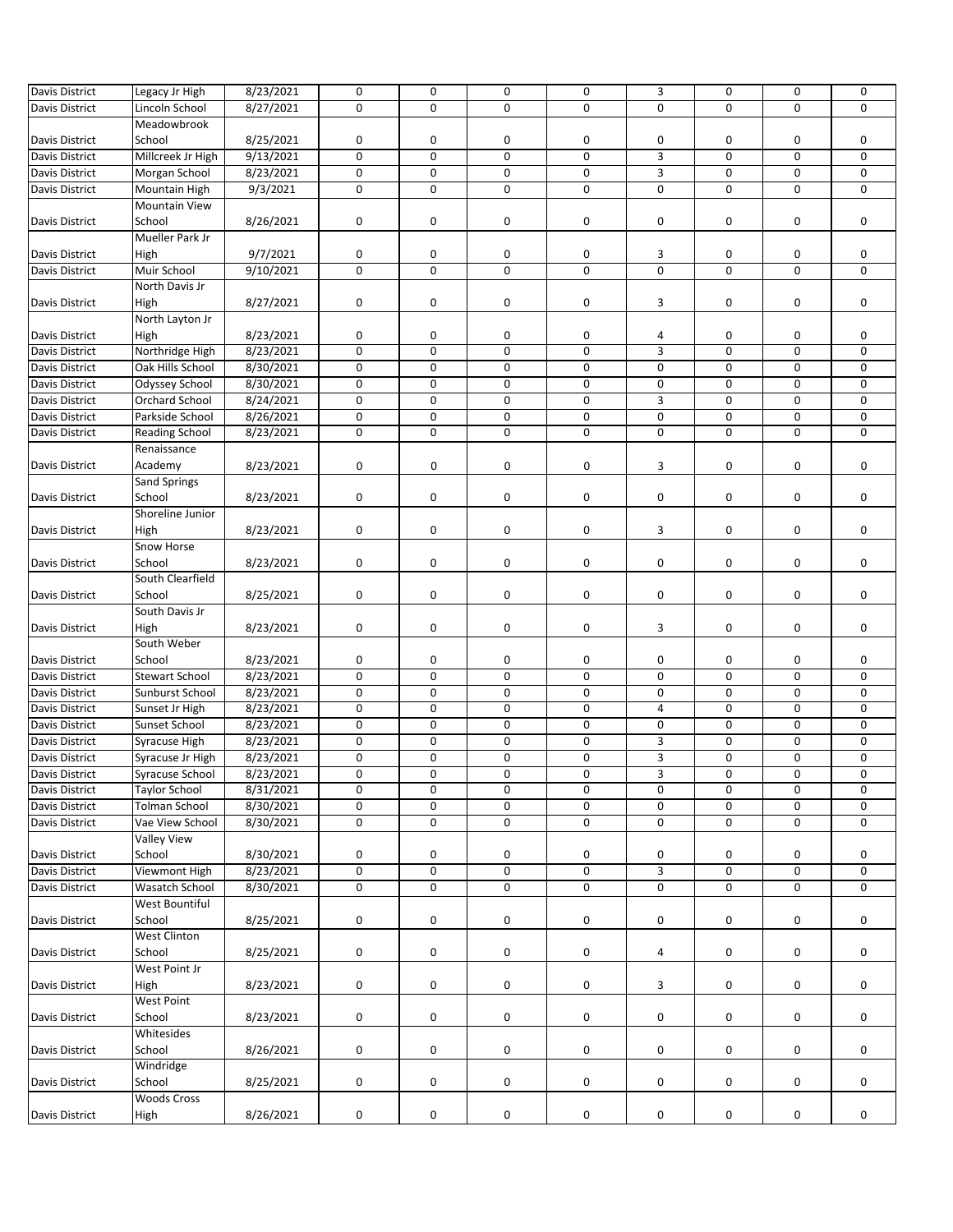|                              | <b>Woods Cross</b>     |           |                |             |                     |                     |                     |                     |                |             |
|------------------------------|------------------------|-----------|----------------|-------------|---------------------|---------------------|---------------------|---------------------|----------------|-------------|
| Davis District               | School                 | 9/7/2021  | $\mathbf 0$    | 0           | $\mathbf 0$         | 0                   | 0                   | 0                   | 0              | 0           |
| Davis School                 | Vista Education        |           |                |             |                     |                     |                     |                     |                |             |
| District                     | Campus                 | 9/13/2021 | 0              | $\mathbf 0$ | $\mathbf 0$         | 0                   | $\mathbf 0$         | 0                   | 0              | $\mathbf 0$ |
| Dual Immersion               | Dual Immersion         |           |                |             |                     |                     |                     |                     |                |             |
|                              | Academy**              |           | 0              | 0           | 0                   | 0                   |                     | 0                   | 0              | 0           |
| Academy                      |                        | 8/25/2021 |                |             |                     |                     | 4                   |                     |                |             |
| <b>Duchesne District</b>     | <b>Altamont High</b>   | 8/25/2021 | $\mathbf 0$    | $\mathbf 0$ | $\mathbf 0$         | 0                   | $\mathbf 0$         | $\mathsf{O}\xspace$ | 0              | 0           |
| <b>Duchesne District</b>     | <b>Altamont School</b> | 8/30/2021 | 0              | 0           | $\mathbf 0$         | 0                   | $\mathbf 0$         | 0                   | 0              | 0           |
|                              | Centennial             |           |                |             |                     |                     |                     |                     |                |             |
| <b>Duchesne District</b>     | School                 | 8/24/2021 | $\mathbf 0$    | 0           | 0                   | 0                   | 0                   | 0                   | 0              | 0           |
|                              | Con Amore              |           |                |             |                     |                     |                     |                     |                |             |
| <b>Duchesne District</b>     | School                 | 9/15/2021 | $\mathbf 0$    | 0           | 0                   | 0                   | 0                   | 0                   | 0              | 0           |
| <b>Duchesne District</b>     | Duchesne High          | 8/25/2021 | $\mathbf 0$    | $\mathbf 0$ | $\mathbf 0$         | 0                   | $\pmb{0}$           | $\mathsf 0$         | 0              | 0           |
|                              |                        |           |                |             |                     |                     |                     |                     |                |             |
| <b>Duchesne District</b>     | Duchesne School        | 8/25/2021 | 0              | 0           | 0                   | $\pmb{0}$           | $\pmb{0}$           | 0                   | 0              | 0           |
| Duchesne District            | East School            | 8/30/2021 | $\mathbf 0$    | 0           | $\mathbf 0$         | 0                   | $\mathbf 0$         | $\mathbf 0$         | 0              | 0           |
|                              | <b>Kings Peak</b>      |           |                |             |                     |                     |                     |                     |                |             |
| <b>Duchesne District</b>     | School                 | 8/25/2021 | 0              | 0           | 0                   | 0                   | 0                   | 0                   | 0              | 0           |
| <b>Duchesne District</b>     | Myton School           | 8/25/2021 | $\mathbf 0$    | $\mathbf 0$ | $\mathbf 0$         | 0                   | 0                   | 0                   | 0              | 0           |
|                              |                        |           |                |             | $\mathbf 0$         |                     |                     |                     |                |             |
| <b>Duchesne District</b>     | Neola School           | 8/25/2021 | 0              | 0           |                     | $\mathsf{O}\xspace$ | $\mathsf{O}\xspace$ | 0                   | 0              | 0           |
|                              |                        |           |                |             |                     |                     |                     |                     |                |             |
| <b>Duchesne District</b>     | Roosevelt Jr High      | 8/25/2021 | 0              | 0           | 0                   | 0                   | 0                   | 0                   | 0              | 0           |
| <b>Duchesne District</b>     | <b>Tabiona High</b>    | 9/28/2021 | $\mathbf 0$    | $\mathbf 0$ | $\mathbf 0$         | 0                   | 0                   | 0                   | 0              | 0           |
| <b>Duchesne District</b>     | Tabiona School         | 9/28/2021 | 0              | 0           | 0                   | 0                   | 0                   | 0                   | 0              | 0           |
| Duchesne District            | <b>Union High</b>      | 8/25/2021 | $\mathbf 0$    | $\mathbf 0$ | $\Omega$            | 0                   | $\mathbf 0$         | 0                   | 0              | 0           |
| <b>Early Light</b>           | Early Light            |           |                |             |                     |                     |                     |                     |                |             |
| Academy at                   | Academy at             |           |                |             |                     |                     |                     |                     |                |             |
| Daybreak                     | Daybreak               | 8/17/2021 | 0              | 0           | 0                   | 0                   | 6                   | 0                   | 0              | 0           |
| East Hollywood               | East Hollywood         |           |                |             |                     |                     |                     |                     |                |             |
| High                         | High                   | 8/18/2021 | 0              | 0           | 0                   | 0                   | 3                   | 0                   | 0              | 0           |
|                              | <b>Edith Bowen</b>     |           |                |             |                     |                     |                     |                     |                |             |
| Edith Bowen                  |                        |           |                |             |                     |                     |                     |                     |                |             |
|                              | Laboratory             |           |                |             |                     |                     |                     |                     |                |             |
| Laboratory School            | School                 | 8/18/2021 | $\mathbf 0$    | 0           | 0                   | 0                   | $\overline{7}$      | 0                   | 0              | 0           |
| <b>Endeavor Hall</b>         | <b>Endeavor Hall</b>   | 9/17/2021 | $\mathbf 0$    | $\mathbf 0$ | $\mathbf 0$         | 0                   | $\overline{4}$      | 0                   | 0              | 0           |
|                              | Entheos                |           |                |             |                     |                     |                     |                     |                |             |
| <b>Entheos Academy</b>       | Academy Kearns         | 8/18/2021 | $\mathbf 0$    | 0           | 0                   | 0                   | 4                   | 0                   | 0              | 0           |
|                              | Entheos                |           |                |             |                     |                     |                     |                     |                |             |
| <b>Entheos Academy</b>       | Academy Magna          | 8/18/2021 | 0              | $\mathbf 0$ | 0                   | 0                   | 4                   | 0                   | 0              | 0           |
|                              | Esperanza              |           |                |             |                     |                     |                     |                     |                |             |
| Esperanza School             | School**               | 8/16/2021 | $\mathbf 0$    | $\mathbf 0$ | $\mathbf 0$         | 0                   | 0                   | 0                   | 0              | 0           |
|                              | Excelsior              |           |                |             |                     |                     |                     |                     |                |             |
| <b>Excelsior Academy</b>     | Academy                | 8/19/2021 | $\pmb{0}$      | 0           | 0                   | 0                   | 3                   | 0                   | 0              | 0           |
|                              | Franklin               |           |                |             |                     |                     |                     |                     |                |             |
| Franklin Discovery           | Discovery              |           |                |             |                     |                     |                     |                     |                |             |
| Academy                      |                        |           |                |             |                     |                     |                     |                     |                | 0           |
|                              | Academy                | 8/19/2021 | 0              | 0           | 0                   | 0                   | 0                   | 0                   | 0              |             |
| Freedom                      | Freedom                |           |                |             |                     |                     |                     |                     |                |             |
| Preparatory                  | Preparatory            |           |                |             |                     |                     |                     |                     |                |             |
| Academy                      | Academy                | 8/17/2021 | $\pmb{0}$      | 0           | 0                   | 0                   | 0                   | 0                   | 0              | 0           |
|                              | Freedom                |           |                |             |                     |                     |                     |                     |                |             |
| Freedom                      | Preparatory            |           |                |             |                     |                     |                     |                     |                |             |
| Preparatory                  | Academy -              |           |                |             |                     |                     |                     |                     |                |             |
| Academy                      | Vineyard               | 8/24/2021 | $\pmb{0}$      | 0           | $\pmb{0}$           | 0                   | 0                   | 0                   | 0              | 0           |
|                              | Freedom                |           |                |             |                     |                     |                     |                     |                |             |
| Freedom                      | Preparatory            |           |                |             |                     |                     |                     |                     |                |             |
| Preparatory                  | Academy                |           |                |             |                     |                     |                     |                     |                |             |
| Academy                      | Washington             | 8/17/2021 | $\pmb{0}$      | 0           | 0                   | 0                   | 0                   | 0                   | 0              | 0           |
|                              |                        |           |                |             |                     |                     |                     |                     |                |             |
| <b>Garfield District</b>     | Antimony School        | 1/18/2022 | $\overline{0}$ | $\mathbf 0$ | $\overline{0}$      | $\overline{0}$      | $\overline{5}$      | $\mathsf{O}\xspace$ | $\overline{0}$ | 0           |
| Gateway                      | Gateway                |           |                |             |                     |                     |                     |                     |                |             |
| Preparatory                  | Preparatory            |           |                |             |                     |                     |                     |                     |                |             |
| Academy                      | Academy                | 8/25/2021 | $\pmb{0}$      | 0           | $\mathsf{O}\xspace$ | 0                   | 0                   | $\mathsf{O}\xspace$ | 0              | 0           |
|                              | George                 |           |                |             |                     |                     |                     |                     |                |             |
| George Washington Washington |                        |           |                |             |                     |                     |                     |                     |                |             |
| Academy                      | Academy                | 8/12/2021 | $\pmb{0}$      | $\mathsf 0$ | $\mathsf{O}\xspace$ | 0                   | 0                   | $\mathsf{O}\xspace$ | 0              | 0           |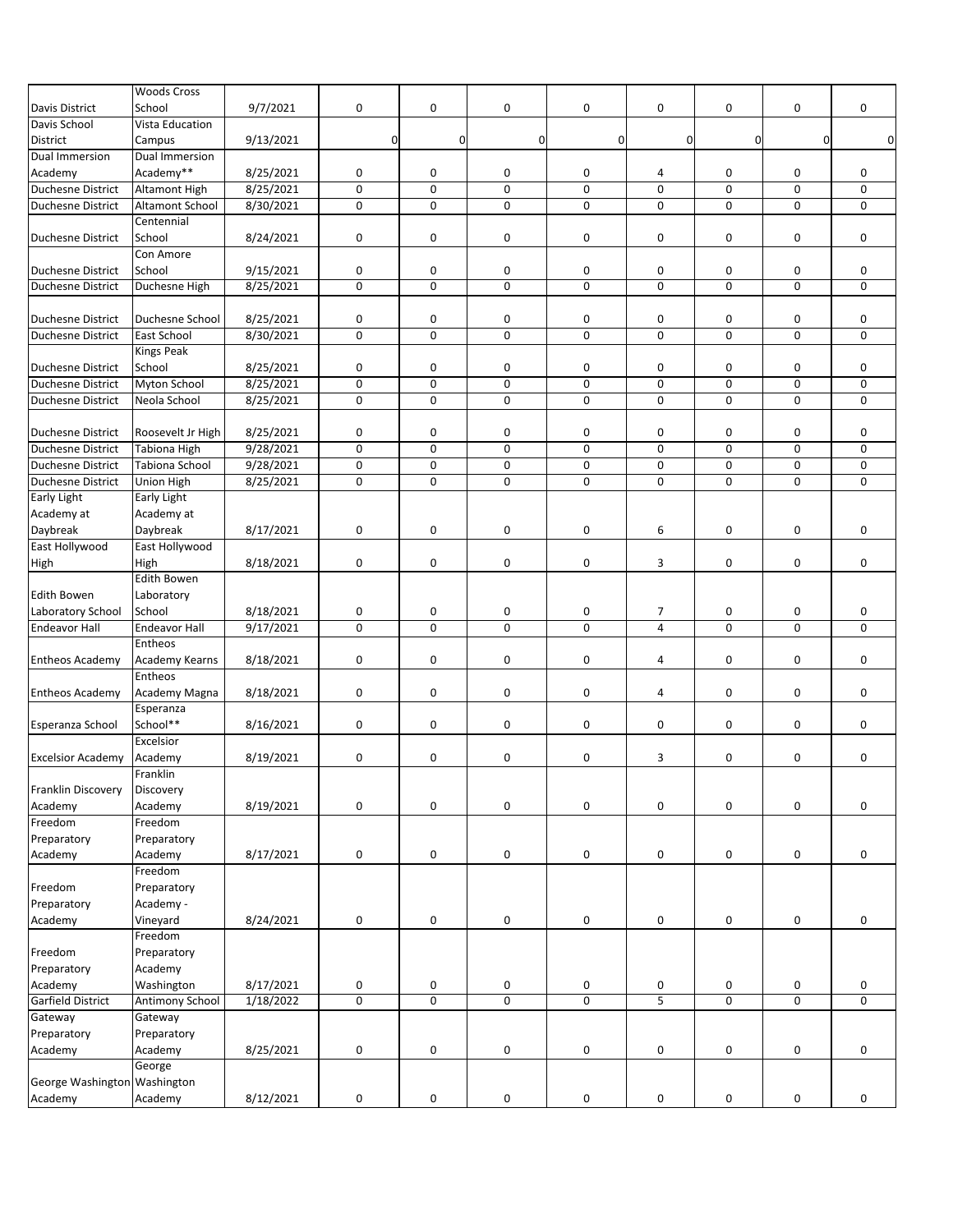|                         | Good                    |           |             |                |             |                |                |             |             |             |
|-------------------------|-------------------------|-----------|-------------|----------------|-------------|----------------|----------------|-------------|-------------|-------------|
| <b>Good Foundations</b> | Foundations             |           |             |                |             |                |                |             |             |             |
| Academy                 | Academy                 | 8/19/2021 | 0           | 0              | 0           | 0              | 0              | 0           | 0           | 0           |
|                         | <b>Grand County</b>     |           |             |                |             |                |                |             |             |             |
| <b>Grand District</b>   | High                    | 8/19/2021 | 3           | 0              | 0           | 0              | 0              | 0           | 0           | 0           |
|                         | <b>Grand County</b>     |           |             |                |             |                |                |             |             |             |
| <b>Grand District</b>   | Middle                  | 8/19/2021 | 0           | 0              | 0           | 0              | 0              | 0           | 0           | 0           |
|                         | Helen M. Knight         |           |             |                |             |                |                |             |             |             |
| <b>Grand District</b>   | School                  | 8/19/2021 | $\mathsf 0$ | 0              | 0           | 0              | 0              | 0           | 0           | 0           |
|                         | <b>Academy Park</b>     |           |             |                |             |                |                |             |             |             |
| <b>Granite District</b> | School                  | 8/19/2021 | 0           | 0              | 0           | 0              | 4              | 0           | 0           | 0           |
| <b>Granite District</b> | Arcadia School          | 8/16/2021 | $\mathsf 0$ | 0              | 0           | 0              | 4              | 0           | 0           | 0           |
|                         |                         | 8/16/2021 | $\mathsf 0$ | 0              | 0           | 0              | 4              | 0           | 0           | $\mathbf 0$ |
| <b>Granite District</b> | <b>Beehive School</b>   | 8/16/2021 |             | 0              |             |                |                |             |             |             |
| <b>Granite District</b> | Bennion Jr High         |           | $\mathsf 0$ |                | 0           | 0              | 4              | 0           | 0           | 0           |
| <b>Granite District</b> | <b>Bennion School</b>   | 8/16/2021 | 0           | 0              | $\mathbf 0$ | 0              | 4              | 0           | 0           | $\mathbf 0$ |
|                         | Bonneville Jr           |           |             |                |             |                |                |             |             |             |
| <b>Granite District</b> | High                    | 8/16/2021 | $\mathsf 0$ | 0              | 0           | 0              | 4              | 0           | 0           | 0           |
|                         | Calvin S. Smith         |           |             |                |             |                |                |             |             |             |
| <b>Granite District</b> | School                  | 8/19/2021 | 0           | 0              | 0           | 0              | 4              | 0           | 0           | 0           |
| <b>Granite District</b> | Churchill Jr High       | 8/16/2021 | $\mathsf 0$ | 0              | $\pmb{0}$   | 0              | $\overline{4}$ | $\mathsf 0$ | $\pmb{0}$   | 0           |
|                         | Copper Hills            |           |             |                |             |                |                |             |             |             |
| <b>Granite District</b> | School                  | 8/16/2021 | 0           | 0              | 0           | 0              | 4              | 0           | 0           | 0           |
|                         | Cottonwood              |           |             |                |             |                |                |             |             |             |
| <b>Granite District</b> | High                    | 8/16/2021 | 0           | 0              | 0           | 0              | 4              | 0           | 0           | 0           |
|                         | Cottonwood              |           |             |                |             |                |                |             |             |             |
| <b>Granite District</b> | School                  | 8/23/2021 | 0           | 0              | 0           | 0              | 4              | 0           | 0           | 0           |
| <b>Granite District</b> | <b>Crestview School</b> | 8/19/2021 | $\mathsf 0$ | 0              | $\pmb{0}$   | 0              | 4              | $\pmb{0}$   | 0           | 0           |
| <b>Granite District</b> | <b>Cyprus High</b>      | 8/16/2021 | $\mathsf 0$ | 0              | 0           | 0              | $\overline{4}$ | 0           | 0           | 0           |
|                         | David Gourley           |           |             |                |             |                |                |             |             |             |
| <b>Granite District</b> | School                  | 8/16/2021 | 0           | 0              | 0           | 0              | 4              | 0           | 0           | 0           |
|                         | Diamond Ridge           |           |             |                |             |                |                |             |             |             |
| <b>Granite District</b> | School                  | 8/16/2021 | $\mathsf 0$ | 0              | 0           | 0              | 4              | 0           | 0           | 0           |
|                         | Douglas T.              |           |             |                |             |                |                |             |             |             |
| <b>Granite District</b> | Orchard School          | 8/16/2021 | 0           | 0              | 0           | 0              | 4              | 0           | 0           | 0           |
|                         |                         |           |             |                |             |                |                |             |             |             |
|                         | Eastwood School         | 8/25/2021 | $\mathsf 0$ | 0              | 0           | 0              | 4              | 0           | 0           | 0           |
| <b>Granite District</b> | Eisenhower Jr           |           |             |                |             |                |                |             |             |             |
|                         |                         |           |             |                |             | 0              |                |             |             |             |
| <b>Granite District</b> | High                    | 8/23/2021 | 0           | 0              | 0           |                | 4              | 0           | 0           | 0           |
|                         | <b>Elk Run</b>          |           |             |                |             |                |                |             |             |             |
| <b>Granite District</b> | Elementary              | 8/16/2021 | $\mathsf 0$ | 0              | 0           | 0              | 4              | 0           | 0           | 0           |
|                         |                         |           |             |                |             |                |                |             |             |             |
| <b>Granite District</b> | Evergreen Jr High       | 8/16/2021 | 0           | 0              | 0           | 0              | 4              | 0           | 0           | 0           |
| <b>Granite District</b> | Fox Hills School        | 8/16/2021 | $\mathbf 0$ | 0              | $\mathbf 0$ | 0              | $\overline{4}$ | $\mathbf 0$ | $\mathbf 0$ | 0           |
|                         | <b>Gearld Wright</b>    |           |             |                |             |                |                |             |             |             |
| <b>Granite District</b> | School                  | 8/23/2021 | 0           | 0              | 0           | 0              | 4              | 0           | 0           | 0           |
| <b>Granite District</b> | <b>Granger High</b>     | 8/16/2021 | $\mathsf 0$ | 0              | 0           | 0              | 4              | 0           | 0           | 0           |
| <b>Granite District</b> | <b>Granger School</b>   | 8/23/2021 | $\pmb{0}$   | 0              | 0           | 0              | 4              | 0           | 0           | 0           |
|                         | Granite                 |           |             |                |             |                |                |             |             |             |
| <b>Granite District</b> | <b>Connection High</b>  | 8/16/2021 | $\mathsf 0$ | 0              | 0           | 0              | 4              | 0           | 0           | 0           |
|                         | <b>Granite Park Jr</b>  |           |             |                |             |                |                |             |             |             |
| <b>Granite District</b> | High*                   | 8/18/2021 | $\mathsf 0$ | 0              | 0           | 0              | 4              | 0           | 0           | 0           |
|                         | Harry S. Truman         |           |             |                |             |                |                |             |             |             |
| <b>Granite District</b> | School                  | 8/16/2021 | 0           | 0              | 0           | 0              | 4              | 0           | 0           | 0           |
|                         | Hartvigsen              |           |             |                |             |                |                |             |             |             |
| <b>Granite District</b> | School                  | 8/23/2021 | 0           | 0              | 0           | 0              | 4              | 0           | 0           | 0           |
| <b>Granite District</b> | Hillsdale School        | 8/17/2021 | $\mathsf 0$ | $\overline{0}$ | $\mathbf 0$ | $\overline{0}$ | 4              | $\mathbf 0$ | 0           | 0           |
| <b>Granite District</b> | Hillside School         | 8/16/2021 | $\pmb{0}$   | 0              | 0           | 0              | 4              | 0           | 0           | 0           |
|                         |                         |           |             |                |             |                |                |             |             |             |
|                         | Howard R. Driggs        |           |             |                |             |                |                |             |             |             |
| <b>Granite District</b> | School                  | 8/16/2021 | $\mathsf 0$ | 0              | 0           | 0              | 4              | 0           | 0           | 0           |
| <b>Granite District</b> | <b>Hunter High</b>      | 8/16/2021 | $\mathsf 0$ | $\mathbf 0$    | $\mathbf 0$ | 0              | $\overline{4}$ | $\pmb{0}$   | 0           | 0           |
| <b>Granite District</b> | Hunter Jr High          | 8/16/2021 | $\mathsf 0$ | 0              | 0           | 0              | 4              | 0           | 0           | 0           |
| <b>Granite District</b> | Hunter School           | 8/16/2021 | 0           | 0              | $\pmb{0}$   | 0              | 4              | 0           | 0           | 0           |
| <b>Granite District</b> | Jackling School         | 8/16/2021 | 0           | 0              | $\pmb{0}$   | 0              | 4              | 0           | 0           | 0           |
|                         | James E. Moss           |           |             |                |             |                |                |             |             |             |
| <b>Granite District</b> | School*                 | 8/20/2021 | $\mathsf 0$ | 0              | 0           | 0              | 4              | 0           | 0           | 0           |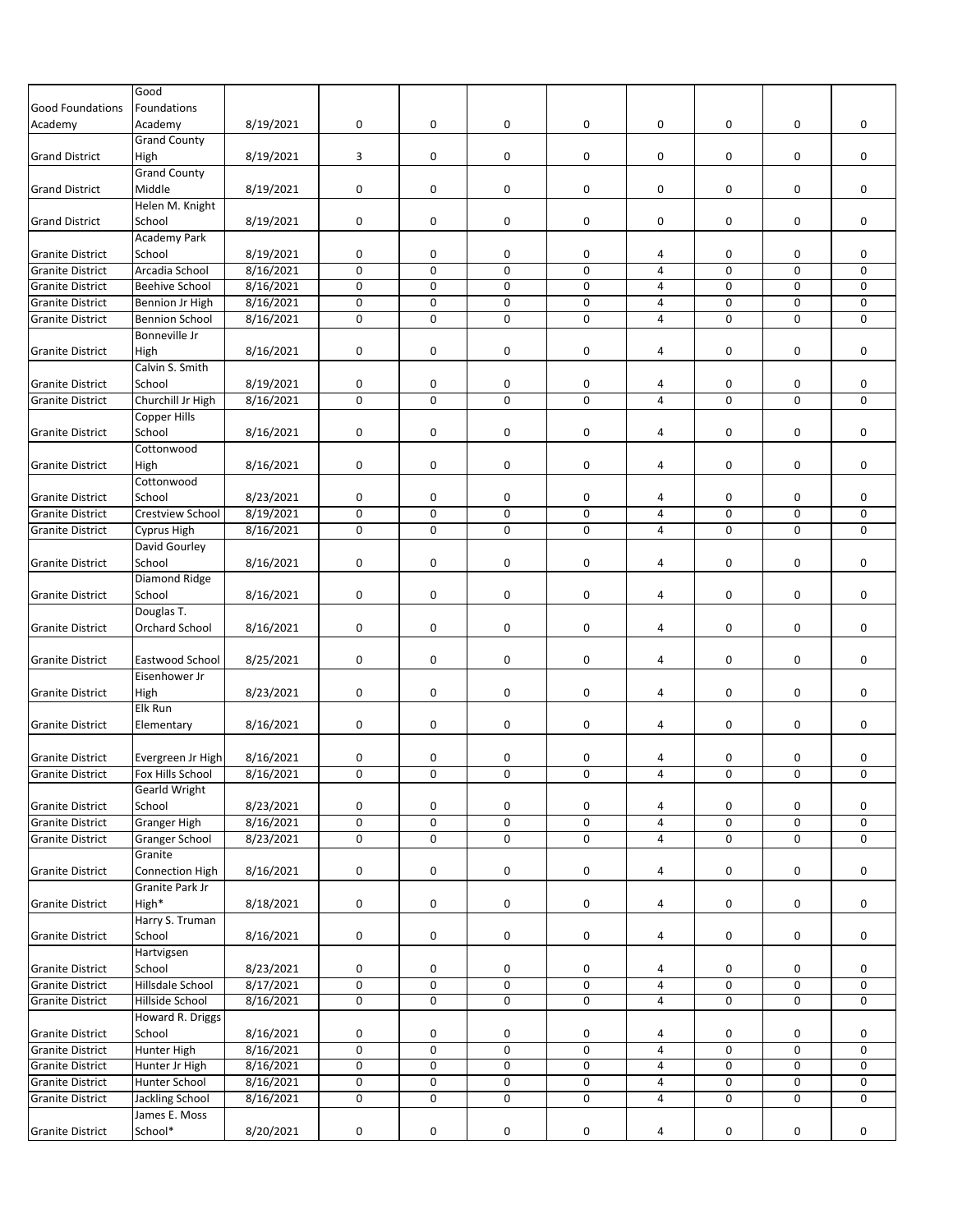|                         | Jim Bridger              |           |             |             |             |   |                |             |             |             |
|-------------------------|--------------------------|-----------|-------------|-------------|-------------|---|----------------|-------------|-------------|-------------|
| <b>Granite District</b> | School                   | 8/19/2021 | 0           | 0           | 0           | 0 | 4              | 0           | 0           | 0           |
|                         | John C. Fremont          |           |             |             |             |   |                |             |             |             |
| <b>Granite District</b> | School                   | 8/27/2021 | 0           | 0           | 0           | 0 | 4              | 0           | 0           | 0           |
|                         | John F. Kennedy          |           |             |             |             |   |                |             |             |             |
| <b>Granite District</b> | Jr High                  | 8/16/2021 | 0           | 0           | 0           | 0 | 4              | 0           | 0           | 0           |
| Granite District        | Kearns High              | 8/16/2021 | $\mathbf 0$ | 0           | $\pmb{0}$   | 0 | $\overline{4}$ | 0           | 0           | 0           |
| <b>Granite District</b> | Kearns Jr High           | 8/16/2021 | $\mathbf 0$ | 0           | $\mathbf 0$ | 0 | 4              | 0           | 0           | 0           |
|                         | Lake Ridge               |           |             |             |             |   |                |             |             |             |
| <b>Granite District</b> | School                   | 8/16/2021 | 0           | 0           | 0           | 0 | 4              | 0           | 0           | 0           |
| <b>Granite District</b> | Lincoln School*          | 8/24/2021 | $\pmb{0}$   | 0           | $\mathsf 0$ | 0 | $\overline{4}$ | 0           | 0           | 0           |
| <b>Granite District</b> | Magna School             | 8/18/2021 | $\pmb{0}$   | 0           | 0           | 0 | 4              | 0           | 0           | 0           |
|                         |                          |           |             |             |             |   |                |             |             |             |
| <b>Granite District</b> | Mill Creek School        | 8/30/2021 | 0           | 0           | 0           | 0 | 4              | 0           | 0           | 0           |
| <b>Granite District</b> | Monroe School            | 9/10/2021 | $\mathbf 0$ | 0           | $\mathbf 0$ | 0 | 4              | 0           | 0           | $\mathbf 0$ |
|                         | Morningside              |           |             |             |             |   |                |             |             |             |
| <b>Granite District</b> | School                   | 10/4/2021 | $\mathbf 0$ | 0           | 0           | 0 | 4              | $\pmb{0}$   | 0           | 0           |
|                         | <b>Neil Armstrong</b>    |           |             |             |             |   |                |             |             |             |
| <b>Granite District</b> |                          |           |             | 0           | 0           |   |                |             |             | 0           |
|                         | Academy                  | 8/16/2021 | 0           |             |             | 0 | 4              | 0           | 0           |             |
| <b>Granite District</b> | Oakridge School          | 8/25/2021 | $\mathsf 0$ | 0           | 0           | 0 | $\overline{4}$ | 0           | 0           | 0           |
| <b>Granite District</b> | Oakwood School           | 8/16/2021 | $\mathbf 0$ | 0           | $\mathbf 0$ | 0 | 4              | 0           | 0           | 0           |
|                         | Olene Walker             |           |             |             |             |   |                |             |             |             |
| <b>Granite District</b> | Elementary*              | 8/23/2021 | 0           | 0           | 0           | 0 | 4              | 0           | 0           | 0           |
| <b>Granite District</b> | Olympus High             | 8/16/2021 | $\pmb{0}$   | 0           | 0           | 0 | $\overline{4}$ | 0           | 0           | 0           |
| <b>Granite District</b> | Olympus Jr High          | 8/17/2021 | 0           | $\mathbf 0$ | $\mathbf 0$ | 0 | $\overline{4}$ | $\mathbf 0$ | 0           | 0           |
|                         | Philo T.                 |           |             |             |             |   |                |             |             |             |
|                         | Farnsworth               |           |             |             |             |   |                |             |             |             |
| <b>Granite District</b> | School                   | 8/18/2021 | 0           | 0           | 0           | 0 | 4              | 0           | 0           | 0           |
| <b>Granite District</b> | Pioneer School           | 8/20/2021 | $\mathbf 0$ | $\mathbf 0$ | $\mathbf 0$ | 0 | $\overline{4}$ | 0           | $\mathbf 0$ | 0           |
|                         | Pleasant Green           |           |             |             |             |   |                |             |             |             |
| <b>Granite District</b> | School                   | 8/18/2021 | 0           | 0           | 0           | 0 | 4              | 0           | 0           | 0           |
| <b>Granite District</b> | Plymouth School          | 8/19/2021 | $\mathbf 0$ | $\mathbf 0$ | $\mathbf 0$ | 0 | $\overline{4}$ | 0           | 0           | 0           |
|                         | Redwood                  |           |             |             |             |   |                |             |             |             |
| <b>Granite District</b> | School*                  | 8/27/2021 | 0           | 0           | 0           | 0 | 4              | 0           | 0           | 0           |
|                         | <b>Robert Frost</b>      |           |             |             |             |   |                |             |             |             |
| <b>Granite District</b> | School                   | 8/16/2021 | 0           | 0           | 0           | 0 | 4              | 0           | 0           | 0           |
|                         |                          |           |             |             |             |   |                |             |             |             |
|                         | <b>Rolling Meadows</b>   |           |             |             |             |   |                |             |             |             |
| <b>Granite District</b> | School                   | 8/17/2021 | 0           | 0           | 0           | 0 | 4              | 0           | 0           | 0           |
| <b>Granite District</b> | Rosecrest School         | 8/19/2021 | $\mathbf 0$ | $\Omega$    | 0           | 0 | $\overline{4}$ | 0           | $\Omega$    | $\Omega$    |
|                         |                          |           |             |             |             |   |                |             |             |             |
|                         | Scott M                  |           |             |             |             |   |                |             |             |             |
| <b>Granite District</b> | Matheson Jr High         | 8/16/2021 | $\mathbf 0$ | 0           | 0           | 0 | 4              | $\mathbf 0$ | 0           | $\mathbf 0$ |
|                         |                          |           |             |             |             |   |                |             |             |             |
| <b>Granite District</b> | Silver Hills School      | 9/2/2021  | 0           | 0           | 0           | 0 | 4              | 0           | 0           | $\mathbf 0$ |
| <b>Granite District</b> | Skyline High             | 8/16/2021 | $\pmb{0}$   | 0           | 0           | 0 | $\sqrt{4}$     | 0           | 0           | 0           |
|                         | South Kearns             |           |             |             |             |   |                |             |             |             |
| <b>Granite District</b> | School                   | 8/16/2021 | $\pmb{0}$   | 0           | $\pmb{0}$   | 0 | 4              | 0           | 0           | 0           |
|                         | Spring Lane              |           |             |             |             |   |                |             |             |             |
| <b>Granite District</b> | School                   | 8/23/2021 | $\pmb{0}$   | 0           | 0           | 0 | 4              | 0           | 0           | 0           |
|                         |                          |           |             |             |             |   |                |             |             |             |
| <b>Granite District</b> | <b>Stansbury School</b>  | 8/18/2021 | $\pmb{0}$   | 0           | 0           |   | 4              |             |             | 0           |
| <b>Granite District</b> | <b>Taylorsville High</b> |           | $\mathsf 0$ | 0           | $\mathbf 0$ | 0 | $\overline{4}$ | 0<br>0      | 0<br>0      |             |
|                         |                          | 8/16/2021 |             |             |             | 0 |                |             |             | 0           |
|                         | Taylorsville             |           |             |             |             |   |                |             |             |             |
| <b>Granite District</b> | School                   | 8/16/2021 | 0           | 0           | 0           | 0 | 4              | 0           | 0           | 0           |
|                         | Thomas                   |           |             |             |             |   |                |             |             |             |
| <b>Granite District</b> | Jefferson Jr High        | 8/16/2021 | 0           | 0           | 0           | 0 | 4              | 0           | 0           | 0           |
|                         | Thomas W.                |           |             |             |             |   |                |             |             |             |
| <b>Granite District</b> | <b>Bacchus School</b>    | 8/26/2021 | 0           | 0           | 0           | 0 | $\overline{4}$ | 0           | 0           | 0           |
|                         | <b>Twin Peaks</b>        |           |             |             |             |   |                |             |             |             |
| <b>Granite District</b> | School                   | 8/26/2021 | 0           | 0           | 0           | 0 | 4              | 0           | 0           | 0           |
|                         | <b>Upland Terrace</b>    |           |             |             |             |   |                |             |             |             |
| <b>Granite District</b> | School                   | 8/16/2021 | $\pmb{0}$   | 0           | 0           | 0 | 4              | 0           | 0           | 0           |
|                         | <b>Valley Crest</b>      |           |             |             |             |   |                |             |             |             |
| <b>Granite District</b> | School                   | 8/16/2021 | $\pmb{0}$   | 0           | 0           | 0 | 4              | 0           | 0           | 0           |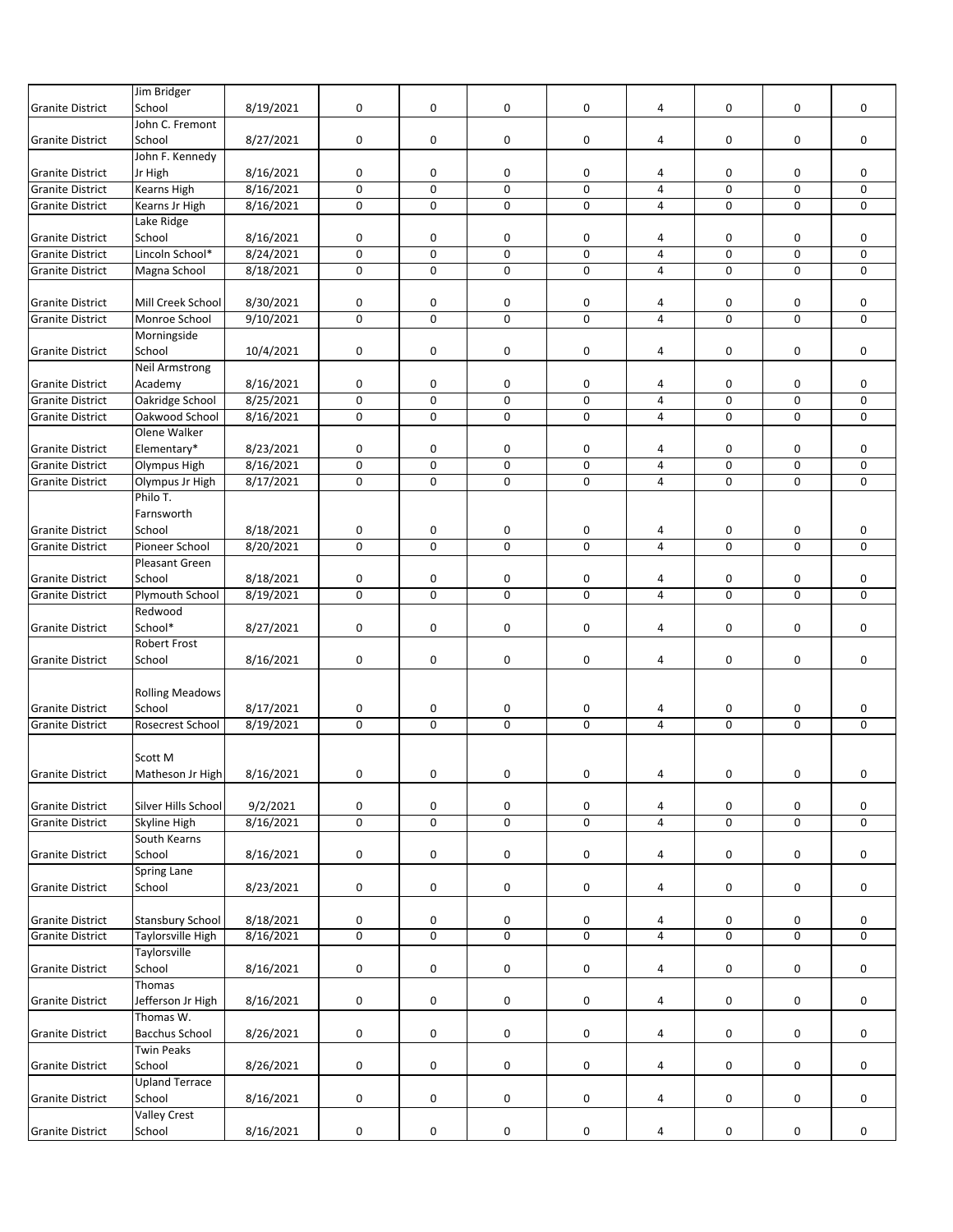| <b>Granite District</b> | Valley Jr High           | 8/16/2021 | $\mathbf 0$ | $\mathbf 0$ | 0           | 0 | 4              | 0            | 0           | $\mathbf 0$ |
|-------------------------|--------------------------|-----------|-------------|-------------|-------------|---|----------------|--------------|-------------|-------------|
| <b>Granite District</b> | Vista School             | 8/16/2021 | 0           | $\mathbf 0$ | 0           | 0 | 4              | 0            | 0           | $\mathbf 0$ |
| <b>Granite District</b> | Wasatch Jr High          | 8/16/2021 | $\pmb{0}$   | $\mathbf 0$ | $\mathbf 0$ | 0 | 4              | $\mathbf 0$  | $\mathbf 0$ | 0           |
|                         | West Kearns              |           |             |             |             |   |                |              |             |             |
| <b>Granite District</b> | School                   | 8/24/2021 | 0           | 0           | 0           | 0 | 4              | 0            | 0           | 0           |
|                         | West Lake Jr             |           |             |             |             |   |                |              |             |             |
| <b>Granite District</b> | High                     | 8/17/2021 | 0           | 0           | 0           | 0 | 4              | 0            | 0           | 0           |
|                         | <b>West Valley</b>       |           |             |             |             |   |                |              |             |             |
| <b>Granite District</b> | School                   | 8/16/2021 | 0           | 0           | 0           | 0 | 4              | 0            | 0           | 0           |
|                         | Western Hills            |           |             |             |             |   |                |              |             |             |
| <b>Granite District</b> | School                   | 8/25/2021 | 0           | 0           | 0           | 0 | 4              | 0            | 0           | 0           |
| <b>Granite District</b> | <b>Whittier School</b>   | 8/16/2021 | 0           | $\mathbf 0$ | $\mathbf 0$ | 0 | $\overline{4}$ | $\mathbf 0$  | 0           | $\mathbf 0$ |
|                         | William Penn             |           |             |             |             |   |                |              |             |             |
| <b>Granite District</b> | School                   | 8/16/2021 | $\pmb{0}$   | 0           | 0           | 0 | 4              | 0            | 0           | $\mathbf 0$ |
|                         | Woodrow Wilson           |           |             |             |             |   |                |              |             |             |
| <b>Granite District</b> | School*                  | 8/16/2021 | 0           | 0           | 0           | 0 | 4              | 0            | 0           | 0           |
|                         | Woodstock                |           |             |             |             |   |                |              |             |             |
| <b>Granite District</b> | School                   | 8/16/2021 | $\mathbf 0$ | 0           | 0           | 0 | 4              | 0            | 0           | $\mathbf 0$ |
|                         | Guadalupe                |           |             |             |             |   |                |              |             |             |
| Guadalupe School        | School*                  | 8/23/2021 | $\pmb{0}$   | 0           | 0           | 0 | 12             | 0            | 0           | $\mathbf 0$ |
|                         | Hawthorn                 |           |             |             |             |   |                |              |             |             |
|                         | Academy South            |           |             |             |             |   |                |              |             |             |
| Hawthorn Academy Jordan |                          | 8/11/2021 | $\pmb{0}$   | 0           | 0           | 0 | 5              | $\mathbf{1}$ | 0           | 0           |
|                         | Hawthorn                 |           |             |             |             |   |                |              |             |             |
|                         | Academy West             |           |             |             |             |   |                |              |             |             |
| Hawthorn Academy Jordan |                          | 8/17/2021 | $\pmb{0}$   | 0           | 0           | 0 | 5              | $\mathbf{1}$ | 0           | 0           |
|                         | Canyon View              |           |             |             |             |   |                |              |             |             |
| Iron District           | High                     |           | $\pmb{0}$   | 0           | 0           | 0 |                |              |             | 0           |
|                         | Canyon View              | 8/23/2021 |             |             |             |   | 0              | 0            | 0           |             |
|                         |                          |           |             |             |             |   |                |              |             |             |
| Iron District           | Middle                   | 8/23/2021 | 0           | 0           | 0           | 0 | 0              | 0            | 0           | 0           |
| Iron District           | Cedar City High          | 8/23/2021 | $\pmb{0}$   | $\mathbf 0$ | $\mathbf 0$ | 0 | 0              | 0            | 0           | 0           |
|                         | Cedar East               |           |             |             |             |   |                |              |             |             |
| Iron District           | School                   | 8/23/2021 | 0           | 0           | 0           | 0 | 0              | 0            | 0           | 0           |
| <b>Iron District</b>    | Cedar Middle             | 8/23/2021 | $\mathbf 0$ | $\Omega$    | $\Omega$    | 0 | $\mathbf 0$    | 0            | 0           | $\mathbf 0$ |
|                         | Cedar North              |           |             |             |             |   |                |              |             |             |
| Iron District           | School                   | 8/23/2021 | 0           | 0           | 0           | 0 | 0              | 0            | 0           | 0           |
|                         | Cedar South              |           |             |             |             |   |                |              |             |             |
| Iron District           | School                   | 8/25/2021 | 0           | 0           | 0           | 0 | 0              | 0            | 0           | 0           |
| <b>Iron District</b>    | Enoch School             | 8/23/2021 | 0           | $\mathbf 0$ | $\mathbf 0$ | 0 | $\mathbf 0$    | 0            | 0           | $\mathbf 0$ |
|                         | <b>Escalante Valley</b>  |           |             |             |             |   |                |              |             |             |
| <b>Iron District</b>    | School                   | 8/23/2021 | 0           | 0           | 0           | 0 | 0              | 0            | 0           | 0           |
|                         | <b>Fiddlers Canyon</b>   |           |             |             |             |   |                |              |             |             |
| <b>Iron District</b>    | School                   | 8/23/2021 | 0           | 0           | 0           | 0 | 0              | 0            | 0           | 0           |
|                         | <b>Iron Springs</b>      |           |             |             |             |   |                |              |             |             |
| Iron District           | School                   | 8/23/2021 | $\pmb{0}$   | 0           | 0           | 0 | 0              | $\pmb{0}$    | 0           | 0           |
| <b>Iron District</b>    | Parowan High             | 9/2/2021  | $\mathbf 0$ | 0           | $\pmb{0}$   | 0 | 0              | $\pmb{0}$    | 0           | 0           |
| <b>Iron District</b>    | Parowan School           | 9/2/2021  | 0           | 0           | 0           | 0 | $\pmb{0}$      | 0            | 0           | 0           |
|                         | Southwest                |           |             |             |             |   |                |              |             |             |
|                         | Educational              |           |             |             |             |   |                |              |             |             |
| <b>Iron District</b>    | Academy                  | 8/23/2021 | 0           | 0           | 0           | 0 | $\pmb{0}$      | 0            | 0           | 0           |
|                         | <b>Three Peaks</b>       |           |             |             |             |   |                |              |             |             |
| Iron District           | School                   | 8/23/2021 | 0           | 0           | 0           | 0 | 0              | 0            | 0           | 0           |
| <b>Itineris Early</b>   | <b>Itineris Early</b>    |           |             |             |             |   |                |              |             |             |
| College High            | College High             | 9/3/2021  | $\pmb{0}$   | 0           | 0           | 0 | 4              | 0            | 0           | 0           |
|                         | Jefferson                |           |             |             |             |   |                |              |             |             |
| Jefferson Academy       | Academy                  | 8/24/2021 | 0           | 0           | 0           | 0 | 0              | 0            | 0           | 0           |
|                         |                          |           |             |             |             |   |                |              |             |             |
|                         | Antelope Canyon          |           |             |             |             |   |                |              |             |             |
| Jordan District         | Elementary               | 8/17/2021 | 0           | 0           | 0           | 0 | 3              | 0            | 0           | 0           |
|                         | Aspen                    |           |             |             |             |   |                |              |             |             |
| Jordan District         | Elementary               | 8/17/2021 | 0           | 0           | 0           | 0 | 3              | 0            | 0           | 0           |
| Jordan District         | <b>Bastian School</b>    | 8/23/2021 | $\pmb{0}$   | 0           | 0           | 0 | $\mathsf 3$    | 0            | 0           | 0           |
| Jordan District         | Bingham High             | 8/30/2021 | 0           | 0           | $\pmb{0}$   | 0 | 3              | 0            | 0           | 0           |
|                         |                          |           |             |             |             |   |                |              |             |             |
| Jordan District         | <b>Blackridge School</b> | 8/17/2021 | 0           | 0           | 0           | 0 | 3              | 0            | 0           | 0           |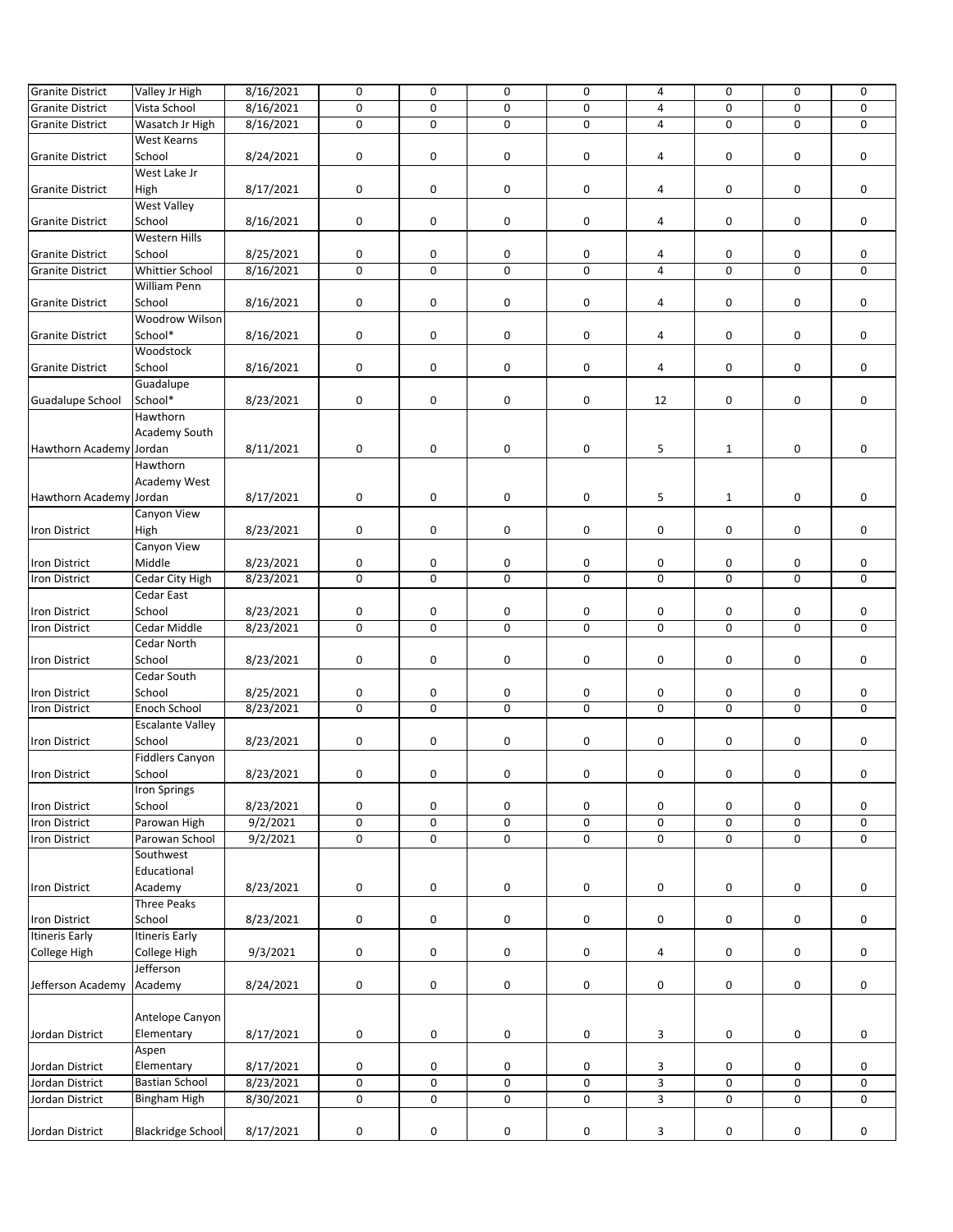| Jordan District | <b>Bluffdale School</b> | 8/17/2021 | $\mathbf 0$ | $\mathbf 0$ | $\mathbf 0$         | 0 | 3                         | $\mathbf 0$ | 0 | 0 |
|-----------------|-------------------------|-----------|-------------|-------------|---------------------|---|---------------------------|-------------|---|---|
|                 | Butterfield             |           |             |             |                     |   |                           |             |   |   |
|                 |                         |           |             |             |                     |   |                           |             |   |   |
| Jordan District | Canyon School           | 8/19/2021 | 0           | 0           | 0                   | 0 | 3                         | 0           | 0 | 0 |
| Jordan District | Columbia School         | 8/17/2021 | $\mathbf 0$ | 0           | 0                   | 0 | $\overline{\mathbf{3}}$   | 0           | 0 | 0 |
|                 | Copper Canyon           |           |             |             |                     |   |                           |             |   |   |
| Jordan District | School                  | 8/17/2021 | $\mathbf 0$ | 0           | 0                   | 0 | 3                         | 0           | 0 | 0 |
|                 |                         |           |             |             |                     |   |                           |             |   |   |
| Jordan District | Copper Hills High       | 8/16/2021 | 0           | 0           | 0                   | 0 | 3                         | 0           | 0 | 0 |
|                 |                         |           |             |             |                     |   |                           |             |   |   |
|                 |                         |           |             |             |                     |   |                           |             |   |   |
|                 | Copper                  |           |             |             |                     |   |                           |             |   |   |
| Jordan District | <b>Mountain Middle</b>  | 8/16/2021 | 0           | 0           | 0                   | 0 | 3                         | 0           | 0 | 0 |
| Jordan District | Daybreak School         | 8/17/2021 | $\mathsf 0$ | $\mathbf 0$ | $\mathsf{O}\xspace$ | 0 | $\mathsf 3$               | $\mathsf 0$ | 0 | 0 |
| Jordan District | Eastlake School         | 11/1/2021 | 0           | $\mathbf 0$ | $\mathbf 0$         | 0 | $\overline{3}$            | $\mathbf 0$ | 0 | 0 |
|                 | <b>Elk Meadows</b>      |           |             |             |                     |   |                           |             |   |   |
|                 |                         |           |             |             |                     |   |                           |             |   |   |
| Jordan District | School                  | 8/17/2021 | 0           | 0           | 0                   | 0 | 3                         | 0           | 0 | 0 |
| Jordan District | Elk Ridge Middle        | 8/16/2021 | $\mathsf 0$ | $\mathbf 0$ | $\mathbf 0$         | 0 | $\overline{3}$            | $\mathsf 0$ | 0 | 0 |
|                 | <b>Falcon Ridge</b>     |           |             |             |                     |   |                           |             |   |   |
| Jordan District | School                  | 8/16/2021 | 0           | 0           | 0                   | 0 | 3                         | 0           | 0 | 0 |
| Jordan District | Foothills School        | 8/17/2021 | $\pmb{0}$   | $\mathbf 0$ | $\mathsf 0$         | 0 | $\mathsf 3$               | 0           | 0 | 0 |
|                 | Fort Herriman           |           |             |             |                     |   |                           |             |   |   |
|                 | Middle                  | 8/16/2021 | $\mathbf 0$ | 0           | 0                   | 0 | 3                         | 0           | 0 | 0 |
| Jordan District |                         |           |             |             |                     |   |                           |             |   |   |
|                 | <b>Fox Hollow</b>       |           |             |             |                     |   |                           |             |   |   |
| Jordan District | School                  | 8/18/2021 | 0           | 0           | 0                   | 0 | 3                         | 0           | 0 | 0 |
|                 | Golden Fields           |           |             |             |                     |   |                           |             |   |   |
| Jordan District | School                  | 8/17/2021 | $\mathbf 0$ | 0           | 0                   | 0 | 3                         | 0           | 0 | 0 |
|                 | Hayden Peak             |           |             |             |                     |   |                           |             |   |   |
|                 | School                  |           |             |             |                     |   |                           |             |   |   |
| Jordan District |                         | 8/17/2021 | 0           | 0           | 0                   | 0 | 3                         | 0           | 0 | 0 |
|                 |                         |           |             |             |                     |   |                           |             |   |   |
| Jordan District | <b>Heartland School</b> | 8/25/2021 | 0           | 0           | 0                   | 0 | 3                         | 0           | 0 | 0 |
| Jordan District | Herriman High           | 8/16/2021 | $\mathbf 0$ | $\mathbf 0$ | $\mathbf 0$         | 0 | 3                         | 0           | 0 | 0 |
| Jordan District | Herriman School         | 8/17/2021 | 0           | $\mathbf 0$ | $\mathbf 0$         | 0 | $\overline{3}$            | 0           | 0 | 0 |
|                 | <b>Hidden Valley</b>    |           |             |             |                     |   |                           |             |   |   |
| Jordan District | Middle                  | 8/17/2021 | $\mathbf 0$ | 0           | 0                   | 0 | 3                         | 0           | 0 | 0 |
|                 |                         |           |             |             |                     |   |                           |             |   |   |
|                 | Joel P. Jensen          |           |             |             |                     |   |                           |             |   |   |
| Jordan District | Middle                  | 8/16/2021 | $\pmb{0}$   | 0           | 0                   | 0 | 3                         | 0           | 0 | 0 |
|                 | Jordan Hills            |           |             |             |                     |   |                           |             |   |   |
| Jordan District | School                  | 8/17/2021 | 0           | 0           | $\mathsf{O}\xspace$ | 0 | 3                         | 0           | 0 | 0 |
|                 | Jordan Ridge            |           |             |             |                     |   |                           |             |   |   |
| Jordan District | School                  | 8/17/2021 | $\pmb{0}$   | 0           | 0                   | 0 | 3                         | 0           | 0 | 0 |
|                 |                         |           |             |             |                     |   |                           |             |   |   |
|                 | Kauri Sue               |           |             |             |                     |   |                           |             |   |   |
| Jordan District | Hamilton                | 8/17/2021 | 0           | $\pmb{0}$   | 0                   | 0 | 3                         | 0           | 0 | 0 |
| Jordan District | Majestic School         | 8/17/2021 | $\mathbf 0$ | 0           | 0                   | 0 | $\overline{\mathbf{3}}$   | 0           | 0 | 0 |
|                 | <b>Midas Creek</b>      |           |             |             |                     |   |                           |             |   |   |
| Jordan District | School                  | 8/17/2021 | $\pmb{0}$   | 0           | 0                   | 0 | 3                         | 0           | 0 | 0 |
|                 | Monte Vista             |           |             |             |                     |   |                           |             |   |   |
|                 |                         |           |             |             |                     |   |                           |             |   |   |
| Jordan District | School                  | 8/19/2021 | 0           | 0           | 0                   | 0 | 3                         | 0           | 0 | 0 |
|                 | <b>Mountain Creek</b>   |           |             |             |                     |   |                           |             |   |   |
| Jordan District | Middle School           | 8/16/2021 | 0           | 0           | 0                   | 0 | 3                         | 0           | 0 | 0 |
|                 | <b>Mountain Point</b>   |           |             |             |                     |   |                           |             |   |   |
| Jordan District | Elementary              | 8/17/2021 | 0           | 0           | 0                   | 0 | 3                         | 0           | 0 | 0 |
|                 | <b>Mountain Ridge</b>   |           |             |             |                     |   |                           |             |   |   |
|                 |                         |           |             |             |                     |   |                           |             |   |   |
| Jordan District | High                    | 8/18/2021 | $\mathbf 0$ | 0           | 0                   | 0 | 3                         | 0           | 0 | 0 |
|                 | Mountain                |           |             |             |                     |   |                           |             |   |   |
| Jordan District | <b>Shadows School</b>   | 8/19/2021 | 0           | 0           | 0                   | 0 | 3                         | 0           | 0 | 0 |
| Jordan District | Oakcrest School         | 8/18/2021 | $\pmb{0}$   | $\pmb{0}$   | 0                   | 0 | $\overline{3}$            | 0           | 0 | 0 |
|                 | Oquirrh Hills           |           |             |             |                     |   |                           |             |   |   |
| Jordan District | Middle                  | 8/16/2021 | 0           | 0           | 0                   | 0 | 3                         | 0           | 0 | 0 |
|                 |                         |           |             |             |                     |   |                           |             |   |   |
| Jordan District | Oquirrh School          | 8/17/2021 | $\mathbf 0$ | 0           | 0                   | 0 | $\overline{3}$            | 0           | 0 | 0 |
|                 | <b>Ridge View</b>       |           |             |             |                     |   |                           |             |   |   |
| Jordan District | Elementary              | 8/17/2021 | $\pmb{0}$   | 0           | 0                   | 0 | 3                         | 0           | 0 | 0 |
|                 | <b>Rivers Edge</b>      |           |             |             |                     |   |                           |             |   |   |
| Jordan District | School                  | 8/16/2021 | 0           | 0           | 0                   | 0 | 3                         | 0           | 0 | 0 |
| Jordan District | Riverside School        | 8/25/2021 | 0           | 0           | 0                   | 0 | $\overline{3}$            | 0           | 0 | 0 |
| Jordan District | <b>Riverton High</b>    | 8/16/2021 | 0           | 0           | 0                   | 0 | $\ensuremath{\mathsf{3}}$ | 0           | 0 | 0 |
|                 |                         |           |             |             |                     |   |                           |             |   |   |
| Jordan District | Riverton School         | 8/17/2021 | 0           | 0           | 0                   | 0 | $\overline{3}$            | 0           | 0 | 0 |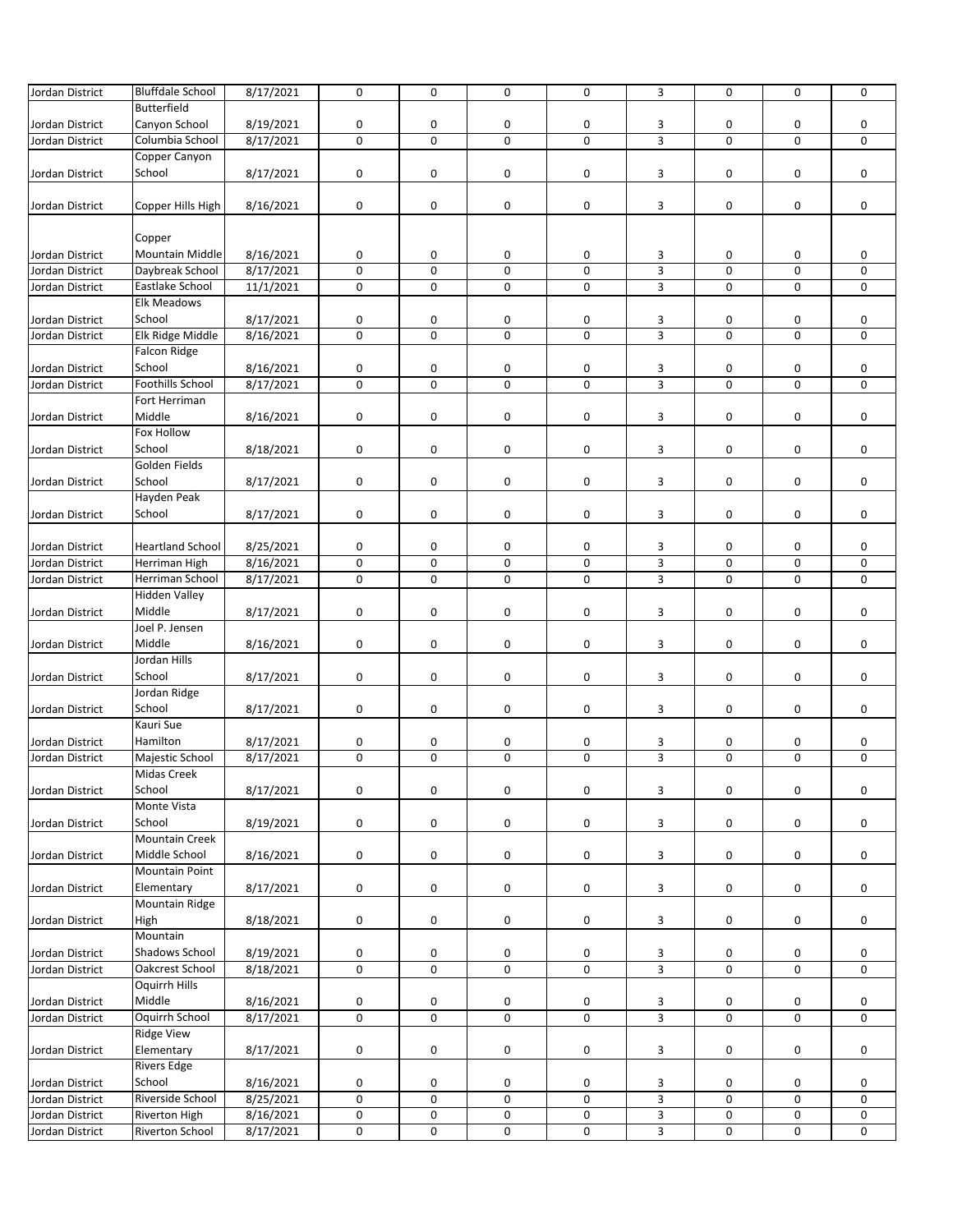|                     | Rosamond                |           |                |                |                     |   |             |             |             |             |
|---------------------|-------------------------|-----------|----------------|----------------|---------------------|---|-------------|-------------|-------------|-------------|
|                     |                         |           |                |                |                     |   |             |             |             |             |
| Jordan District     | School                  | 8/17/2021 | $\mathbf 0$    | 0              | 0                   | 0 | 3           | 0           | 0           | $\mathbf 0$ |
|                     | <b>Rose Creek</b>       |           |                |                |                     |   |             |             |             |             |
| Jordan District     | School                  | 8/17/2021 | $\pmb{0}$      | 0              | 0                   | 0 | 3           | 0           | 0           | 0           |
|                     | Silver Crest            |           |                |                |                     |   |             |             |             |             |
| Jordan District     | School                  | 8/17/2021 | $\mathbf 0$    | 0              | 0                   | 0 | 3           | 0           | 0           | 0           |
|                     |                         |           |                |                |                     |   |             |             |             |             |
|                     | South Hills             |           |                |                |                     |   |             |             |             |             |
| Jordan District     | Middle                  | 8/17/2021 | 0              | 0              | 0                   | 0 | 3           | 0           | 0           | 0           |
|                     | South Jordan            |           |                |                |                     |   |             |             |             |             |
| Jordan District     | Middle                  | 8/20/2021 | $\mathbf 0$    | 0              | 0                   | 0 | 3           | 0           | 0           | 0           |
|                     | South Jordan            |           |                |                |                     |   |             |             |             |             |
|                     |                         |           |                |                |                     |   |             |             |             |             |
| Jordan District     | School                  | 8/23/2021 | 0              | 0              | 0                   | 0 | 3           | 0           | 0           | 0           |
|                     | South Valley            |           |                |                |                     |   |             |             |             |             |
| Jordan District     | School                  | 8/17/2021 | 0              | 0              | 0                   | 0 | 3           | 0           | 0           | 0           |
|                     |                         |           |                |                |                     |   |             |             |             |             |
|                     | Southland School        |           |                |                |                     |   |             |             |             |             |
| Jordan District     |                         | 8/17/2021 | 0              | 0              | 0                   | 0 | 3           | 0           | 0           | 0           |
|                     | Sunset Ridge            |           |                |                |                     |   |             |             |             |             |
| Jordan District     | Middle                  | 8/16/2021 | $\mathbf 0$    | 0              | $\pmb{0}$           | 0 | 3           | 0           | 0           | 0           |
|                     | Terra Linda             |           |                |                |                     |   |             |             |             |             |
| Jordan District     | School                  | 8/25/2021 | 0              | 0              | 0                   | 0 | 3           | 0           | 0           | 0           |
|                     |                         |           |                |                |                     |   |             |             |             |             |
|                     | Valley High             |           |                |                |                     |   |             |             |             |             |
| Jordan District     | School                  | 8/16/2021 | 0              | 0              | 0                   | 0 | 3           | 0           | 0           | 0           |
| Jordan District     | Welby School            | 8/17/2021 | 0              | 0              | 0                   | 0 | 3           | 0           | 0           | 0           |
|                     |                         |           |                |                |                     |   |             |             |             |             |
| Jordan District     | West Hills Middle       | 8/16/2021 | $\mathbf 0$    | 0              | 0                   | 0 | 3           | 0           | 0           | 0           |
|                     | West Jordan             |           |                |                |                     |   |             |             |             |             |
|                     |                         |           |                |                |                     |   |             |             |             |             |
| Jordan District     | High                    | 8/16/2021 | $\pmb{0}$      | 0              | 0                   | 0 | 3           | 0           | 0           | 0           |
|                     | West Jordan             |           |                |                |                     |   |             |             |             |             |
| Jordan District     | Middle                  | 8/17/2021 | $\pmb{0}$      | 0              | 0                   | 0 | 3           | 0           | 0           | 0           |
|                     | West Jordan             |           |                |                |                     |   |             |             |             |             |
|                     |                         |           |                |                |                     |   |             |             |             |             |
| Jordan District     | School                  | 8/17/2021 | 0              | 0              | 0                   | 0 | 3           | 0           | 0           | 0           |
| Jordan District     | <b>Westland School</b>  | 8/24/2021 | $\mathbf 0$    | 0              | 0                   | 0 | 3           | 0           | 0           | 0           |
| Jordan District     | Westvale School         | 8/17/2021 | $\mathbf 0$    | $\mathbf 0$    | 0                   | 0 | 3           | 0           | $\mathbf 0$ | 0           |
| Juab District       | Juab High               | 8/20/2021 | $\mathbf 0$    | 0              | $\mathbf 0$         | 0 | 0           | 0           | 0           | 0           |
| Juab District       | Juab Jr High            | 8/20/2021 | 0              | 0              | 0                   | 0 | 0           | 0           | 0           | 0           |
|                     |                         |           |                |                |                     |   |             |             |             |             |
| Juab District       | Mona School             | 10/9/2021 | $\mathbf 0$    | $\mathbf 0$    | $\mathbf 0$         | 0 | $\mathbf 0$ | 0           | 0           | 0           |
|                     | Nebo View               |           |                |                |                     |   |             |             |             |             |
| Juab District       | School                  | 9/17/2021 | 0              | 0              | 0                   | 0 | 0           | 0           | 0           | 0           |
| Juab District       | <b>Red Cliff School</b> | 8/27/2021 | 0              | $\Omega$       | $\Omega$            | 0 | $\mathbf 0$ | $\mathbf 0$ | $\mathbf 0$ | $\mathbf 0$ |
|                     | Lakeview                |           |                |                |                     |   |             |             |             |             |
|                     |                         |           |                |                |                     |   |             |             |             |             |
| Lakeview Academy    | Academy                 | 8/16/2021 | 0              | 0              | 0                   | 0 | 4           | 0           | 0           | 0           |
|                     | Leadership              |           |                |                |                     |   |             |             |             |             |
| Leadership          | Learning                |           |                |                |                     |   |             |             |             |             |
| Learning Academy    | Academy                 | 10/1/2021 | $\mathbf 0$    | 0              | 0                   | 0 | 3           | 0           | $\pmb{0}$   | $\pmb{0}$   |
|                     | Leadership              |           |                |                |                     |   |             |             |             |             |
|                     |                         |           |                |                |                     |   |             |             |             |             |
|                     | Learning                |           |                |                |                     |   |             |             |             |             |
| Leadership          | Academy -               |           |                |                |                     |   |             |             |             |             |
| Learning Academy    | Ogden                   | 8/26/2021 | 0              | 0              | 0                   | 0 | 0           | 0           | 0           | 0           |
| Lincoln Academy     | Lincoln Academy         | 8/16/2021 | $\overline{0}$ | $\overline{0}$ | $\pmb{0}$           | 0 | $\mathbf 1$ | 0           | 0           | 0           |
| Logan City District | Adams School            | 8/18/2021 |                | 0              | $\pmb{0}$           |   |             |             |             | 0           |
|                     |                         |           | 0              |                |                     | 0 | 0           | 0           | 0           |             |
| Logan City District | <b>Bridger School</b>   | 8/24/2021 | $\pmb{0}$      | 0              | $\mathsf{O}\xspace$ | 0 | $\pmb{0}$   | 0           | 0           | $\pmb{0}$   |
| Logan City District | <b>Ellis School</b>     | 8/31/2021 | $\pmb{0}$      | 0              | 0                   | 0 | 0           | $\pmb{0}$   | 0           | 0           |
| Logan City District | <b>Hillcrest School</b> | 8/18/2021 | $\pmb{0}$      | 0              | 0                   | 0 | 0           | 0           | 0           | $\pmb{0}$   |
| Logan City District | Logan High              | 8/18/2021 | $\pmb{0}$      | 0              | $\pmb{0}$           | 0 | 0           | 0           | 0           | 0           |
|                     |                         |           |                |                |                     |   |             |             |             |             |
|                     | Mount Logan             |           |                |                |                     |   |             |             |             |             |
| Logan City District | Middle                  | 8/18/2021 | 0              | 0              | 0                   | 0 | 0           | 0           | 0           | 0           |
| Logan City District | Wilson School           | 8/18/2021 | $\overline{0}$ | 0              | $\overline{0}$      | 0 | $\pmb{0}$   | 0           | 0           | 0           |
|                     |                         |           |                |                |                     |   |             |             |             |             |
| Logan City District | Woodruff School         | 8/24/2021 | $\pmb{0}$      | 0              | 0                   | 0 | 0           | 0           | 0           | 0           |
|                     |                         |           |                |                |                     |   |             |             |             |             |
|                     |                         |           |                |                |                     |   |             |             |             |             |
| Mana Academy        | Mana Academy            |           |                |                |                     |   |             |             |             |             |
| Charter School      | Charter School**        | 8/23/2021 | 0              | 0              | $\pmb{0}$           | 0 | 0           | 0           | 0           | 0           |
| Merit College       | Merit College           |           |                |                |                     |   |             |             |             |             |
| Preparatory         | Preparatory             |           |                |                |                     |   |             |             |             |             |
|                     |                         |           |                |                |                     |   |             |             |             |             |
| Academy             | Academy                 | 8/18/2021 | 0              | 0              | $\pmb{0}$           | 0 | 10          | 0           | 0           | 0           |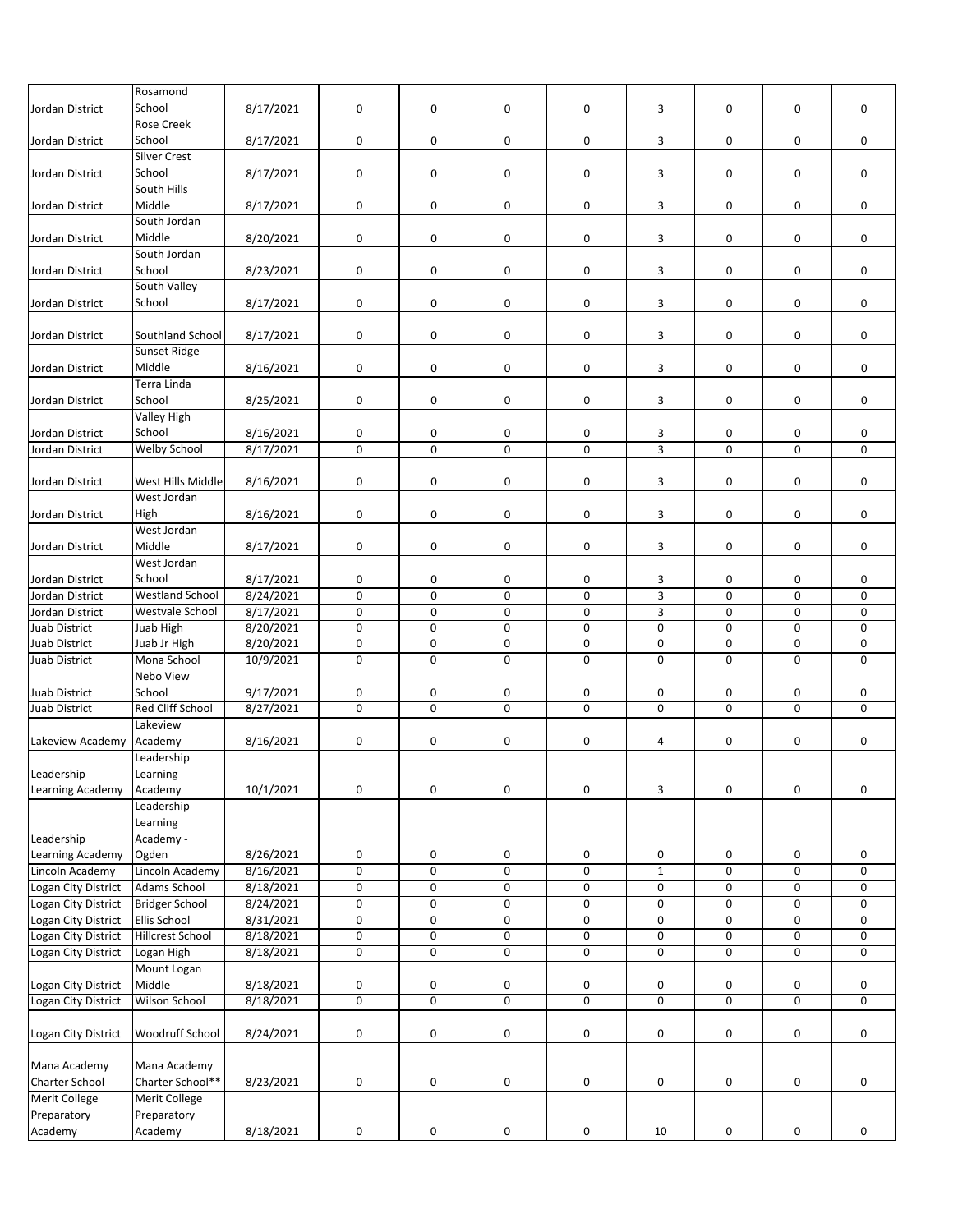| <b>Millard District</b>        | Delta High               | 8/18/2021              | 0           | 0           | 0           | 0            | 0              | 0           | 0           | 0           |
|--------------------------------|--------------------------|------------------------|-------------|-------------|-------------|--------------|----------------|-------------|-------------|-------------|
| <b>Millard District</b>        | Delta Middle             | 8/18/2021              | 0           | 0           | $\mathbf 0$ | 0            | $\mathbf 0$    | 0           | 0           | 0           |
|                                |                          |                        |             |             |             |              |                |             |             |             |
|                                | Delta North              |                        |             |             |             |              |                |             |             |             |
| <b>Millard District</b>        | School                   | 8/18/2021              | 0           | 0           | 0           | 0            | 0              | 0           | 0           | 0           |
|                                | Delta South              |                        |             |             |             |              |                |             |             |             |
|                                | School                   | 8/18/2021              |             | 0           |             |              |                |             |             | 0           |
| <b>Millard District</b>        |                          |                        | 0           |             | 0           | 0            | 0              | 0           | 0           |             |
| <b>Millard District</b>        | <b>Fillmore Middle</b>   | 8/18/2021              | $\mathbf 0$ | $\mathbf 0$ | $\Omega$    | 0            | $\mathbf 0$    | 0           | $\mathbf 0$ | $\mathbf 0$ |
| <b>Millard District</b>        | Fillmore School          | 8/18/2021              | $\mathbf 0$ | 0           | 0           | 0            | 0              | 0           | 0           | 0           |
|                                |                          |                        |             |             |             |              |                |             |             |             |
| <b>Morgan District</b>         | Morgan High              | 8/23/2021              | $\mathbf 0$ | 0           | 0           | 0            | 0              | 0           | 0           | 0           |
| Morgan District                | Morgan Middle            | 8/25/2021              | $\pmb{0}$   | 0           | $\pmb{0}$   | 0            | 0              | 0           | 0           | 0           |
| <b>Morgan District</b>         | Morgan School            | 8/25/2021              | 0           | $\mathbf 0$ | $\mathbf 0$ | 0            | 0              | 0           | 0           | 0           |
|                                |                          |                        |             |             |             |              |                |             |             |             |
|                                | Mountain Green           |                        |             |             |             |              |                |             |             |             |
| <b>Morgan District</b>         | Middle                   | 8/25/2021              | 0           | 0           | 0           | 0            | 0              | 0           | 0           | 0           |
|                                | Mountain Green           |                        |             |             |             |              |                |             |             |             |
|                                |                          |                        |             |             |             |              |                |             |             |             |
| Morgan District                | School                   | 8/25/2021              | $\pmb{0}$   | 0           | 0           | 0            | 0              | 0           | 0           | 0           |
| Mountain West                  | Mountain West            |                        |             |             |             |              |                |             |             |             |
| Montessori                     | Montessori               |                        |             |             |             |              |                |             |             |             |
|                                |                          |                        |             |             |             |              |                |             |             |             |
| Academy                        | Academy                  | 8/12/2021              | 0           | 0           | $\pmb{0}$   | 0            | 3              | 0           | 0           | 0           |
| <b>Murray District</b>         | <b>Grant School</b>      | 8/23/2021              | 0           | 0           | 0           | 0            | $\mathbf{1}$   | 0           | 0           | $\mathbf 0$ |
| <b>Murray District</b>         | Hillcrest Jr High        | 8/23/2021              | $\mathbf 0$ | 0           | 0           | 0            | $\mathbf 1$    | $\pmb{0}$   | 0           | 0           |
|                                |                          |                        |             |             |             |              |                |             |             |             |
| <b>Murray District</b>         | Horizon School           | 8/23/2021              | $\mathsf 0$ | 0           | 0           | 0            | $\mathbf{1}$   | 0           | 0           | 0           |
| <b>Murray District</b>         | Liberty School           | 8/23/2021              | $\mathbf 0$ | 0           | $\mathbf 0$ | 0            | $\mathbf 1$    | 0           | 0           | 0           |
|                                |                          |                        | $\pmb{0}$   | 0           | $\mathbf 0$ | 0            | $\mathbf{1}$   | 0           | 0           | 0           |
| <b>Murray District</b>         | Longview School          | 8/23/2021              |             |             |             |              |                |             |             |             |
| <b>Murray District</b>         | Mcmillan School          | 8/23/2021              | 0           | 0           | 0           | 0            | $\mathbf 1$    | 0           | 0           | 0           |
| <b>Murray District</b>         | Parkside School          | 8/23/2021              | 0           | 0           | 0           | 0            | $\mathbf{1}$   | 0           | 0           | 0           |
| <b>Murray District</b>         | Riverview Jr High        | 8/23/2021              | 0           | $\mathbf 0$ | $\mathbf 0$ | 0            | $\mathbf 1$    | 0           | 0           | 0           |
|                                |                          |                        |             |             |             |              |                |             |             |             |
|                                |                          |                        |             |             |             |              |                |             |             |             |
| <b>Murray District</b>         | Viewmont School          | 8/23/2021              | 0           | 0           | 0           | 0            | $\mathbf 1$    | 0           | 0           | 0           |
|                                | Naa Tsis'Aan             |                        |             |             |             |              |                |             |             |             |
|                                |                          |                        |             |             |             |              |                |             |             |             |
| Naa Tsis'Aan                   | Community                |                        |             |             |             |              |                |             |             |             |
| <b>Community School</b>        | School*                  | $3-Jan-22$             | 0           | $\mathbf 0$ | $\mathbf 0$ | $\mathbf{0}$ | 19             | 11          | $\mathbf 0$ | 0           |
|                                |                          |                        |             |             |             |              |                |             |             |             |
|                                | <b>Apple Valley</b>      |                        |             |             |             |              |                |             |             |             |
| Nebo District                  | School                   | 8/24/2021              | 0           | 0           | 0           | 0            | 0              | 0           | 0           | 0           |
| Nebo District                  | Art City School          | 8/24/2021              | $\mathbf 0$ | $\mathbf 0$ | $\mathbf 0$ | 0            | $\mathsf 0$    | 0           | $\mathsf 0$ | 0           |
|                                |                          |                        |             |             |             |              |                |             |             |             |
| Nebo District                  | <b>Barnett School</b>    | 8/24/2021              | $\mathbf 0$ | 0           | 0           | 0            | $\mathbf 0$    | $\mathbf 0$ | 0           | 0           |
|                                |                          |                        |             |             |             |              |                |             |             |             |
|                                |                          |                        |             |             |             |              |                |             |             |             |
|                                |                          |                        |             |             |             |              |                |             |             |             |
|                                | <b>Bridges Nebo</b>      |                        |             |             |             |              |                |             |             |             |
| Nebo District                  | <b>Transition Center</b> | 8/24/2021              | 0           | 0           | 0           | 0            | 0              | 0           | 0           | 0           |
|                                |                          |                        |             |             |             |              |                |             |             |             |
|                                | Brockbank                |                        |             |             |             |              |                |             |             |             |
| <b>Nebo District</b>           | School                   | 8/24/2021              | 0           | 0           | 0           | 0            | 0              | 0           | 0           | 0           |
|                                |                          |                        |             |             |             |              |                |             |             |             |
|                                |                          |                        |             |             |             |              |                |             |             |             |
| Nebo District                  | Brookside School         | 8/24/2021              | 0           | 0           | 0           | 0            | 0              | 0           | 0           | 0           |
| <b>Nebo District</b>           | Canyon School            | 8/24/2021              | $\mathbf 0$ | 0           | $\mathbf 0$ | 0            | $\mathbf 0$    | $\mathbf 0$ | 0           | $\mathbf 0$ |
|                                | <b>Cherry Creek</b>      |                        |             |             |             |              |                |             |             |             |
| <b>Nebo District</b>           | School                   | 8/24/2021              | $\pmb{0}$   | 0           | 0           | 0            | $\pmb{0}$      | 0           | 0           | 0           |
|                                |                          |                        |             |             |             |              |                |             |             |             |
|                                | <b>Diamond Fork</b>      |                        |             |             |             |              |                |             |             |             |
| Nebo District                  | Middle                   | 8/24/2021              | 0           | 0           | $\pmb{0}$   | 0            | 0              | 0           | 0           | 0           |
|                                | <b>East Meadows</b>      |                        |             |             |             |              |                |             |             |             |
|                                |                          |                        |             |             |             |              |                |             |             |             |
| Nebo District                  | School                   | 8/24/2021              | 0           | 0           | 0           | 0            | 0              | 0           | 0           | 0           |
| Nebo District                  | Foothills School         | 8/24/2021              | $\pmb{0}$   | 0           | 0           | 0            | $\pmb{0}$      | 0           | 0           | 0           |
|                                | Goshen School            |                        |             | 0           | 0           |              |                |             |             |             |
| Nebo District                  |                          | 8/24/2021              | 0           |             |             | 0            | 0              | 0           | 0           | 0           |
|                                | Hobble Creek             |                        |             |             |             |              |                |             |             |             |
| <b>Nebo District</b>           | School                   | 8/24/2021              | $\pmb{0}$   | 0           | 0           | 0            | 0              | 0           | 0           | 0           |
|                                |                          |                        |             |             |             |              |                |             |             |             |
| Nebo District                  | Landmark High            | 8/24/2021              | $\pmb{0}$   | 0           | 0           | 0            | $\pmb{0}$      | 0           | 0           | 0           |
| Nebo District                  | Larsen School            | 8/24/2021              | 0           | 0           | 0           | 0            | $\pmb{0}$      | 0           | 0           | 0           |
|                                | Maple Grove              |                        |             |             |             |              |                |             |             |             |
|                                |                          |                        |             |             |             |              |                |             |             |             |
| Nebo District                  | Middle                   | 8/24/2021              | $\pmb{0}$   | 0           | 0           | 0            | $\pmb{0}$      | 0           | 0           | 0           |
|                                | Maple Mountain           |                        |             |             |             |              |                |             |             |             |
| Nebo District                  | High                     | 8/24/2021              | $\pmb{0}$   | 0           | 0           | 0            | 0              | 0           | 0           | 0           |
|                                |                          |                        |             |             |             |              |                |             |             |             |
|                                | Maple Ridge              |                        |             |             |             |              |                |             |             |             |
| Nebo District                  | School                   | 8/24/2021              | $\pmb{0}$   | 0           | 0           | 0            | $\pmb{0}$      | 0           | 0           | 0           |
|                                | Mapleton Junior          |                        |             |             |             |              |                |             |             |             |
|                                |                          |                        |             |             |             |              |                |             |             |             |
| Nebo District<br>Nebo District | High<br>Mapleton School  | 8/24/2021<br>8/24/2021 | 0<br>0      | 0<br>0      | 0<br>0      | 0<br>0       | 0<br>$\pmb{0}$ | 0<br>0      | 0<br>0      | 0<br>0      |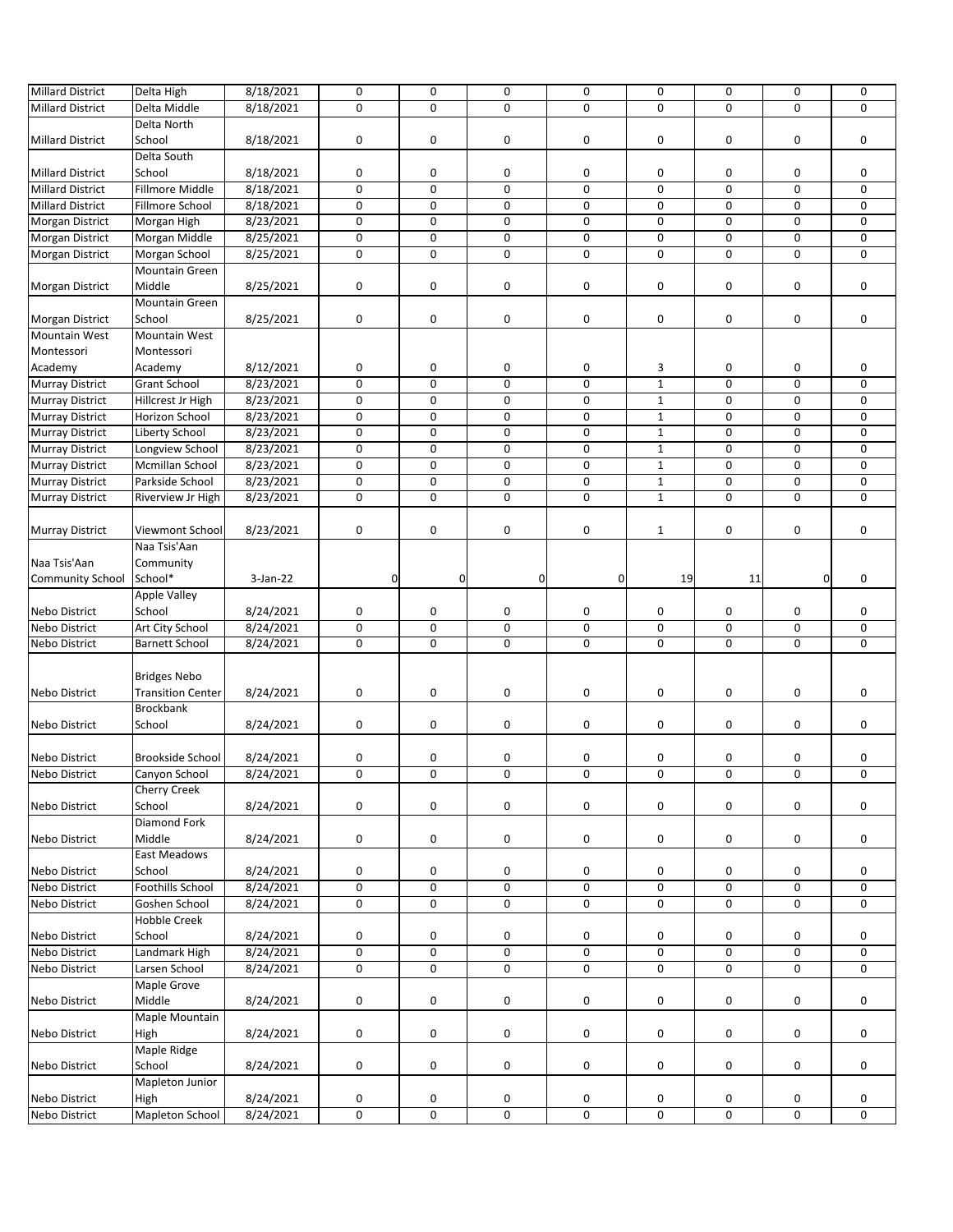|                      | <b>Meadow Brook</b>     |           |             |             |                     |   |             |                     |             |             |
|----------------------|-------------------------|-----------|-------------|-------------|---------------------|---|-------------|---------------------|-------------|-------------|
| Nebo District        | School                  | 8/24/2021 | $\mathbf 0$ | 0           | 0                   | 0 | 0           | 0                   | 0           | $\mathbf 0$ |
|                      |                         |           |             |             |                     |   |             |                     |             |             |
|                      | Mt. Loafer              |           |             |             |                     |   |             |                     |             |             |
| Nebo District        | School                  | 8/24/2021 | 0           | 0           | 0                   | 0 | 0           | 0                   | 0           | 0           |
|                      |                         |           |             |             |                     |   |             |                     |             |             |
| <b>Nebo District</b> | Mt. Nebo Middle         | 8/24/2021 | 0           | 0           | 0                   | 0 | 0           | 0                   | 0           | 0           |
|                      | <b>Orchard Hills</b>    |           |             |             |                     |   |             |                     |             |             |
|                      |                         |           |             |             |                     |   |             |                     |             |             |
| Nebo District        | School                  | 8/24/2021 | 0           | 0           | 0                   | 0 | 0           | 0                   | 0           | 0           |
| Nebo District        | Park School             | 8/24/2021 | $\pmb{0}$   | 0           | 0                   | 0 | 0           | 0                   | 0           | 0           |
| Nebo District        | Park View School        | 8/24/2021 | 0           | $\mathbf 0$ | 0                   | 0 | $\mathbf 0$ | $\mathbf 0$         | $\mathbf 0$ | 0           |
| Nebo District        | Payson High             | 8/24/2021 | $\pmb{0}$   | 0           | 0                   | 0 | 0           | 0                   | 0           | 0           |
| <b>Nebo District</b> | Payson Jr High          | 8/24/2021 | $\mathbf 0$ | 0           | $\mathbf 0$         | 0 | 0           | 0                   | 0           | 0           |
|                      |                         |           |             |             |                     |   |             |                     |             |             |
| <b>Nebo District</b> | Rees School             | 8/24/2021 | $\pmb{0}$   | 0           | $\pmb{0}$           | 0 | $\pmb{0}$   | 0                   | 0           | 0           |
| <b>Nebo District</b> | <b>Riverview School</b> | 8/24/2021 | $\mathbf 0$ | $\mathbf 0$ | $\mathbf 0$         | 0 | $\mathbf 0$ | 0                   | $\mathbf 0$ | 0           |
|                      | Sage Creek              |           |             |             |                     |   |             |                     |             |             |
| Nebo District        | School                  | 8/24/2021 | 0           | 0           | 0                   | 0 | 0           | 0                   | 0           | 0           |
|                      |                         |           |             | $\mathbf 0$ |                     |   |             |                     |             |             |
| Nebo District        | Salem Hills High        | 8/24/2021 | $\mathbf 0$ |             | $\mathbf 0$         | 0 | $\mathbf 0$ | 0                   | 0           | $\mathbf 0$ |
|                      | Salem Junior            |           |             |             |                     |   |             |                     |             |             |
| Nebo District        | High                    | 8/24/2021 | $\pmb{0}$   | 0           | 0                   | 0 | 0           | 0                   | 0           | 0           |
| Nebo District        | Salem School            | 8/24/2021 | $\pmb{0}$   | 0           | 0                   | 0 | 0           | 0                   | 0           | 0           |
|                      |                         |           |             |             |                     |   |             |                     |             |             |
|                      |                         |           |             |             |                     |   |             |                     |             |             |
| Nebo District        | Santaquin School        | 8/24/2021 | $\pmb{0}$   | 0           | 0                   | 0 | 0           | 0                   | 0           | 0           |
|                      | Sierra Bonita           |           |             |             |                     |   |             |                     |             |             |
| <b>Nebo District</b> | Elementary              | 8/24/2021 | $\pmb{0}$   | 0           | 0                   | 0 | 0           | 0                   | 0           | 0           |
|                      | Spanish Fork            |           |             |             |                     |   |             |                     |             |             |
| <b>Nebo District</b> | High                    | 8/24/2021 | $\pmb{0}$   | 0           | 0                   | 0 | 0           | 0                   | 0           | 0           |
|                      |                         |           |             |             |                     |   |             |                     |             |             |
|                      | Spanish Fork Jr         |           |             |             |                     |   |             |                     |             |             |
| <b>Nebo District</b> | High                    | 8/24/2021 | 0           | 0           | 0                   | 0 | 0           | 0                   | 0           | 0           |
|                      | Spanish Oaks            |           |             |             |                     |   |             |                     |             |             |
| <b>Nebo District</b> | School                  | 8/24/2021 | 0           | 0           | 0                   | 0 | 0           | 0                   | 0           | 0           |
|                      | <b>Spring Canyon</b>    |           |             |             |                     |   |             |                     |             |             |
|                      |                         |           |             |             |                     |   |             |                     |             |             |
| <b>Nebo District</b> | Middle                  | 8/24/2021 | 0           | 0           | 0                   | 0 | 0           | 0                   | 0           | 0           |
|                      | Spring Lake             |           |             |             |                     |   |             |                     |             |             |
| Nebo District        | School                  | 8/24/2021 | 0           | 0           | 0                   | 0 | 0           | 0                   | 0           | 0           |
| Nebo District        | Springville High        | 8/24/2021 | 0           | 0           | $\mathbf 0$         | 0 | 0           | 0                   | 0           | 0           |
|                      | Springville Jr          |           |             |             |                     |   |             |                     |             |             |
|                      |                         |           |             |             |                     |   |             |                     |             |             |
| Nebo District        | High                    | 8/24/2021 | 0           | 0           | 0                   | 0 | 0           | 0                   | 0           | 0           |
| <b>Nebo District</b> | <b>Taylor School</b>    | 8/24/2021 | $\mathbf 0$ | $\mathbf 0$ | $\mathbf 0$         | 0 | $\pmb{0}$   | 0                   | 0           | $\mathbf 0$ |
|                      | <b>Valley View</b>      |           |             |             |                     |   |             |                     |             |             |
| <b>Nebo District</b> | Middle                  | 8/24/2021 | 0           | 0           | 0                   | 0 | 0           | 0                   | 0           | 0           |
| Nebo District        | Westside School         | 8/24/2021 | $\mathbf 0$ | $\mathbf 0$ | $\mathbf 0$         | 0 | $\pmb{0}$   | 0                   | $\pmb{0}$   | 0           |
|                      |                         |           |             |             |                     |   |             |                     |             |             |
| Nebo District        | Wilson School           | 8/24/2021 | 0           | 0           | 0                   | 0 | 0           | 0                   | 0           | $\mathbf 0$ |
| Noah Webster         | Noah Webster            |           |             |             |                     |   |             |                     |             |             |
| Academy              | Academy                 | 8/19/2021 | $\pmb{0}$   | 0           | 0                   | 0 | $\pmb{0}$   | $\mathsf{O}\xspace$ | $\mathsf 0$ | 0           |
| North Davis          | North Davis             |           |             |             |                     |   |             |                     |             |             |
| Preparatory          | Preparatory             |           |             |             |                     |   |             |                     |             |             |
|                      |                         |           |             |             |                     |   |             |                     |             |             |
| Academy              | Academy                 | 8/25/2021 | $\pmb{0}$   | 0           | 0                   | 0 | 3           | 0                   | 0           | 0           |
| North Sanpete        |                         |           |             |             |                     |   |             |                     |             |             |
| District             | Fairview School         | 9/9/2021  | 0           | 0           | $\mathsf{O}\xspace$ | 0 | $\pmb{0}$   | 0                   | 0           | 0           |
| North Sanpete        |                         |           |             |             |                     |   |             |                     |             |             |
| District             | Moroni School           | 8/19/2021 | 0           | 0           | 0                   | 0 | $\pmb{0}$   | 0                   | 0           | 0           |
|                      |                         |           |             |             |                     |   |             |                     |             |             |
| North Sanpete        | Mt. Pleasant            |           |             |             |                     |   |             |                     |             |             |
| District             | School                  | 8/23/2021 | 0           | 0           | $\mathbf 0$         | 0 | $\pmb{0}$   | $\mathsf{O}\xspace$ | 0           | 0           |
| North Sanpete        | North Sanpete           |           |             |             |                     |   |             |                     |             |             |
| District             | High                    | 8/19/2021 | 0           | 0           | 0                   | 0 | 0           | 0                   | 0           | 0           |
| North Sanpete        | North Sanpete           |           |             |             |                     |   |             |                     |             |             |
|                      |                         |           |             |             |                     |   |             |                     |             |             |
| District             | Middle                  | 8/25/2021 | 0           | 0           | $\mathbf 0$         | 0 | 0           | 0                   | 0           | 0           |
| North Sanpete        | <b>Pleasant Creek</b>   |           |             |             |                     |   |             |                     |             |             |
| District             | High School*            | 9/29/2021 | 0           | 0           | 0                   | 0 | $\pmb{0}$   | 0                   | 0           | 0           |
| North Sanpete        | Spring City             |           |             |             |                     |   |             |                     |             |             |
| District             | School                  | 8/30/2021 |             |             | $\mathsf{O}\xspace$ |   |             |                     |             |             |
|                      |                         |           | 0           | 0           |                     | 0 | 0           | 0                   | 0           | 0           |
| North Star           | North Star              |           |             |             |                     |   |             |                     |             |             |
| Academy              | Academy                 | 8/16/2021 | 0           | 0           | 0                   | 0 | 0           | 0                   | 0           | 0           |
| North Summit         | North Summit            |           |             |             |                     |   |             |                     |             |             |
| District             | High                    | 9/7/2021  | 0           | 0           | 0                   | 0 | $\pmb{0}$   | 0                   | 0           | 0           |
|                      |                         |           |             |             |                     |   |             |                     |             |             |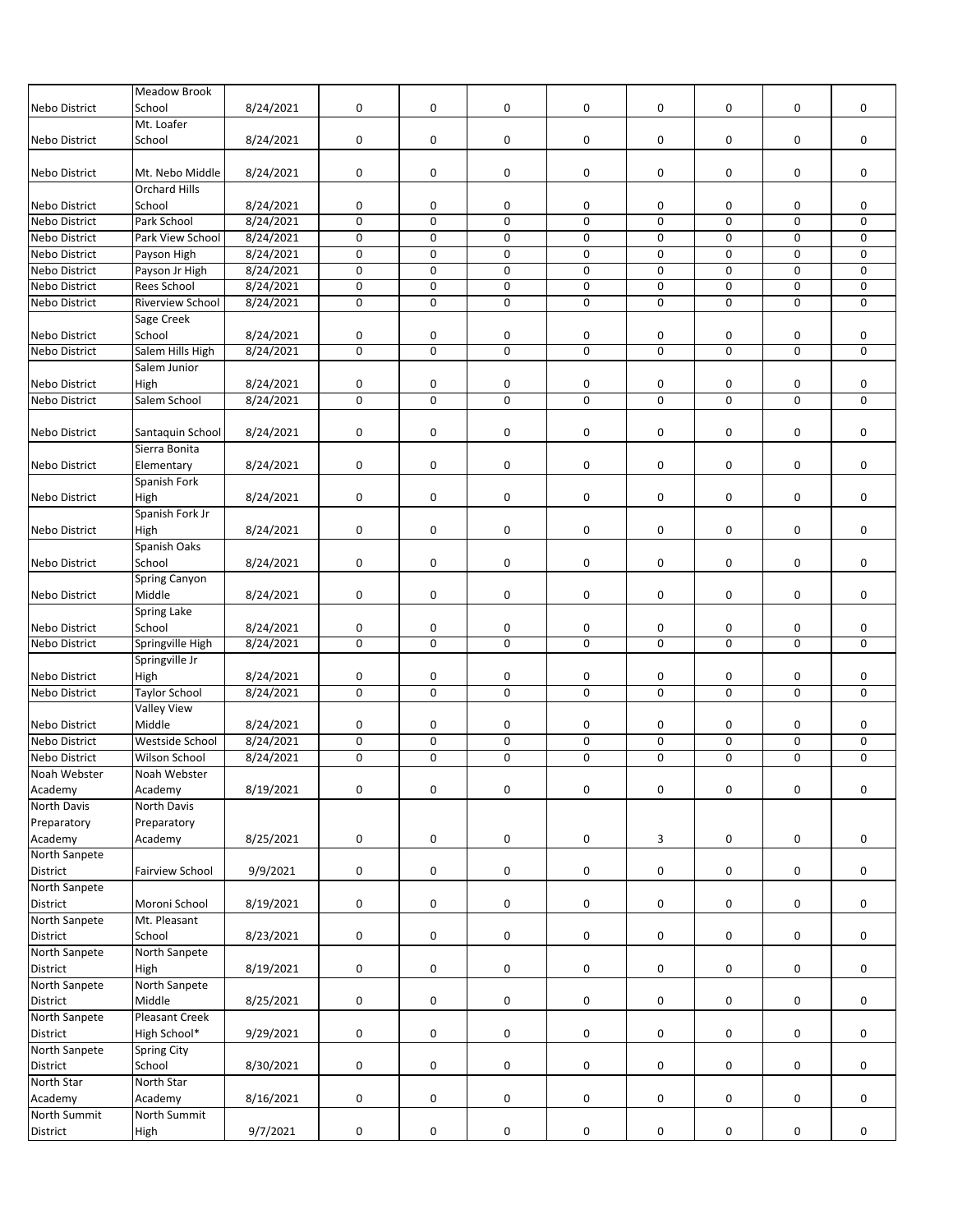| <b>North Summit</b>           | North Summit           |           |           |             |                |   |                |                     |           |   |
|-------------------------------|------------------------|-----------|-----------|-------------|----------------|---|----------------|---------------------|-----------|---|
| District                      | Middle                 | 8/25/2021 | $\pmb{0}$ | 0           | 0              | 0 | 0              | 0                   | 0         | 0 |
|                               |                        |           |           |             |                |   |                |                     |           |   |
| <b>North Summit</b>           | <b>North Summit</b>    |           |           |             |                |   |                |                     |           |   |
| <b>District</b>               | Preschool              | 8/25/2021 | $\pmb{0}$ | 0           | 0              | 0 | $\pmb{0}$      | $\pmb{0}$           | 0         | 0 |
| North Summit                  | North Summit           |           |           |             |                |   |                |                     |           |   |
| District                      | School                 | 8/25/2021 | 0         | 0           | 0              | 0 | 0              | 0                   | 0         | 0 |
| <b>Odyssey Charter</b>        | <b>Odyssey Charter</b> |           |           |             |                |   |                |                     |           |   |
|                               |                        |           |           |             |                |   |                |                     |           |   |
| School                        | School                 | 9/3/2021  | 0         | 0           | 0              | 0 | 0              | 0                   | 0         | 0 |
|                               | <b>Ben Lomond</b>      |           |           |             |                |   |                |                     |           |   |
| Ogden City District           | High                   | 8/20/2021 | $\pmb{0}$ | 0           | 0              | 0 | 3              | 0                   | 0         | 0 |
|                               | Bonneville             |           |           |             |                |   |                |                     |           |   |
| Ogden City District           | School                 | 8/20/2021 | 0         | 0           | 0              | 0 | $\overline{2}$ | 0                   | 0         | 0 |
|                               | East Ridge             |           |           |             |                |   |                |                     |           |   |
|                               |                        |           |           |             |                |   |                |                     |           |   |
|                               | Elementary             |           |           |             |                |   |                |                     |           |   |
| Ogden City District           | School                 | 8/20/2021 | 0         | 0           | 0              | 0 | $\overline{2}$ | 0                   | 0         | 0 |
|                               |                        |           |           |             |                |   |                |                     |           |   |
|                               | George                 |           |           |             |                |   |                |                     |           |   |
| Ogden City District           | <b>Washington High</b> | 8/20/2021 | 0         | 0           | 0              | 0 | $\overline{2}$ | 0                   | 0         | 0 |
| Ogden City District           | Heritage School        | 8/20/2021 | 0         | 0           | $\mathsf 0$    | 0 | $\overline{2}$ | 0                   | 0         | 0 |
|                               |                        |           |           |             |                |   |                |                     |           |   |
|                               | <b>Highland Junior</b> |           |           |             |                |   |                |                     |           |   |
| Ogden City District           | High*                  | 8/20/2021 | 0         | 0           | 0              | 0 | 3              | 0                   | 0         | 0 |
| Ogden City District           | Hillcrest School       | 8/20/2021 | $\pmb{0}$ | 0           | $\overline{0}$ | 0 | $\overline{2}$ | $\mathbf 0$         | $\pmb{0}$ | 0 |
|                               | James Madison          |           |           |             |                |   |                |                     |           |   |
| Ogden City District           | School                 | 8/20/2021 | 0         | 0           | 0              | 0 | $\overline{2}$ | 0                   | 0         | 0 |
| Ogden City District           | Lincoln School         | 8/20/2021 | 0         | 0           | $\mathbf 0$    | 0 | $\overline{2}$ | $\pmb{0}$           | $\pmb{0}$ | 0 |
|                               |                        |           |           |             |                |   |                |                     |           |   |
|                               | Mound Fort             |           |           |             |                |   |                |                     |           |   |
| Ogden City District           | Junior High            | 8/20/2021 | $\pmb{0}$ | 0           | 0              | 0 | 3              | 0                   | 0         | 0 |
|                               | Mount Ogden            |           |           |             |                |   |                |                     |           |   |
| Ogden City District           | Junior High            | 8/20/2021 | $\pmb{0}$ | 0           | 0              | 0 | 3              | 0                   | 0         | 0 |
|                               | New Bridge             |           |           |             |                |   |                |                     |           |   |
|                               |                        |           |           |             |                |   |                |                     |           |   |
| Ogden City District           | School                 | 8/20/2021 | 0         | 0           | 0              | 0 | $\overline{2}$ | 0                   | 0         | 0 |
| Ogden City District           | Odyssey School         | 8/20/2021 | $\pmb{0}$ | 0           | $\pmb{0}$      | 0 | $\overline{2}$ | 0                   | 0         | 0 |
| Ogden City District           | Ogden High             | 8/20/2021 | $\pmb{0}$ | $\mathbf 0$ | $\mathbf 0$    | 0 | $\overline{3}$ | $\mathbf 0$         | 0         | 0 |
|                               | Ogden                  |           |           |             |                |   |                |                     |           |   |
| Ogden City District           | Preschool*             | 8/20/2021 | 0         | 0           | 0              | 0 | $\overline{2}$ | 0                   | 0         | 0 |
|                               | Shadow Valley          |           |           |             |                |   |                |                     |           |   |
|                               |                        |           |           |             |                |   |                |                     |           |   |
| Ogden City District           | School                 | 8/20/2021 | 0         | 0           | 0              | 0 | $\overline{2}$ | 0                   | 0         | 0 |
|                               | <b>Taylor Canyon</b>   |           |           |             |                |   |                |                     |           |   |
| Ogden City District           | School                 | 8/20/2021 | 0         | 0           | 0              | 0 | $\overline{2}$ | 0                   | 0         | 0 |
|                               | Thomas O. Smith        |           |           |             |                |   |                |                     |           |   |
| Ogden City District           | School                 | 8/20/2021 | 0         | 0           | 0              | 0 | $\overline{2}$ | 0                   | 0         | 0 |
| Ogden City District           | <b>Wasatch School</b>  | 8/20/2021 | 0         | 0           | 0              | 0 | $\overline{2}$ | 0                   | 0         | 0 |
|                               |                        |           |           |             |                |   |                |                     |           |   |
|                               | Ogden                  |           |           |             |                |   |                |                     |           |   |
| Ogden Preparatory Preparatory |                        |           |           |             |                |   |                |                     |           |   |
| Academy                       | Academy                | 8/20/2021 | 0         | 0           | 0              | 0 | 6              | 0                   | 0         | 0 |
| Open Classroom                | Open Classroom         | 9/8/2021  | 0         | 0           | $\mathsf 0$    | 0 | 3              | $\mathsf{O}\xspace$ | 0         | 0 |
| Pacific Heritage              | Pacific Heritage       |           |           |             |                |   |                |                     |           |   |
| Academy                       | Academy                | 8/6/2021  | 0         | 0           | 0              | 0 | 4              | 0                   | 0         | 0 |
|                               |                        |           |           |             |                |   |                |                     |           |   |
| Pinnacle Canyon               | Pinnacle Canyon        |           |           |             |                |   |                |                     |           |   |
| Academy                       | Academy                | 9/1/2021  | $\pmb{0}$ | 0           | 0              | 0 | 0              | 0                   | 0         | 0 |
|                               | Circleville            |           |           |             |                |   |                |                     |           |   |
| <b>Piute District</b>         | Preschool              | 9/7/2021  | 0         | 0           | 0              | 0 | 0              | 0                   | 0         | 0 |
| <b>Piute District</b>         | Circleville School     | 8/18/2021 | $\pmb{0}$ | 0           | $\mathsf 0$    | 0 | 0              | $\mathsf 0$         | 0         | 0 |
|                               | Oscarson               |           |           |             |                |   |                |                     |           |   |
|                               |                        |           |           |             |                |   |                |                     |           |   |
| <b>Piute District</b>         | Preschool              | 9/7/2021  | 0         | 0           | 0              | 0 | 0              | 0                   | 0         | 0 |
| <b>Piute District</b>         | Oscarson School        | 8/18/2021 | $\pmb{0}$ | 0           | $\mathsf 0$    | 0 | $\pmb{0}$      | $\mathsf{O}\xspace$ | 0         | 0 |
| <b>Piute District</b>         | Piute High             | 8/18/2021 | 0         | 0           | $\mathsf{O}$   | 0 | 0              | 0                   | 0         | 0 |
|                               | Promontory             |           |           |             |                |   |                |                     |           |   |
| Promontory School School of   |                        |           |           |             |                |   |                |                     |           |   |
|                               |                        |           |           |             |                |   |                |                     |           |   |
| of Expeditionary              | Expeditionary          |           |           |             |                |   |                |                     |           |   |
| Learning                      | Learning               | 8/23/2021 | 0         | 0           | 0              | 0 | 0              | 0                   | 0         | 0 |
| Providence Hall               | Providence Hall        | 8/23/2021 | $\pmb{0}$ | 0           | $\mathsf 0$    | 0 | $\pmb{0}$      | 0                   | 0         | 0 |
|                               | Amelia Earhart         |           |           |             |                |   |                |                     |           |   |
| Provo District                | School                 | 8/18/2021 | $\pmb{0}$ | 0           | $\pmb{0}$      | 0 | 0              | 0                   | 0         | 0 |
|                               |                        |           |           |             |                |   |                |                     |           |   |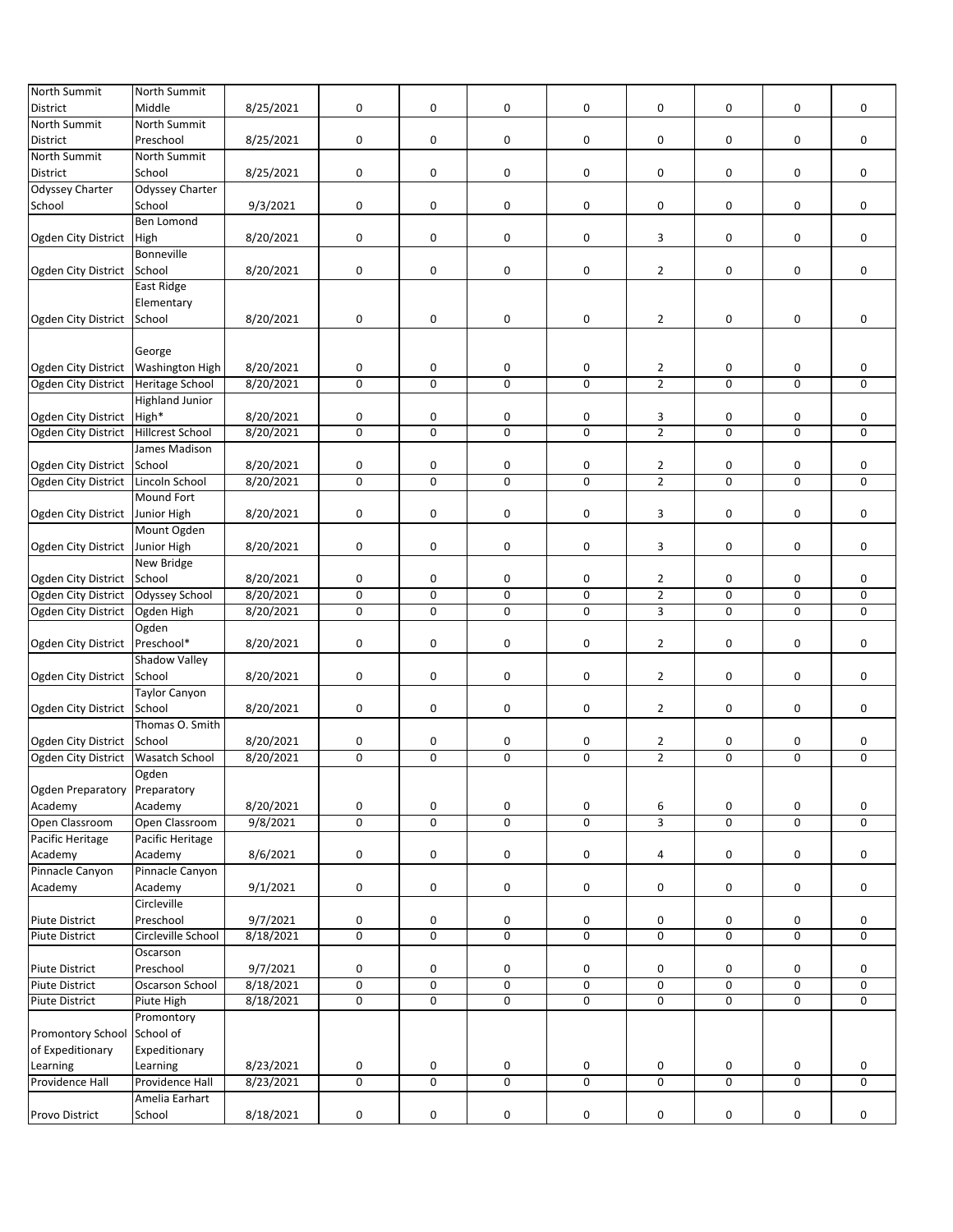|                                  | Canyon Crest           |           |                |                |             |                |                |             |             |             |
|----------------------------------|------------------------|-----------|----------------|----------------|-------------|----------------|----------------|-------------|-------------|-------------|
| Provo District                   | School                 | 8/18/2021 | 0              | 0              | 0           | 0              | 0              | 0           | 0           | 0           |
|                                  | Centennial             |           |                |                |             |                |                |             |             |             |
| Provo District                   | Middle                 | 8/18/2021 | 0              | 0              | 0           | 0              | 0              | 0           | 0           | 0           |
| Provo District                   | Dixon Middle           | 8/18/2021 | $\pmb{0}$      | $\mathbf 0$    | $\mathbf 0$ | 0              | $\pmb{0}$      | 0           | 0           | 0           |
|                                  |                        |           |                |                |             |                |                |             |             |             |
| Provo District                   | <b>Edgemont School</b> | 8/18/2021 | 0              | 0              | 0           | 0              | 0              | 0           | 0           | 0           |
| Provo District                   | Franklin School        | 8/18/2021 | $\mathbf 0$    | $\mathbf 0$    | $\Omega$    | 0              | $\mathbf 0$    | $\mathbf 0$ | $\mathbf 0$ | $\mathbf 0$ |
|                                  | Independence           |           |                |                |             |                |                |             |             |             |
| Provo District                   | High*                  | 8/18/2021 | $\pmb{0}$      | 0              | 0           | 0              | $\mathbf{1}$   | 0           | 0           | 0           |
| <b>Provo District</b>            | Lakeview School        | 8/18/2021 | 0              | $\mathbf 0$    | $\mathbf 0$ | 0              | $\pmb{0}$      | 0           | 0           | 0           |
| Provo District                   | Provo High             | 8/18/2021 | $\pmb{0}$      | 0              | 0           | 0              | $\mathbf 1$    | 0           | 0           | 0           |
|                                  | Provo Peaks            |           |                |                |             |                |                |             |             |             |
| <b>Provo District</b>            | School                 | 8/18/2021 | 0              | 0              | 0           | 0              | 0              | 0           | 0           | 0           |
| Provo District                   | Provost School         | 8/18/2021 | $\mathbf 0$    | 0              | $\mathbf 0$ | 0              | $\mathbf 0$    | 0           | 0           | $\mathbf 0$ |
|                                  | Rock Canyon            |           |                |                |             |                |                |             |             |             |
| Provo District                   | School                 | 8/18/2021 | $\mathbf 0$    | 0              | 0           | 0              | 0              | 0           | 0           | 0           |
|                                  | <b>Spring Creek</b>    |           |                |                |             |                |                |             |             |             |
| Provo District                   | School                 | 8/18/2021 | 0              | 0              | 0           | 0              | 0              | 0           | 0           | 0           |
|                                  | <b>Sunset View</b>     |           |                |                |             |                |                |             |             |             |
| Provo District                   | School                 | 8/18/2021 | $\pmb{0}$      | 0              | 0           | 0              | 0              | 0           | 0           | 0           |
|                                  | Timpanogos             |           |                |                |             |                |                |             |             |             |
| Provo District                   | School                 | 8/18/2021 | 0              | 0              | 0           | 0              | 0              | 0           | 0           | 0           |
| Provo District                   | Wasatch School         | 8/18/2021 | $\pmb{0}$      | 0              | $\mathbf 0$ | 0              | $\mathbf 0$    | 0           | 0           | 0           |
|                                  |                        |           |                |                |             |                |                |             |             |             |
| Provo District                   | Westridge School       | 8/18/2021 | 0              | 0              | 0           | 0              | 0              | 0           | 0           | 0           |
| Quest Academy                    | Quest Academy          | 8/23/2021 | $\pmb{0}$      | 0              | $\pmb{0}$   | 0              | $\mathsf 0$    | 0           | 0           | 0           |
|                                  |                        |           |                |                |             |                |                |             |             |             |
| Reagan Academy                   | Reagan Academy         | 8/18/2021 | 0              | 0              | 0           | 0              | 0              | 0           | 0           | 0           |
| Rockwell Charter                 | Rockwell Charter       |           |                |                |             |                |                |             |             |             |
| <b>High School</b>               | High School            | 9/8/2022  | 0              | 0              | 0           | 0              | $\overline{2}$ | 0           | 0           | 0           |
|                                  | Salt Lake Center       |           |                |                |             |                |                |             |             |             |
| Salt Lake Center for for Science |                        |           |                |                |             |                |                |             |             |             |
| <b>Science Education</b>         | Education              | 8/24/2021 | 0              | 0              | 0           | 0              | 3              | 0           | 0           | 0           |
| Salt Lake District               | <b>Backman School</b>  | 8/29/2021 | $\mathbf 0$    | $\mathbf 0$    | $\mathbf 0$ | 0              | $\overline{3}$ | 0           | $\mathbf 0$ | $\mathbf 0$ |
|                                  | <b>Beacon Heights</b>  |           |                |                |             |                |                |             |             |             |
|                                  | Elementary/            |           |                |                |             |                |                |             |             |             |
|                                  | Children               |           |                |                |             |                |                |             |             |             |
|                                  | Behavior               |           |                |                |             |                |                |             |             |             |
| Salt Lake District               | Therapy Unit           | 8/24/2021 | 0              | 0              | 0           | 0              | 3              | 0           | 0           | 0           |
|                                  | Beacon Heights         |           |                |                |             |                |                |             |             |             |
| Salt Lake District               | School                 | 8/24/2021 | 0              | 0              | 0           | 0              | 3              | 0           | 0           | 0           |
|                                  | Bonneville             |           |                |                |             |                |                |             |             |             |
| Salt Lake District               | School                 | 8/17/2021 | 0              | 0              | 0           | 0              | 3              | 0           | 0           | 0           |
| Salt Lake District               | Clayton Middle         | 8/24/2021 | 0              | 0              | 0           | 0              | $\overline{3}$ | 0           | 0           | 0           |
| Salt Lake District               | Dilworth School        | 8/24/2021 | 0              | 0              | 0           | 0              | 3              | 0           | 0           | 0           |
| Salt Lake District               | East High              | 8/24/2021 | $\pmb{0}$      | 0              | 0           | 0              | 6              | 0           | 0           | 0           |
| Salt Lake District               | Edison School*         | 8/24/2021 | 0              | 0              | 0           | 0              | 3              | 0           | 0           | 0           |
| Salt Lake District               | Emerson School         | 8/24/2021 | $\pmb{0}$      | 0              | 0           | 0              | 3              | 0           | 0           | 0           |
| Salt Lake District               | Ensign School          | 8/24/2021 | 0              | 0              | 0           | 0              | 3              | 0           | 0           | 0           |
| Salt Lake District               | Escalante School       | 8/24/2021 | 0              | 0              | 0           | 0              | 3              | 0           | 0           | 0           |
| Salt Lake District               | Franklin School        | 8/24/2021 | 0              | 0              | 0           | 0              | 3              | 0           | 0           | 0           |
| Salt Lake District               | Glendale Middle        | 8/24/2021 | $\pmb{0}$      | 0              | 0           | 0              | 3              | 0           | 0           | 0           |
|                                  | Hawthorne              |           |                |                |             |                |                |             |             |             |
| Salt Lake District               | School                 | 9/9/2021  | 0              | 0              | 0           | 0              | 3              | 0           | 0           | 0           |
| Salt Lake District               | <b>Highland High</b>   | 8/27/2021 | $\overline{0}$ | $\overline{0}$ | 0           | $\overline{0}$ | $\overline{6}$ | 0           | $\mathbf 0$ | 0           |
|                                  | <b>Highland Park</b>   |           |                |                |             |                |                |             |             |             |
| Salt Lake District               | School                 | 8/24/2021 | 0              | 0              | 0           | 0              | 3              | 0           | 0           | 0           |
| Salt Lake District               | Hillside Middle        | 8/24/2021 | 0              | 0              | 0           | 0              | $\overline{3}$ | 0           | 0           | 0           |
|                                  | Horizonte              |           |                |                |             |                |                |             |             |             |
|                                  | Instruction &          |           |                |                |             |                |                |             |             |             |
| Salt Lake District               | <b>Training Center</b> | 8/31/2021 | 0              | 0              | 0           | 0              | 3              | 0           | 0           | 0           |
|                                  | <b>Indian Hills</b>    |           |                |                |             |                |                |             |             |             |
| Salt Lake District               | School                 | 8/25/2021 | 0              | 0              | 0           | 0              | 3              | 0           | 0           | 0           |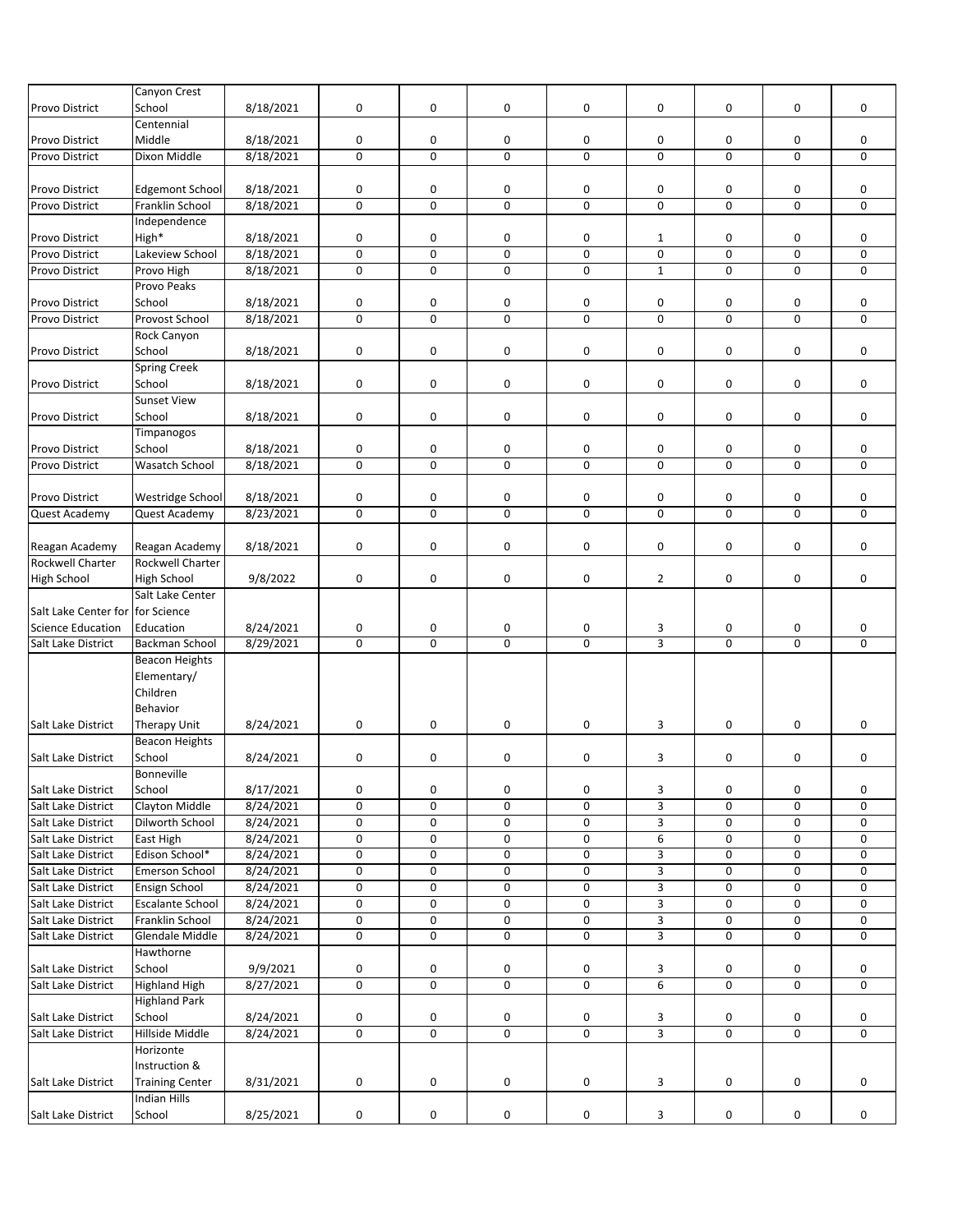|                    | Innovations High        |           |             |             |                     |             |                |                     |             |             |
|--------------------|-------------------------|-----------|-------------|-------------|---------------------|-------------|----------------|---------------------|-------------|-------------|
| Salt Lake District | School                  | 9/21/2021 | $\mathsf 0$ | 0           | 0                   | 0           | 3              | 0                   | 0           | $\mathbf 0$ |
| Salt Lake District | Liberty School*         | 8/24/2021 | $\mathbf 0$ | 0           | $\mathbf 0$         | $\mathbf 0$ | 3              | 0                   | $\mathbf 0$ | 0           |
|                    | M. Lynn Bennion         |           |             |             |                     |             |                |                     |             |             |
| Salt Lake District | School*                 | 8/24/2021 | $\pmb{0}$   | 0           | 0                   | 0           | 3              | 0                   | 0           | 0           |
|                    | Mary W. Jackson         |           |             |             |                     |             |                |                     |             |             |
| Salt Lake District | School                  | 8/24/2021 | 0           | $\mathbf 0$ | 0                   | 0           | 3              | 0                   | 0           | 0           |
|                    | Meadowlark              |           |             |             |                     |             |                |                     |             |             |
|                    |                         |           |             |             |                     |             |                |                     |             |             |
| Salt Lake District | School*                 | 8/24/2021 | $\mathsf 0$ | $\mathbf 0$ | $\mathbf 0$         | 0           | 3              | 0                   | 0           | 0           |
|                    | <b>Mountain View</b>    |           |             |             |                     |             |                |                     |             |             |
| Salt Lake District | School                  | 8/24/2021 | 0           | 0           | 0                   | 0           | 3              | 0                   | 0           | $\mathbf 0$ |
| Salt Lake District | Newman School           | 8/28/2021 | $\pmb{0}$   | 0           | $\pmb{0}$           | 0           | $\overline{3}$ | 0                   | 0           | 0           |
|                    | Nibley Park             |           |             |             |                     |             |                |                     |             |             |
| Salt Lake District | School                  | 8/24/2021 | $\pmb{0}$   | 0           | 0                   | 0           | 3              | 0                   | 0           | 0           |
|                    | North Star              |           |             |             |                     |             |                |                     |             |             |
| Salt Lake District | School                  | 8/24/2021 | 0           | 0           | 0                   | 0           | 3              | 0                   | 0           | 0           |
|                    | Northwest               |           |             |             |                     |             |                |                     |             |             |
| Salt Lake District | Middle                  | 8/24/2021 | 0           | 0           | 0                   | 0           | 4              | 0                   | 0           | 0           |
| Salt Lake District | Parkview School         | 9/1/2021  | $\mathsf 0$ | $\mathbf 0$ | $\mathbf 0$         | 0           | 3              | $\mathsf{O}\xspace$ | 0           | 0           |
| Salt Lake District | Riley School*           | 8/24/2021 | $\mathsf 0$ | 0           | $\mathbf 0$         | 0           | 3              | 0                   | 0           | 0           |
| Salt Lake District | Rose Park School        | 8/30/2021 | $\pmb{0}$   | $\mathbf 0$ | $\mathbf 0$         | 0           | $\overline{3}$ | $\mathbf 0$         | 0           | 0           |
|                    |                         |           |             |             |                     |             |                |                     |             |             |
|                    |                         |           |             |             |                     |             |                |                     |             |             |
|                    | Salt Lake Center        |           |             |             |                     |             |                |                     |             |             |
|                    | for Science             |           |             |             |                     |             |                |                     |             |             |
| Salt Lake District | <b>Education Bryant</b> | 8/24/2021 | $\mathsf 0$ | $\mathbf 0$ | 0                   | 0           | 3              | 0                   | 0           | 0           |
|                    | Salt Lake Head          |           |             |             |                     |             |                |                     |             |             |
| Salt Lake District | <b>Start</b>            | 8/24/2021 | 0           | $\mathbf 0$ | 0                   | 0           | 3              | 0                   | 0           | $\mathbf 0$ |
| Salt Lake District | Uintah School           | 8/24/2021 | $\mathsf 0$ | 0           | 0                   | 0           | $\mathsf 3$    | 0                   | 0           | 0           |
| Salt Lake District | <b>Wasatch School</b>   | 8/24/2021 | 0           | $\mathbf 0$ | $\mathbf 0$         | 0           | $\overline{3}$ | $\mathbf 0$         | $\mathbf 0$ | 0           |
|                    | Washington              |           |             |             |                     |             |                |                     |             |             |
| Salt Lake District | School                  | 9/2/2021  | 0           | 0           | 0                   | 0           | 3              | 0                   | 0           | 0           |
| Salt Lake District | West High               | 8/24/2021 | 0           | $\mathbf 0$ | $\mathsf{O}\xspace$ | 0           | 6              | 0                   | 0           | 0           |
| Salt Lake District | <b>Whittier School</b>  | 8/28/2021 | $\mathbf 0$ | $\mathbf 0$ | $\Omega$            | $\mathbf 0$ | 3              | 0                   | $\mathbf 0$ | $\mathbf 0$ |
|                    | Albert R. Lyman         |           |             |             |                     |             |                |                     |             |             |
| San Juan District  | Middle*                 | 8/19/2021 | $\pmb{0}$   | 0           | 0                   | 0           | 0              | 0                   | 0           | 0           |
|                    |                         |           |             |             |                     |             |                |                     |             |             |
| San Juan District  | Blanding School*        | 8/19/2021 | 0           | 0           | 0                   | 0           | 0              | 0                   | 0           | 0           |
| San Juan District  | Bluff School*           | 8/19/2021 | 0           | 0           | $\mathsf{O}\xspace$ | 0           | 0              | 0                   | 0           | 0           |
| San Juan District  | La Sal School*          |           |             |             |                     |             |                |                     |             |             |
|                    |                         | 8/19/2021 | $\pmb{0}$   | 0           | $\mathbf 0$         | 0           | 0              | 0                   | 0           | 0           |
|                    | Montezuma               |           |             |             |                     |             |                |                     |             |             |
| San Juan District  | Creek School*           | 8/19/2021 | 0           | 0           | 0                   | 0           | 0              | 0                   | 0           | 0           |
| San Juan District  | Monticello High*        | 8/19/2021 | $\mathbf 0$ | 0           | $\mathbf 0$         | 0           | $\mathbf 0$    | $\mathbf 0$         | $\mathbf 0$ | 0           |
|                    | Monticello              |           |             |             |                     |             |                |                     |             |             |
| San Juan District  | School*                 | 8/19/2021 | $\pmb{0}$   | 0           | $\mathbf 0$         | 0           | 0              | $\mathsf{O}\xspace$ | 0           | 0           |
|                    | Monument                |           |             |             |                     |             |                |                     |             |             |
| San Juan District  | Valley High*            | 8/19/2021 | 0           | 0           | 0                   | 0           | 0              | 0                   | 0           | 0           |
|                    | Navajo Mountain         |           |             |             |                     |             |                |                     |             |             |
| San Juan District  | High*                   | 8/19/2021 | 0           | 0           | 0                   | 0           | 0              | 0                   | 0           | 0           |
| San Juan District  | San Juan High*          | 8/19/2021 | 0           | 0           | 0                   | 0           | 0              | 0                   | 0           | 0           |
|                    | Tse'Bii'Nidzisgai       |           |             |             |                     |             |                |                     |             |             |
| San Juan District  | School*                 | 8/19/2021 | $\mathsf 0$ | 0           | 0                   | 0           | 0              | 0                   | 0           | 0           |
|                    | Whitehorse              |           |             |             |                     |             |                |                     |             |             |
|                    | High*                   |           | $\mathbf 0$ | 0           | 0                   | 0           | 0              | 0                   | 0           | 0           |
| San Juan District  |                         | 8/19/2021 |             |             |                     |             |                |                     |             |             |
|                    |                         |           |             |             |                     |             |                |                     |             |             |
| Scholar Academy    | Scholar Academy         | 8/26/2021 | 0           | 0           | 0                   | 0           | 0              | 0                   | 0           | 0           |
| South Summit       | <b>Silver Summit</b>    |           |             |             |                     |             |                |                     |             |             |
| District           | Academy                 | 8/19/2021 | 0           | 0           | 0                   | 0           | 5              | 0                   | 0           | 0           |
| South Summit       | <b>Silver Summit</b>    |           |             |             |                     |             |                |                     |             |             |
| District           | School                  | 8/19/2021 | $\mathbf 0$ | 0           | 0                   | 0           | 5              | 0                   | 0           | 0           |
| South Summit       | South Summit            |           |             |             |                     |             |                |                     |             |             |
| District           | High                    | 8/19/2021 | 0           | 0           | 0                   | 0           | 5              | 0                   | 0           | 0           |
| South Summit       | South Summit            |           |             |             |                     |             |                |                     |             |             |
| District           | Middle                  | 8/19/2021 | 0           | 0           | 0                   | 0           | 5              | 0                   | 0           | 0           |
| South Summit       | South Summit            |           |             |             |                     |             |                |                     |             |             |
| District           | School                  | 8/19/2021 | $\pmb{0}$   | 0           | 0                   | 0           | 5              | 0                   | 0           | 0           |
|                    |                         |           |             |             |                     |             |                |                     |             |             |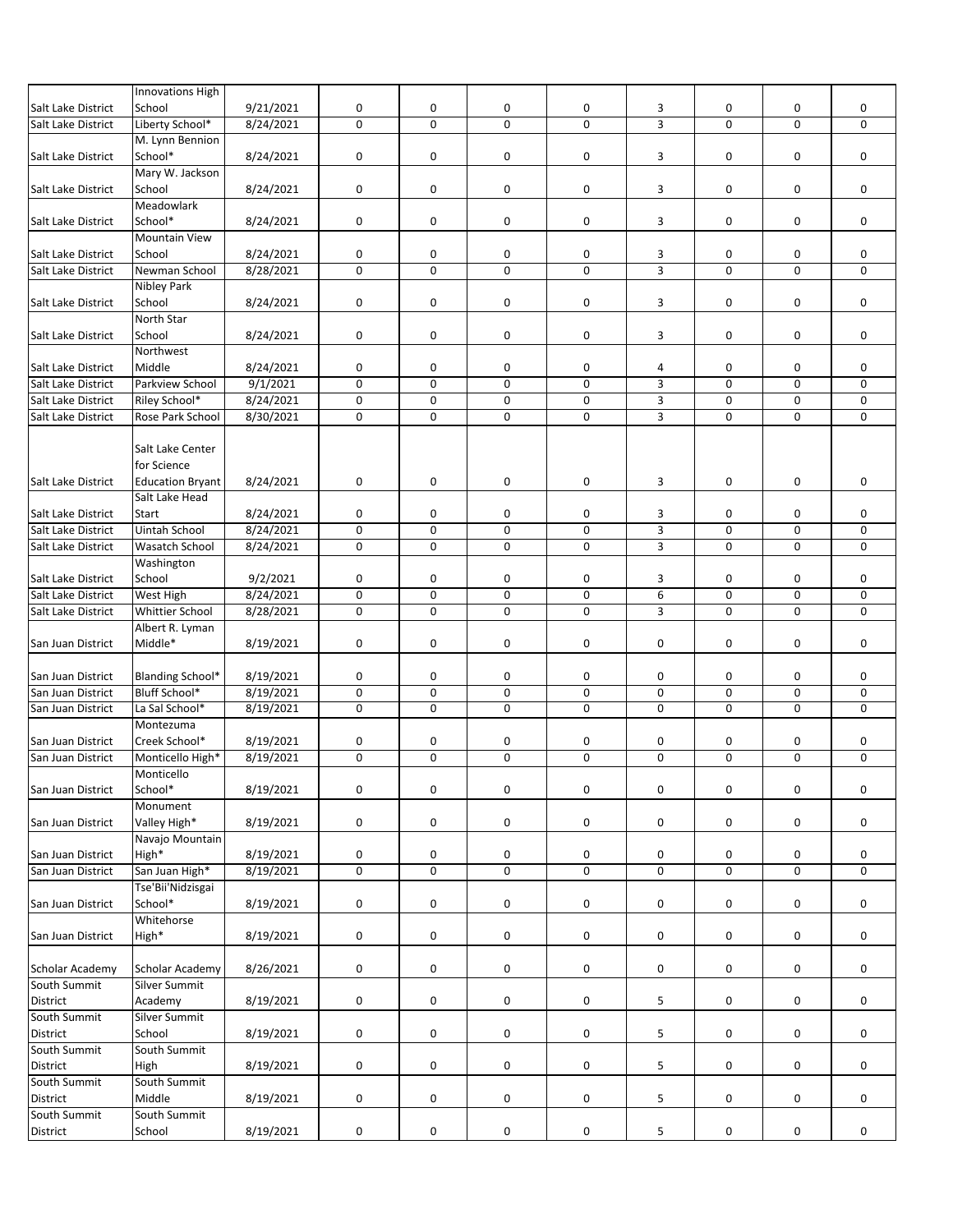|                            | Spectrum                |           |             |              |             |              |                |                |             |   |
|----------------------------|-------------------------|-----------|-------------|--------------|-------------|--------------|----------------|----------------|-------------|---|
|                            |                         |           |             |              |             |              |                |                |             |   |
|                            | Academy - North         |           |             |              |             |              |                |                |             |   |
| Spectrum Academy           | Salt Lake               | 8/16/2021 | 0           | 0            | 0           | 0            | 4              | 0              | 0           | 0 |
|                            | Spectrum                |           |             |              |             |              |                |                |             |   |
|                            | Academy -               |           |             |              |             |              |                |                |             |   |
| Spectrum Academy           | <b>Pleasant Grove</b>   | 8/23/2021 | 0           | 0            | 0           | 0            | 5              | 0              | 0           | 0 |
|                            |                         |           |             |              |             |              |                |                |             |   |
|                            | Summit                  |           |             |              |             |              |                |                |             |   |
|                            | Academy -               |           |             |              |             |              |                |                |             |   |
| Summit Academy             | Bluffdale               | 8/31/2021 | 0           | 0            | 0           | 0            | 0              | 0              | 0           | 0 |
|                            | Summit                  |           |             |              |             |              |                |                |             |   |
|                            | Academy -               |           |             |              |             |              |                |                |             |   |
| Summit Academy             | <b>Draper Campus</b>    | 8/23/2021 | 0           | 0            | 0           | 0            | 0              | 0              | 0           | 0 |
|                            |                         |           |             |              |             |              |                |                |             |   |
|                            | Summit                  |           |             |              |             |              |                |                |             |   |
|                            | Academy -               |           |             |              |             |              |                |                |             |   |
| Summit Academy             | Independence            | 8/17/2021 | 0           | 0            | $\pmb{0}$   | 0            | 0              | 0              | 0           | 0 |
|                            | <b>Syracuse Arts</b>    |           |             |              |             |              |                |                |             |   |
|                            | Academy -               |           |             |              |             |              |                |                |             |   |
| <b>Syracuse Arts</b>       |                         |           |             |              |             |              |                |                |             |   |
| Academy                    | Antelope                | 8/16/2021 | $\mathsf 0$ | 0            | 0           | 0            | 6              | 0              | 0           | 0 |
| <b>Syracuse Arts</b>       | <b>Syracuse Arts</b>    |           |             |              |             |              |                |                |             |   |
| Academy                    | Academy - North         | 8/18/2021 | 0           | 0            | 0           | 0            | 6              | 0              | 0           | 0 |
| <b>Terra Academy</b>       | Terra Academy           | 9/2/2021  | $\pmb{0}$   | 0            | $\mathbf 0$ | 0            | 0              | 0              | 0           | 0 |
| The Center for             | The Center for          |           |             |              |             |              |                |                |             |   |
|                            |                         |           |             |              |             |              |                |                |             |   |
| Creativity                 | Creativity              |           |             |              |             |              |                |                |             |   |
| Innovation and             | Innovation and          |           |             |              |             |              |                |                |             |   |
| Discovery                  | Discovery               | 8/17/2021 | 0           | 0            | 0           | 0            | 4              | 0              | 0           | 0 |
| <b>Tintic District</b>     | Eureka School           | 8/23/2021 | $\pmb{0}$   | $\mathbf 0$  | $\mathbf 0$ | 0            | 0              | 0              | 0           | 0 |
| <b>Tintic District</b>     | <b>Tintic High</b>      | 8/30/2021 | $\mathsf 0$ | 0            | 0           | 0            | 0              | 0              | 0           | 0 |
|                            |                         |           |             |              |             |              |                |                |             |   |
| <b>Treeside Charter</b>    | <b>Treeside Charter</b> |           |             |              |             |              |                |                |             |   |
| School                     | School                  | 8/24/2021 | 0           | 0            | 0           | 0            | 0              | 0              | 0           | 0 |
| <b>Uintah District</b>     | <b>Ashley School</b>    | 8/25/2021 | $\pmb{0}$   | 0            | $\mathbf 0$ | 0            | $\overline{2}$ | 4              | 0           | 0 |
|                            | <b>Ashley Valley</b>    |           |             |              |             |              |                |                |             |   |
| Uintah District            | Educ. Ctr.              | 9/27/2021 | 0           | 0            | 0           | 0            | $\overline{2}$ | 4              | 0           | 0 |
| <b>Uintah District</b>     | Davis School            | 8/25/2021 | $\pmb{0}$   | 0            | $\mathbf 0$ | 0            | $\overline{2}$ | $\overline{4}$ | $\mathbf 0$ | 0 |
|                            |                         |           |             |              |             |              |                |                |             |   |
| Uintah District            | Discovery School        | 8/25/2021 | $\pmb{0}$   | 0            | $\mathbf 0$ | 0            | $\overline{2}$ | 4              | 0           | 0 |
|                            | Eagle View              |           |             |              |             |              |                |                |             |   |
| Uintah District            | School                  | 8/25/2021 | 0           | 0            | 0           | 0            | 2              | 4              | 0           | 0 |
| <b>Uintah District</b>     | Lapoint School          | 8/30/2021 | $\mathbf 0$ | 0            | $\Omega$    | 0            | $\overline{2}$ | $\overline{4}$ | 0           | 0 |
| <b>Uintah District</b>     | Maeser School           | 9/1/2021  | $\mathsf 0$ | 0            | 0           | 0            | $\overline{2}$ | 4              | 0           | 0 |
|                            |                         |           |             |              |             |              |                |                |             |   |
| <b>Uintah District</b>     | Naples School           | 8/25/2021 | $\mathsf 0$ | 0            | 0           | 0            | $\mathbf{2}$   | $\overline{4}$ | 0           | 0 |
| Uintah District            | Uintah High             | 8/25/2021 | $\pmb{0}$   | 0            | $\mathbf 0$ | $\mathbf{1}$ | $\overline{2}$ | $\overline{4}$ | $\mathbf 0$ | 0 |
|                            | Uintah Middle           |           |             |              |             |              |                |                |             |   |
| <b>Uintah District</b>     | School                  | 8/30/2021 | $\pmb{0}$   | 0            | 0           | 0            | $\overline{2}$ | 4              | 0           | 0 |
|                            | Uintah                  |           |             |              |             |              |                |                |             |   |
|                            |                         |           |             |              |             |              |                |                |             |   |
|                            | Specialized             |           |             |              |             |              |                |                |             |   |
| <b>Uintah District</b>     | Preschool               | 9/27/2021 | $\mathsf 0$ | 0            | $\pmb{0}$   | 0            | 0              | 0              | 0           | 0 |
| <b>Uintah District</b>     | Vernal Middle           | 8/25/2021 | $\pmb{0}$   | 0            | $\mathbf 0$ | 0            | $\overline{2}$ | 4              | 0           | 0 |
|                            | Utah County             |           |             |              |             |              |                |                |             |   |
| <b>Utah County</b>         | Academy of              |           |             |              |             |              |                |                |             |   |
| Academy of Science Science |                         | 8/12/2021 | $\mathbf 0$ | 0            | $\pmb{0}$   | 0            | $\overline{2}$ | 0              | 0           | 0 |
|                            |                         |           |             |              |             |              |                |                |             |   |
| <b>Utah Military</b>       | <b>Utah Military</b>    |           |             |              |             |              |                |                |             |   |
| Academy                    | Academy                 | 8/23/2021 | $\mathbf 0$ | 0            | $\pmb{0}$   | 0            | 0              | 0              | 0           | 0 |
|                            | <b>Utah Military</b>    |           |             |              |             |              |                |                |             |   |
| <b>Utah Military</b>       | Academy - Camp          |           |             |              |             |              |                |                |             |   |
| Academy                    | Williams                | 8/23/2021 | $\pmb{0}$   | 0            | 0           | 0            | 3              | $\pmb{0}$      | 0           | 0 |
|                            |                         |           |             |              |             |              |                |                |             |   |
| Utah Schools for           |                         |           |             |              |             |              |                |                |             |   |
| Deaf & Blind               | <b>Blind Region 2</b>   | 8/16/2021 | $\pmb{0}$   | 0            | 0           | 0            | 0              | 0              | 0           | 0 |
| Utah Schools for           |                         |           |             |              |             |              |                |                |             |   |
| Deaf & Blind               | <b>Blind South</b>      | 8/18/2021 | $\pmb{0}$   | $\mathbf{1}$ | 0           | $\mathbf{1}$ | 0              | 0              | 0           | 0 |
| Utah Schools for           | Central Region          |           |             |              |             |              |                |                |             |   |
| Deaf & Blind               | Deaf                    |           |             |              |             |              |                |                |             |   |
|                            |                         | 8/16/2021 | $\mathsf 0$ | 0            | $\pmb{0}$   | 0            | 3              | 0              | 0           | 0 |
|                            | Elizabeth DeLong        |           |             |              |             |              |                |                |             |   |
| Utah Schools for           | School of the           |           |             |              |             |              |                |                |             |   |
| Deaf & Blind               | Deaf                    | 8/18/2021 | $\pmb{0}$   | $\mathbf{1}$ | 0           | $\mathbf{1}$ | 0              | 0              | 0           | 0 |
|                            |                         |           |             |              |             |              |                |                |             |   |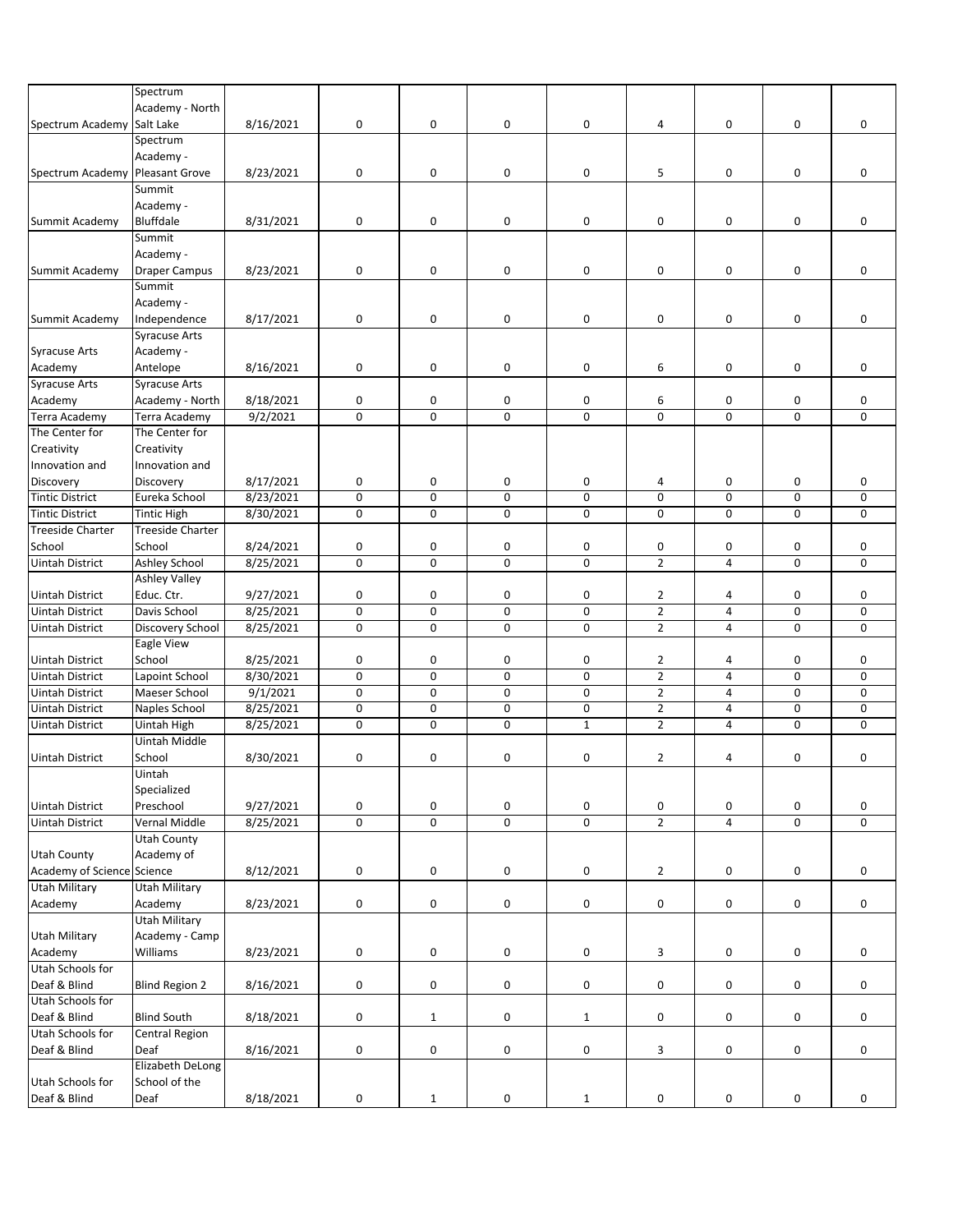|                                       | Jean Massieu           |           |           |              |                |              |                |                     |             |   |
|---------------------------------------|------------------------|-----------|-----------|--------------|----------------|--------------|----------------|---------------------|-------------|---|
| Utah Schools for                      | School for the         |           |           |              |                |              |                |                     |             |   |
|                                       |                        |           |           |              |                |              |                |                     |             |   |
| Deaf & Blind                          | Deaf                   | 8/18/2021 | 0         | 0            | 0              | 0            | 3              | 0                   | 0           | 0 |
| Utah Schools for                      | Kenneth Burdett        |           |           |              |                |              |                |                     |             |   |
| Deaf & Blind                          | School                 | 8/19/2021 | 0         | 0            | 0              | 0            | 0              | 0                   | 0           | 0 |
| Utah Schools for                      | North Region           |           |           |              |                |              |                |                     |             |   |
| Deaf & Blind                          | <b>Blind</b>           | 8/19/2021 | 0         | 0            | 3              | 0            | 0              | 0                   | 0           | 0 |
|                                       | Southern Utah          |           |           |              |                |              |                |                     |             |   |
|                                       |                        |           |           |              |                |              |                |                     |             |   |
| Utah Schools for                      | School of the          |           |           |              |                |              |                |                     |             |   |
| Deaf & Blind                          | Deaf                   | 8/16/2021 | $\pmb{0}$ | $\mathbf{1}$ | 0              | $\mathbf{1}$ | 0              | 0                   | 0           | 0 |
|                                       | Vanguard               |           |           |              |                |              |                |                     |             |   |
| Vanguard Academy Academy              |                        | 9/22/2021 | 0         | 0            | 0              | 0            | 0              | 0                   | 0           | 0 |
| Vista School                          | Vista School           |           | $\pmb{0}$ | $\mathbf 0$  | $\overline{0}$ | $\mathbf 0$  | 0              | $\mathsf{O}\xspace$ | 0           | 0 |
|                                       |                        | 8/16/2021 |           |              |                |              |                |                     |             |   |
|                                       |                        |           |           |              |                |              |                |                     |             |   |
| Voyage Academy                        | Voyage Academy         | 8/18/2021 | $\pmb{0}$ | 0            | 0              | 0            | $\overline{2}$ | 0                   | 0           | 0 |
| <b>Wallace Stegner</b>                | <b>Wallace Stegner</b> |           |           |              |                |              |                |                     |             |   |
| Academy                               | Academy                | 8/16/2021 | $\pmb{0}$ | 0            | 0              | 0            | 0              | 0                   | 0           | 0 |
|                                       | <b>Wallace Stegner</b> |           |           |              |                |              |                |                     |             |   |
|                                       |                        |           |           |              |                |              |                |                     |             |   |
| <b>Wallace Stegner</b>                | Academy West           |           |           |              |                |              |                |                     |             |   |
| Academy                               | Valley                 | 8/20/2021 | $\pmb{0}$ | 0            | 0              | 0            | 0              | 0                   | 0           | 0 |
|                                       | Daniels Canyon         |           |           |              |                |              |                |                     |             |   |
| <b>Wasatch District</b>               | School                 | 8/16/2021 | $\pmb{0}$ | 0            | 0              | 0            | 0              | 0                   | 0           | 0 |
|                                       |                        |           |           |              |                |              |                |                     |             |   |
|                                       | <b>Heber Valley</b>    |           |           |              |                |              |                |                     |             |   |
| <b>Wasatch District</b>               | School                 | 8/18/2021 | 0         | 0            | 0              | 0            | 0              | 0                   | 0           | 0 |
| <b>Wasatch District</b>               | J.R. Smith School      | 9/13/2021 | $\pmb{0}$ | $\mathbf 0$  | $\overline{0}$ | $\mathbf 0$  | 0              | $\mathbf 0$         | $\mathbf 0$ | 0 |
| <b>Wasatch District</b>               | Midway School          | 8/16/2021 | $\pmb{0}$ | $\mathbf 0$  | 0              | 0            | 0              | $\mathsf{O}\xspace$ | 0           | 0 |
| <b>Wasatch District</b>               | Old Mill School        | 8/16/2021 | $\pmb{0}$ | 0            | 0              | 0            | 0              | $\mathsf{O}\xspace$ | 0           | 0 |
|                                       |                        |           |           |              |                |              |                |                     |             |   |
|                                       | Rocky Mountain         |           |           |              |                |              |                |                     |             |   |
| <b>Wasatch District</b>               | Middle                 | 8/16/2021 | $\pmb{0}$ | 0            | 0              | 0            | 0              | 0                   | 0           | 0 |
|                                       | Timpanogos             |           |           |              |                |              |                |                     |             |   |
| <b>Wasatch District</b>               | Middle School          | 8/16/2021 | 0         | 0            | 0              | 0            | 0              | 0                   | 0           | 0 |
| <b>Wasatch District</b>               | Wasatch High           | 8/12/2021 | $\pmb{0}$ | $\mathbf 0$  | $\mathbf 0$    | 0            | 0              | 0                   | 0           | 0 |
|                                       |                        |           |           |              |                |              |                |                     |             |   |
| <b>Wasatch Peak</b>                   | <b>Wasatch Peak</b>    |           |           |              |                |              |                |                     |             |   |
| Academy                               | Academy                | 8/23/2021 | 0         | 0            | 0              | 0            | 0              | 0                   | 0           | 0 |
|                                       |                        |           |           |              |                |              |                |                     |             |   |
| <b>Wasatch Waldorf</b>                | <b>Wasatch Waldorf</b> |           |           |              |                |              |                |                     |             |   |
| <b>Charter School</b>                 | Charter School         | 9/20/2021 | $\pmb{0}$ | 0            | 0              | 0            | 5              | 0                   | 0           | 0 |
|                                       | Arrowhead              |           |           |              |                |              |                |                     |             |   |
|                                       |                        |           |           |              |                |              |                |                     |             |   |
| Washington District School            |                        | 8/13/2021 | $\pmb{0}$ | 0            | 0              | 0            | 0              | $\pmb{0}$           | 0           | 0 |
|                                       | Bloomington            |           |           |              |                |              |                |                     |             |   |
| Washington District Hills School      |                        | 8/12/2021 | $\pmb{0}$ | 0            | 0              | 0            | 0              | 0                   | 0           | 0 |
|                                       | Bloomington            |           |           |              |                |              |                |                     |             |   |
| Washington District School            |                        | 8/12/2021 | $\pmb{0}$ | 0            | 0              | 0            | 0              | 0                   | 0           | 0 |
|                                       |                        |           |           |              |                |              |                |                     |             |   |
|                                       | Coral Canyon           |           |           |              |                |              |                |                     |             |   |
| Washington District School            |                        | 8/12/2021 | $\pmb{0}$ | 0            | 0              | 0            | 0              | 0                   | 0           | 0 |
|                                       | <b>Coral Cliffs</b>    |           |           |              |                |              |                |                     |             |   |
| <b>Washington District School</b>     |                        | 8/16/2021 | $\pmb{0}$ | 0            | 0              | 0            | 0              | 0                   | 0           | 0 |
|                                       | <b>Crimson Cliffs</b>  |           |           |              |                |              |                |                     |             |   |
|                                       |                        |           |           |              |                |              |                |                     |             |   |
| Washington District High              |                        | 8/12/2021 | $\pmb{0}$ | 0            | 0              | 0            | 0              | 0                   | 0           | 0 |
|                                       | <b>Crimson Cliffs</b>  |           |           |              |                |              |                |                     |             |   |
| Washington District Middle            |                        | 8/12/2021 | $\pmb{0}$ | 0            | 0              | 0            | 0              | 0                   | 0           | 0 |
|                                       | <b>Crimson View</b>    |           |           |              |                |              |                |                     |             |   |
| Washington District School            |                        | 8/13/2021 |           |              |                |              |                |                     |             |   |
|                                       |                        |           | $\pmb{0}$ | 0            | 0              | 0            | 0              | 0                   | 0           | 0 |
|                                       | <b>Desert Canyons</b>  |           |           |              |                |              |                |                     |             |   |
| Washington District Elementary        |                        | 10/7/2021 | 0         | 0            | 0              | 0            | 0              | 0                   | 0           | 0 |
|                                       |                        |           |           |              |                |              |                |                     |             |   |
| Washington District Desert Hills High |                        | 8/16/2021 | 0         | 0            | 0              | 0            | 0              | 0                   | 0           | 0 |
|                                       |                        |           |           |              |                |              |                |                     |             |   |
|                                       | <b>Desert Hills</b>    |           |           |              |                |              |                |                     |             |   |
| Washington District Middle            |                        | 8/21/2021 | $\pmb{0}$ | 0            | 0              | 0            | 0              | 0                   | 0           | 0 |
|                                       | <b>Diamond Valley</b>  |           |           |              |                |              |                |                     |             |   |
| Washington District School            |                        | 8/26/2021 | 0         | 0            | 0              | 0            | 0              | 0                   | 0           | 0 |
|                                       |                        |           |           |              |                |              |                |                     |             |   |
|                                       |                        |           |           |              |                |              |                |                     |             |   |
| Washington District Dixie High        |                        | 8/12/2021 | $\pmb{0}$ | 0            | 0              | 0            | 0              | 0                   | 0           | 0 |
|                                       |                        |           |           |              |                |              |                |                     |             |   |
| Washington District Dixie Middle      |                        | 8/12/2021 | $\pmb{0}$ | 0            | 0              | 0            | 0              | 0                   | 0           | 0 |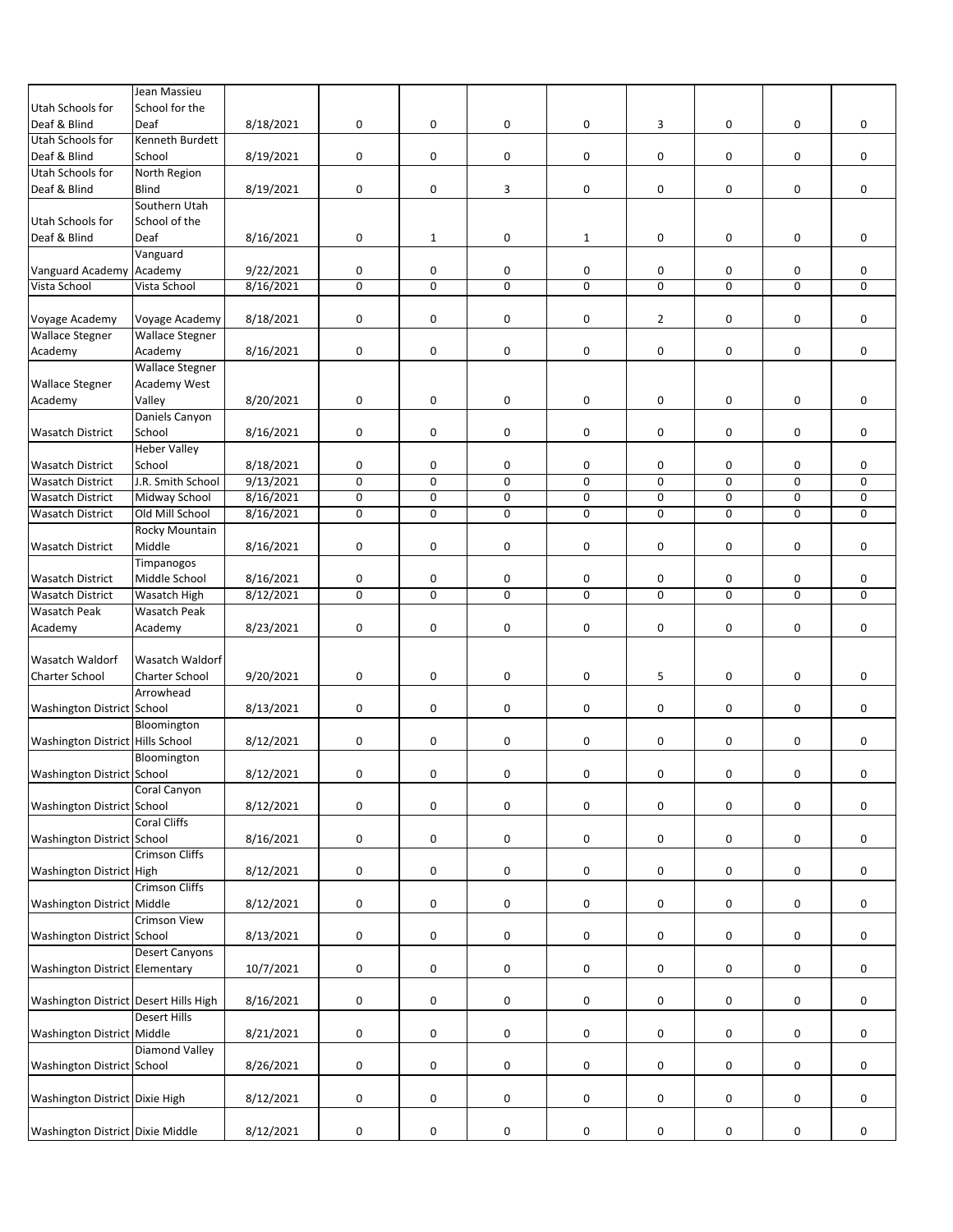| Washington District Enterprise High   |                           | 8/16/2021 | $\pmb{0}$   | 0           | 0                   | 0 | $\mathbf 0$ | 0 | 0                   | 0           |
|---------------------------------------|---------------------------|-----------|-------------|-------------|---------------------|---|-------------|---|---------------------|-------------|
| Washington District Enterprise School |                           | 8/25/2021 | 0           | 0           | 0                   | 0 | 0           | 0 | 0                   | 0           |
| Washington District Intermediate      | <b>Fossil Ridge</b>       | 8/12/2021 | $\mathsf 0$ | 0           | 0                   | 0 | 0           | 0 | 0                   | 0           |
| Washington District Heritage School   |                           | 8/16/2021 | $\mathsf 0$ | 0           | 0                   | 0 | 0           | 0 | 0                   | 0           |
| Washington District Horizon School    |                           | 8/16/2021 | $\mathbf 0$ | 0           | 0                   | 0 | 0           | 0 | 0                   | 0           |
| Washington District Hurricane High    |                           | 8/12/2021 | $\mathsf 0$ | 0           | 0                   | 0 | 0           | 0 | 0                   | 0           |
| Washington District Intermediate      | Hurricane                 | 8/12/2021 | $\mathsf 0$ | 0           | 0                   | 0 | 0           | 0 | 0                   | 0           |
| Washington District Hurricane Middle  |                           | 8/12/2021 | $\pmb{0}$   | 0           | 0                   | 0 | 0           | 0 | 0                   | 0           |
| Washington District Hurricane School  |                           | 8/12/2021 | $\mathsf 0$ | 0           | $\mathbf 0$         | 0 | 0           | 0 | 0                   | 0           |
| Washington District Intermediate      | Lava Ridge                | 8/16/2021 | 0           | 0           | 0                   | 0 | $\mathbf 0$ | 0 | 0                   | 0           |
| Washington District LaVerkin School   |                           | 8/16/2021 | 0           | 0           | 0                   | 0 | 0           | 0 | 0                   | 0           |
| Washington District Legacy School     |                           | 8/12/2021 | 0           | 0           | 0                   | 0 | 0           | 0 | 0                   | 0           |
| Washington District School            | Little Valley             | 8/13/2021 | 0           | 0           | 0                   | 0 | 0           | 0 | 0                   | 0           |
| Washington District School            | Majestic Fields           | 8/16/2021 | 0           | 0           | 0                   | 0 | 0           | 0 | 0                   | 0           |
| Washington District Millcreek High    |                           | 8/21/2021 | 0           | 0           | 0                   | 0 | 0           | 0 | 0                   | 0           |
| Washington District Panorama School   |                           | 8/16/2021 | $\pmb{0}$   | 0           | 0                   | 0 | $\mathbf 0$ | 0 | 0                   | 0           |
| Washington District Paradise Canyon   |                           | 8/13/2021 | $\pmb{0}$   | 0           | 0                   | 0 | 0           | 0 | 0                   | 0           |
| Washington District Pine View High    |                           | 8/16/2021 | $\pmb{0}$   | 0           | 0                   | 0 | $\mathbf 0$ | 0 | 0                   | 0           |
| Washington District Pine View Middle  |                           | 8/12/2021 | $\pmb{0}$   | 0           | 0                   | 0 | 0           | 0 | 0                   | 0           |
| Washington District School            | <b>Red Mountain</b>       | 8/12/2021 | $\mathsf 0$ | 0           | 0                   | 0 | 0           | 0 | 0                   | $\mathbf 0$ |
| Washington District Riverside School  | Sandstone                 | 8/24/2021 | $\pmb{0}$   | 0           | 0                   | 0 | 0           | 0 | $\pmb{0}$           | 0           |
| Washington District School            | Santa Clara               | 8/16/2021 | $\pmb{0}$   | $\mathsf 0$ | $\mathsf{O}\xspace$ | 0 | $\pmb{0}$   | 0 | $\mathsf{O}\xspace$ | $\pmb{0}$   |
| Washington District School            |                           | 8/16/2021 | $\pmb{0}$   | 0           | $\pmb{0}$           | 0 | 0           | 0 | $\pmb{0}$           | 0           |
| Washington District High              | Snow Canyon               | 8/12/2021 | $\pmb{0}$   | 0           | 0                   | 0 | 0           | 0 | 0                   | 0           |
| Washington District Middle            | Snow Canyon               | 8/12/2021 | $\pmb{0}$   | 0           | 0                   | 0 | 0           | 0 | 0                   | 0           |
| Washington District Elementary        | South Mesa                | 8/23/2021 | $\pmb{0}$   | 0           | 0                   | 0 | $\pmb{0}$   | 0 | 0                   | 0           |
| Washington District School            | Springdale                | 8/19/2021 | 0           | 0           | $\pmb{0}$           | 0 | 0           | 0 | 0                   | 0           |
| Washington District Intermediate      | Sunrise Ridge             | 8/12/2021 | $\pmb{0}$   | 0           | 0                   | 0 | $\pmb{0}$   | 0 | 0                   | 0           |
| Washington District Sunset School     |                           | 8/12/2021 | $\pmb{0}$   | 0           | $\pmb{0}$           | 0 | 0           | 0 | 0                   | 0           |
| <b>Washington District School</b>     | <b>Three Falls</b>        | 8/12/2021 | $\mathsf 0$ | 0           | 0                   | 0 | 0           | 0 | 0                   | 0           |
| Washington District                   | Tonaquint<br>Intermediate | 8/12/2021 | $\pmb{0}$   | 0           | $\pmb{0}$           | 0 | 0           | 0 | 0                   | 0           |
|                                       | Washington<br>Fields      |           |             |             |                     |   |             |   |                     |             |
| Washington District Intermediate      |                           | 8/12/2021 | $\pmb{0}$   | 0           | $\pmb{0}$           | 0 | 0           | 0 | 0                   | 0           |